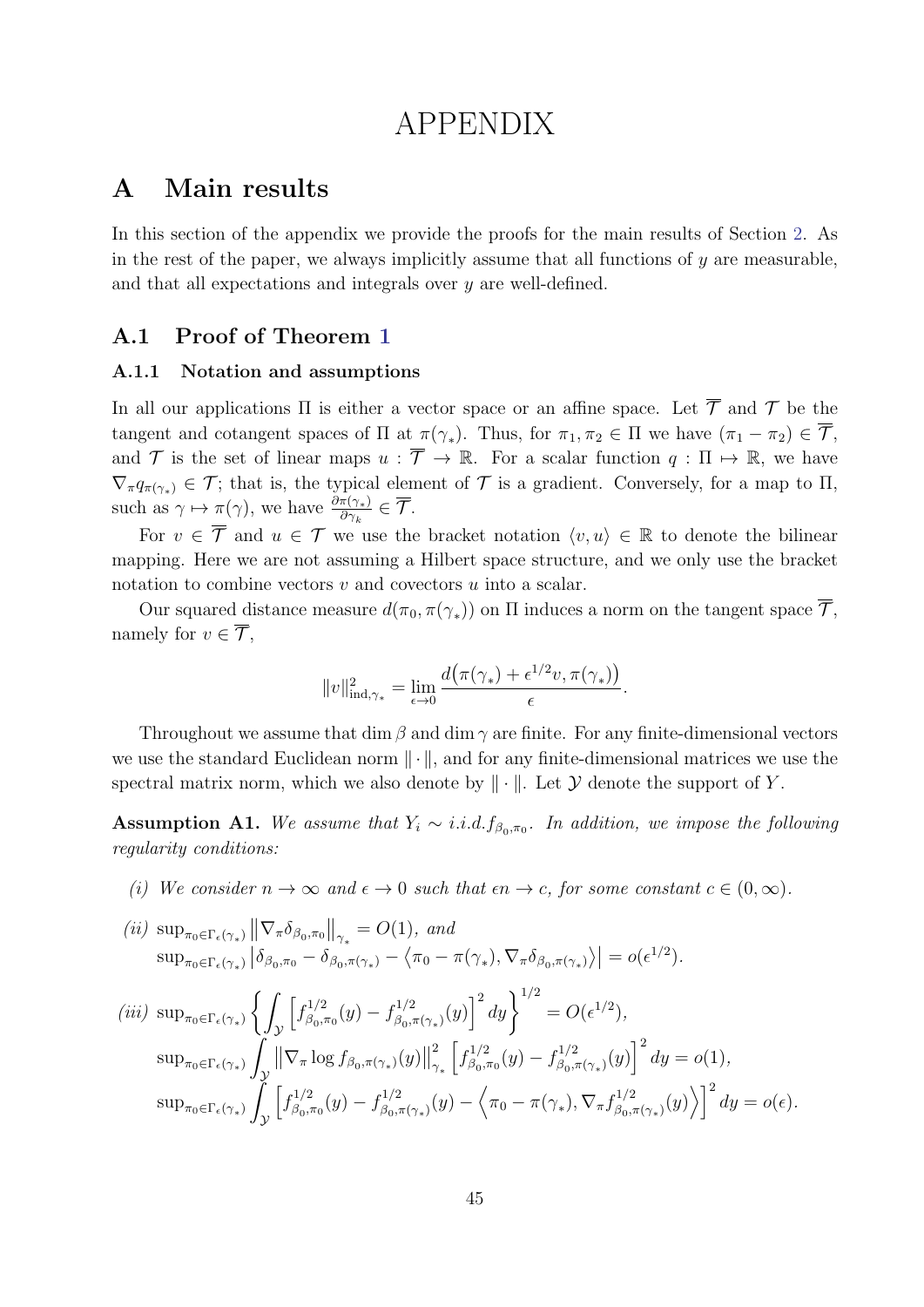$(iv) \ \sup_{\pi_0 \in \Gamma_{\epsilon}(\gamma_*)} \epsilon^{-1/2} \left\| \pi_0 - \pi(\gamma_*) \right\|_{\text{ind},\gamma_*} = 1 + o(1)$ . Furthermore, for  $u_{\epsilon} \in \mathcal{T}$  with  $\left\| u_{\epsilon} \right\|_{\gamma_*} =$  $O(1)$  we have

$$
\left| \sup_{\pi_0 \in \Gamma_{\epsilon}(\gamma_*)} \epsilon^{-1/2} \left\langle \pi_0 - \pi(\gamma_*) , u_\epsilon \right\rangle - ||u_\epsilon||_{\gamma_*} \right| = o(1).
$$

(v) For some  $\nu > 0$  we have  $\sup_{\pi_0 \in \Gamma_{\epsilon}(\gamma_*)} \mathbb{E}_{\beta_0, \pi_0} \left\| \nabla_{\beta \gamma} \log f_{\beta_0, \pi(\gamma_*)}(Y) \right\|$  $2^{+\nu} = O(1),$ and  $\sup_{\pi_0 \in \Gamma_{\epsilon}(\gamma_*)} \mathbb{E}_{\beta_0, \pi_0} || \nabla_{\pi} \log f_{\beta_0, \pi(\gamma_*)}(Y)||$  $2+\nu$  $\frac{2+\nu}{\gamma_*}=O(1).$ Furthermore we assume that  $\|\nabla_{\beta\gamma}\delta_{\beta_0,\pi(\gamma_*)}\| = O(1)$ , and  $\|H_{\beta\gamma}^{-1}\|$  $\|\frac{-1}{\beta\gamma}\| = O(1).$ 

Part (i) of Assumption [A1](#page-0-0) describes our asymptotic framework, where the assumption  $\epsilon n \to c$  is required to ensure that the squared worst-case bias (of order  $\epsilon$ ) and the variance (of order  $1/n$ ) of the estimators for  $\delta_{\beta_0,\pi_0}$  are asymptotically of the same order, so that the MSE provides a meaningful balance between bias and variance asymptotically. Part (ii) requires  $\delta_{\beta_0,\pi_0}$  to be sufficiently smooth in  $\pi_0$ , so that a first-order Taylor expansion provides a good local approximation to  $\delta_{\beta_0,\pi_0}$ .

Part (iii) of Assumption [A1](#page-0-0) is a smoothness assumption on  $f_{\beta_0,\pi_0}(y)$  in  $\pi_0$ . Those conditions may not look intuitive, in particular when  $\pi_0$  is infinite-dimensional, so we want to discuss that assumption in some more detail here for the case of the semi-parametric mix-ture models introduced in Section [3.4,](#page--1-2) where  $f_{\beta_0,\pi_0}(y) = \int_{\mathcal{A}} g_{\beta_0}(y|a) \pi_0(a) da$ . In that case we have

$$
\int_{\mathcal{Y}} \left[ f_{\beta_0, \pi_0}^{1/2}(y) - f_{\beta_0, \pi(\gamma_*)}^{1/2}(y) \right]^2 dy = 2 H^2(f_{\beta_0, \pi_0}, f_{\beta_0, \pi(\gamma_*)})
$$
  

$$
\leq 2 D_{\text{KL}}(f_{\beta_0, \pi_0} || f_{\beta_0, \pi(\gamma_*)}) \leq 2 D_{\text{KL}}(\pi_0 || \pi(\gamma_*)),
$$

where the first inequality is the general relation  $H^2(f_{\beta_0,\pi_0}, f_{\beta_0,\pi(\gamma_*)}) \leq D_{\text{KL}}(f_{\beta_0,\pi_0}||f_{\beta_0,\pi(\gamma_*)})$ between the squared Hellinger distance  $H^2$  and the Kullback-Leibler divergence  $D_{\text{KL}}$ , and the second inequality is sometimes called the "chain rule" for the Kullback-Leibler divergence, which can be derived by an application of Jensen's inequality. Since we defined our distance measure  $d(\pi_0, \pi(\gamma_*))$  in the semi-parametric mixture case to be twice the Kullback-Leibler divergence  $2D_{\text{KL}}(\pi_0||\pi(\gamma_*)) = 2 \mathbb{E}_{\pi_0} \log[\pi_0(A)/\pi(A|\gamma_*)]$  we find that

$$
\sup_{\pi_0 \in \Gamma_{\epsilon}(\gamma_*)} \left\{ \int_{\mathcal{Y}} \left[ f_{\beta_0, \pi_0}^{1/2}(y) - f_{\beta_0, \pi(\gamma_*)}^{1/2}(y) \right]^2 dy \right\}^{1/2} \leq \sup_{\pi_0 \in \Gamma_{\epsilon}(\gamma_*)} \left\{ d(\pi_0, \pi(\gamma_*)) \right\}^{1/2} = \epsilon^{1/2}.
$$

Thus, the first condition in Assumption  $A1(iii)$  $A1(iii)$  is satisfied for those semi-parametric mixture models.

The second condition in Assumption  $A1(iii)$  $A1(iii)$  can be justified by imposing that

$$
\sup_{y \in \mathcal{Y}} \left\| \nabla_{\pi} \log f_{\beta_0, \pi(\gamma_*)}(y) \right\|_{\gamma_*}^2 = O(1),
$$

which for the semi-parametric mixture model can equivalently be written as

<span id="page-1-0"></span>
$$
\sup_{y \in \mathcal{Y}} \frac{\text{Var}_{\pi(\gamma_*)} \left[ g_{\beta_0}(y \mid A) \right]}{\left[ \mathbb{E}_{\pi(\gamma_*)} g_{\beta_0}(y \mid A) \right]^2} = O(1). \tag{A1}
$$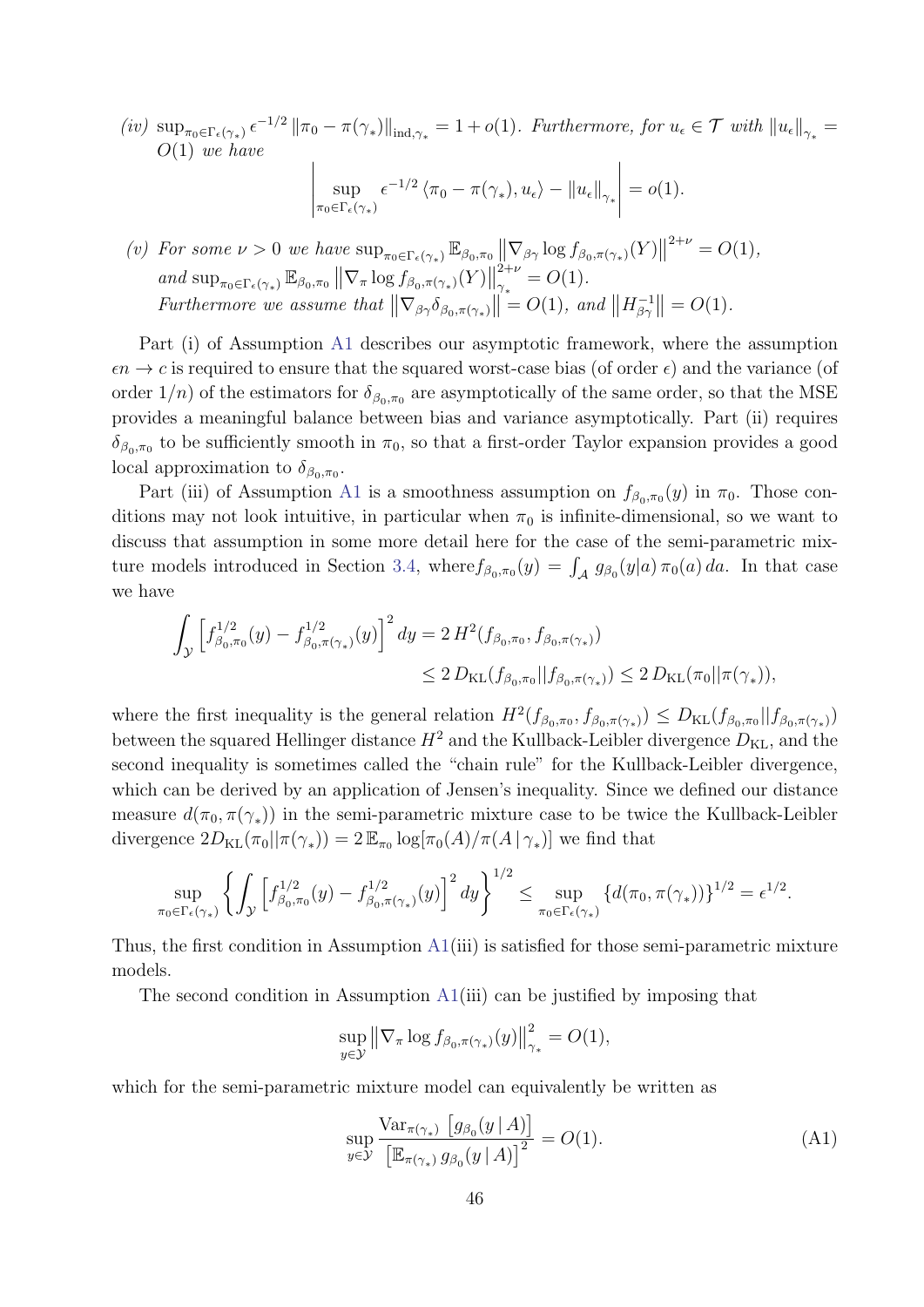For any standard discrete choice model (as those discussed in Section [6\)](#page--1-3) we have that  $\sup_{y\in\mathcal{Y}} \text{Var}_{\pi(\gamma_*)} [g_{\beta_0}(y \mid A)] < \infty$ , and  $\inf_{y\in\mathcal{Y}} \mathbb{E}_{\pi(\gamma_*)} g_{\beta_0}(y \mid A) > 0$ , implying that equation [\(A1\)](#page-1-0) is satisfied. We then have

$$
\sup_{\pi_0 \in \Gamma_{\epsilon}(\gamma_*)} \int_{\mathcal{Y}} \left\| \nabla_{\pi} \log f_{\beta_0, \pi(\gamma_*)}(y) \right\|_{\gamma_*}^2 \left[ f_{\beta_0, \pi_0}^{1/2}(y) - f_{\beta_0, \pi(\gamma_*)}^{1/2}(y) \right]^2 dy
$$
\n
$$
\leq \underbrace{\left[ \sup_{y \in \mathcal{Y}} \left\| \nabla_{\pi} \log f_{\beta_0, \pi(\gamma_*)}(y) \right\|_{\gamma_*}^2 \right]}_{=O(1)} \underbrace{\left\{ \sup_{\pi_0 \in \Gamma_{\epsilon}(\gamma_*)} \int_{\mathcal{Y}} \left[ f_{\beta_0, \pi_0}^{1/2}(y) - f_{\beta_0, \pi(\gamma_*)}^{1/2}(y) \right]^2 dy \right\}}_{\leq \epsilon = o(1)} = o(1).
$$

Thus, one way to justify the second condition in Assumption [A1\(](#page-0-0)iii) is to argue that equation [\(A1\)](#page-1-0) holds, which is the case for our illustrations in Section [6.](#page--1-3) The last condition in Assumption [A1\(](#page-0-0)iii) could be broken down analogously for semi-parametric mixture models, but it is actually a standard condition of differentiability in quadratic mean that is also regularly imposed when  $\pi$  is infinite-dimensional (see, e.g., equation (5.38) in Van der Vaart, 2007).

Part (iv) of Assumption [A1](#page-0-0) requires that our distance measure  $d(\pi_0, \pi(\gamma_*))$  converges to the associated norm for small values  $\epsilon$  in a smooth fashion. Finally, part (v) requires invertibility of  $H_{\beta\gamma}$  (but invertibility of  $H_{\pi}$  or  $H_{\pi}$  are not required), uniform boundedness of various derivatives, and of the  $(2 + \nu)$ -th moment of  $\nabla_{\pi} \log f_{\beta_0, \pi(\gamma_*)}(Y)$  — which again can be justified by equation [\(A1\)](#page-1-0), because we then have  $\sup_{y \in \mathcal{Y}} ||\nabla_{\pi} \log f_{\beta_0, \pi(\gamma_*)}(y)||$ 2  $\frac{2}{\gamma_*} = O(1).$ 

For many of the proofs we only need the regularity conditions in Assumption [A1.](#page-0-0) However, in order to describe the properties of our minimum-MSE estimator  $\delta_{\epsilon}^{MMSE} = \delta_{\hat{\beta}, \pi(\hat{\gamma})} +$ 1  $\frac{1}{n}\sum_{i=1}^{n} h_{\epsilon}^{\text{MMSE}}(Y_i, \hat{\beta}, \hat{\gamma})$  we also need to account for the fact that  $\hat{\beta}$  and  $\hat{\gamma}$  themselves are estimated. It turns our that the leading-order asymptotic properties of  $\delta_{\epsilon}^{\text{MMSE}}$  are independent of whether  $\beta_0$  and  $\gamma_*$  are known or estimated in the construction of  $\delta_{\epsilon}^{\text{MMSE}}$  (see, e.g., Lemma [A3](#page-3-0) below), but formally showing this requires some additional assumptions, which we present next.

<span id="page-2-0"></span>**Assumption A2.** For some  $\chi > 2$  we have

(i) 
$$
\sup_{\pi_0 \in \Gamma_{\epsilon}(\gamma_*)} \left( \mathbb{E}_{\beta_0, \pi_0} \left\| \left( \frac{\hat{\beta}}{\hat{\gamma}} \right) - \left( \frac{\beta_0}{\gamma_*} \right) \right\|^{\frac{1}{\chi}} \right)^{\frac{1}{\chi}} = O\left(\frac{1}{\sqrt{n}}\right).
$$
  
\n(ii) 
$$
\sup_{\pi_0 \in \Gamma_{\epsilon}(\gamma_*)} \mathbb{E}_{\beta_0, \pi_0} \left\| \nabla_{\eta} h_{\epsilon}^{\text{MMSE}}(Y, \beta_0, \gamma_*) \right\| = O(1), \text{ where } \eta = (\beta', \gamma').
$$
  
\n(iii) 
$$
\sup_{\pi_0 \in \Gamma_{\epsilon}(\gamma_*)} \mathbb{E}_{\beta_0, \pi_0} \sup_{\beta \in \mathcal{B}, \gamma \in \mathcal{G}} \left\| \frac{1}{n} \sum_{i=1}^n \nabla_{\eta \eta'}^2 h_{\epsilon}^{\text{MMSE}}(Y_i, \beta, \gamma) \right\| = O(1), \text{ where } \eta = (\beta', \gamma').
$$
  
\n(iv) 
$$
\sup_{\pi_0 \in \Gamma_{\epsilon}(\gamma_*)} \mathbb{E}_{\beta_0, \pi_0} \left[ h_{\epsilon}^{\text{MMSE}}(Y, \beta_0, \gamma_*) \right]^{2+\nu} = O(1), \text{ for some } \nu > 0.
$$

Part (i) of Assumption [A2](#page-2-0) requires  $\hat{\beta}$  and  $\hat{\gamma}$  to converge at  $\sqrt{\alpha}$  $\overline{n}$  rate. As discussed in the main text, we assume that preliminary estimators have finite  $\chi$ -moments where  $\chi > 2$ . Part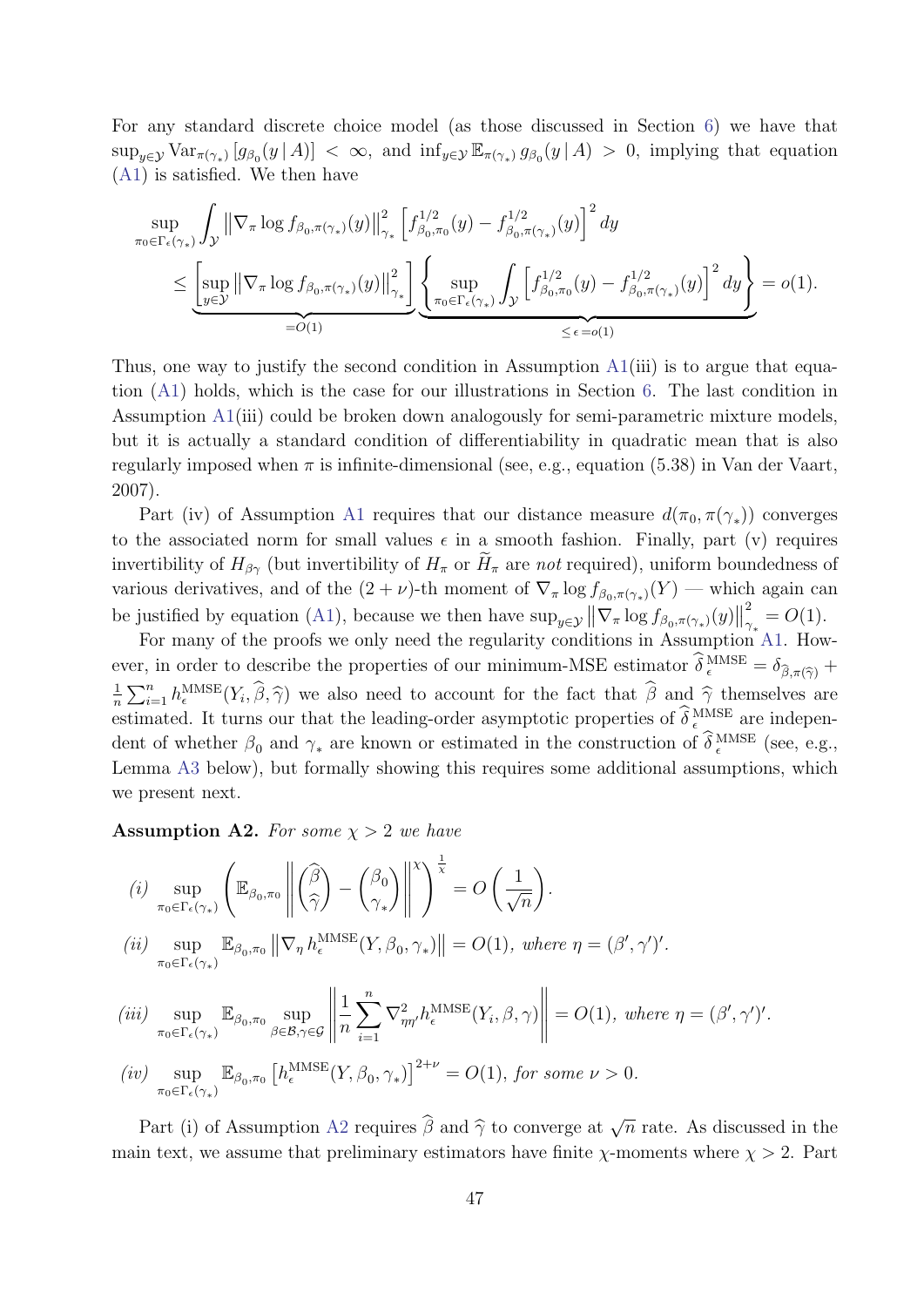(ii) of Assumption [A2](#page-2-0) requires a uniformly bounded second moment for  $\nabla_{\eta}h_{\epsilon}^{\text{MMSE}}(y, \beta_0, \gamma_*)$ . Since equation [\(20\)](#page--1-4) in the main text gives an explicit expression for  $h_{\epsilon}^{\text{MMSE}}(y, \beta_0, \gamma_*)$ , we could replace Assumption [A2\(](#page-2-0)ii) by appropriate assumptions on the model primitives  $f_{\beta_0,\pi_0}(y)$  and  $\delta_{\beta_0,\pi_0}$ , but for the sake of brevity we state the assumption in terms of  $h_{\epsilon}^{\text{MMSE}}(y,\beta_0,\gamma_*)$ . The same is true for part (iii) of Assumption [A2.](#page-2-0) Notice that this last part of the assumption involves a supremum over  $\beta$  and  $\gamma$  inside of an expectation – in order to verify it, one either requires a uniform Lipschitz bound on the dependence of  $h_{\epsilon}^{\text{MMSE}}(Y_i, \beta, \gamma)$  on  $\beta$  and  $\gamma$ , or some empirical process method to control the entropy of that function (e.g., a bracketing argument). But since  $\beta$  and  $\gamma$  are finite-dimensional parameters these are all standard arguments.

We verified Assumption  $A2(iv)$  $A2(iv)$  in the locally quadratic case of Section [3.](#page--1-5) Formally, we have the following lemma.

<span id="page-3-2"></span>**Lemma [A1](#page-0-0).** Let Assumption A[1](#page--1-6) hold, and assume that  $h_{\epsilon}^{\text{MMSE}}(\cdot, \beta_0, \gamma_*)$  is given by Lemma 1 in the main text. Then, Assumption  $A2(iv)$  $A2(iv)$  holds with the constant  $\nu$  specified in Assumption [A1.](#page-0-0)

#### A.1.2 Proof of Theorem [1](#page--1-1)

For a function  $h_{\epsilon} = h_{\epsilon}(y, \beta_0, \gamma_*)$  we define

$$
\widehat{\delta}(h_{\epsilon}, \beta_0, \gamma_*) := \delta_{\beta_0, \pi(\gamma_*)} + \frac{1}{n} \sum_{i=1}^n h_{\epsilon}(Y_i, \beta_0, \gamma_*).
$$

It is useful to establish some preliminary lemmas before showing the main result. The proofs for those lemmas are provided in Section [S1.1.](#page-9-0)

<span id="page-3-1"></span>**Lemma A2.** Let Assumption [A1](#page-0-0) hold, and let  $h_{\epsilon}(\cdot, \beta_0, \gamma_*)$  be a sequence of influence func-tions that satisfy the unbiasedness constraint [\(2\)](#page--1-7) as well as  $\sup_{\pi_0 \in \Gamma_{\epsilon}(\gamma_*)} \mathbb{E}_{\beta_0, \pi_0} |h_{\epsilon}(Y, \beta_0, \gamma_*)|^{\kappa} =$  $O(1)$ , for some  $\kappa > 2$ . Then,

$$
\sup_{\pi_0 \in \Gamma_{\epsilon}(\gamma_*)} \mathbb{E}_{\beta_0, \pi_0} \left[ \widehat{\delta}(h_{\epsilon}, \beta_0, \gamma_*) - \delta_{\beta_0, \pi_0} \right]^2 = b_{\epsilon}(h_{\epsilon}, \beta_0, \gamma_*)^2 + \frac{\text{Var}_{\beta_0, \pi(\gamma_*)}(h_{\epsilon}(Y, \beta_0, \gamma_*))}{n} + o(\epsilon).
$$

Lemma [A2](#page-3-1) provides a formal justification for the worst-case MSE approximation introduced in equation [\(9\)](#page--1-8) of the main text.

Recall that  $\delta_{\epsilon}^{\text{MMSE}} = \delta(h_{\epsilon}^{\text{MMSE}}, \hat{\beta}, \hat{\gamma})$ . This differs from  $\delta(h_{\epsilon}^{\text{MMSE}}, \beta_0, \gamma_*)$ , because  $\beta_0$ and  $\gamma_*$  have to be estimated. The following lemma shows that the fact that  $\beta_0$  and  $\gamma_*$ are estimated in the construction of  $\delta_{\epsilon}^{\text{MMSE}}$  can be neglected to first order. Notice that this result requires the additional regularity conditions in Assumption [A2,](#page-2-0) which are not required anywhere else in the proof of Theorem [1.](#page--1-1)

<span id="page-3-0"></span>Lemma A3. Let Assumptions [A1](#page-0-0) and [A2](#page-2-0) hold. Then,

$$
\sup_{\pi_0 \in \Gamma_{\epsilon}(\gamma_*)} \mathbb{E}_{\beta_0, \pi_0} \left| \widehat{\delta}_{\epsilon}^{\text{MMSE}} - \widehat{\delta}(h_{\epsilon}^{\text{MMSE}}, \beta_0, \gamma_*) \right| = O\left(\frac{1}{n}\right).
$$

 $\lambda$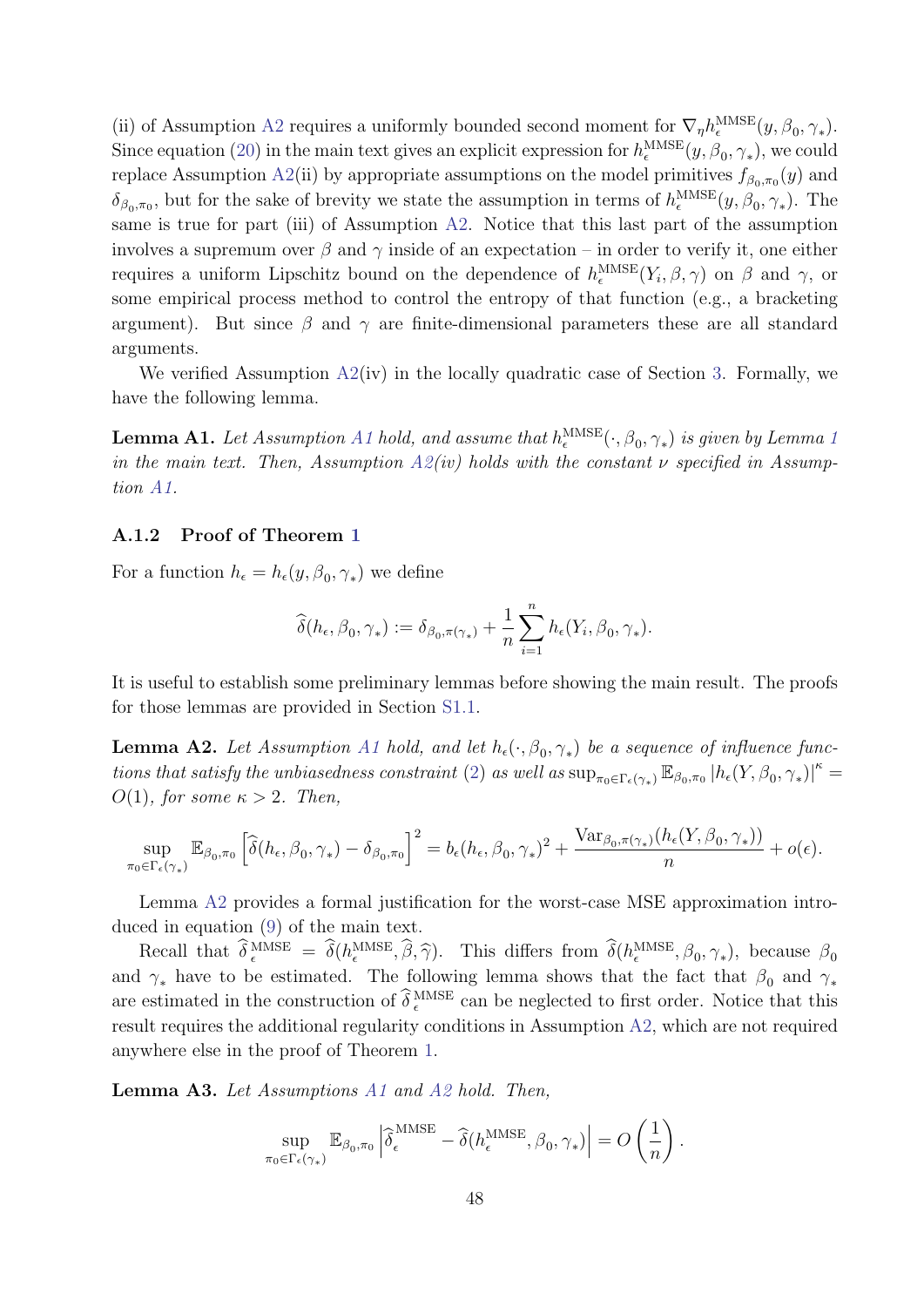Thus, Lemma [A3](#page-3-0) guarantees that  $\widehat{\delta}_{\epsilon}^{\text{MMSE}} = \widehat{\delta}(h_{\epsilon}^{\text{MMSE}}, \beta_0, \gamma_*) + O_{P_0}(1/n)$ . This may be surprising given that the differences  $\beta - \beta_0$  and  $\hat{\gamma} - \gamma_*$  are themselves of order 1/<br>Hence we used that he construction  $^{LMMSE}$  attacks he land relatives on dition (2) and …<br>⊢  $\overline{n}$ . However, recall that by construction  $h_{\epsilon}^{\text{MMSE}}$  satisfies the local robustness condition [\(3\)](#page--1-9), which is imposed through our constraints [\(2\)](#page--1-7) and [\(4\)](#page--1-10). Local robustness ensures that  $\beta - \beta_0$  and  $\widehat{\gamma} - \gamma_*$  have no leading-order effect on  $\widehat{\delta}_{\epsilon}^{\text{MMSE}} - \widehat{\delta}(h_{\epsilon}^{\text{MMSE}}, \beta_0, \gamma_*).$ 

For the next lemma, recall the decomposition of  $\delta_{\epsilon}$  in Theorem [1](#page--1-1) in the main text:

<span id="page-4-0"></span>
$$
\widehat{\delta}_{\epsilon} = \delta_{\beta_0, \pi(\gamma_*)} + \frac{1}{n} \sum_{i=1}^n h_{\epsilon}(Y_i, \beta_0, \gamma_*) + n^{-1/2} R_n
$$
  
=  $\widehat{\delta}(h_{\epsilon}, \beta_0, \gamma_*) + n^{-1/2} R_n.$  (A2)

Here,  $\delta(h_{\epsilon}, \beta_0, \gamma_*)$  is the well-behaved leading-order contribution to  $\delta_{\epsilon}$ , whereas  $R_n$  is an asymptotically vanishing remainder term that may, however, have heavy tails (it only satisfies a trimmed second moment condition). The following lemma shows that the worst-case trimmed MSE of  $\delta_{\epsilon}$  is bounded from below by the MSE of the leading-order term  $\delta(h_{\epsilon}, \beta_0, \gamma_*)$ .

<span id="page-4-1"></span>**Lemma A4.** Let Assumption [A1](#page-0-0) hold, and let  $h_{\epsilon}(\cdot, \beta_0, \gamma_*)$  be a sequence of influence func-tions that satisfy the unbiasedness constraint [\(2\)](#page--1-7) as well as  $\sup_{\pi_0 \in \Gamma_{\epsilon}(\gamma_*)} \mathbb{E}_{\beta_0, \pi_0} |h_{\epsilon}(Y, \beta_0, \gamma_*)|^{\kappa} =$  $O(1)$ , for some  $\kappa > 2$ . Assume that  $(A2)$  holds, and let  $m_n > 0$  be a sequence such that  $m_n n^{1/2} [\log(n)]^{-1} \to \infty$ . Furthermore, assume that

 $(i)$  sup  $\sup_{\pi_0 \in \Gamma_{\epsilon}(\gamma_*)} \mathcal{P}_{\beta_0, \pi_0}(|R_n| > \log(n)) = o(1),$  $(ii)$  sup  $\sup_{\pi_0 \in \Gamma_{\epsilon}(\gamma_*)} \mathbb{E}_{\beta_0, \pi_0} \left[ R_n^2 \, \mathbb{1} \left( |R_n| \leq 2 \, \log(n) \right) \right] = o(1).$ 

Then we have

$$
\sup_{\pi_0 \in \Gamma_{\epsilon}(\gamma_*)} \mathbb{E}_{\beta_0, \pi_0} \left[ \left( \widehat{\delta}(h_{\epsilon}, \beta_0, \gamma_*) - \delta_{\beta_0, \pi_0} \right)^2 \right]
$$
\n
$$
\leq \sup_{\pi_0 \in \Gamma_{\epsilon}(\gamma_*)} \mathbb{E}_{\beta_0, \pi_0} \left[ \left( \widehat{\delta}_{\epsilon} - \delta_{\beta_0, \pi_0} \right)^2 \mathbb{1} \left( \left| \widehat{\delta}_{\epsilon} - \delta_{\beta_0, \pi_0} \right| \leq m_n \right) \right] + o(\epsilon).
$$
\n(A3)

We now have all the preliminary results required to show the main theorem.

#### Proof of Theorem [1.](#page--1-1) Define

<span id="page-4-2"></span>
$$
r_{\epsilon}:=\widehat{\boldsymbol{\delta}}^{\mathrm{MMSE}}_{\epsilon}-\widehat{\boldsymbol{\delta}}(h^{\mathrm{MMSE}}_{\epsilon},\boldsymbol{\beta}_{0},\boldsymbol{\gamma}_{*}).
$$

We then have

$$
\mathbb{E}_{\beta_0, \pi_0} \left[ \left( \widehat{\delta}_{\epsilon}^{\text{MMSE}} - \delta_{\beta_0, \pi_0} \right)^2 \mathbb{1} \left( \left| \widehat{\delta}_{\epsilon}^{\text{MMSE}} - \delta_{\beta_0, \pi_0} \right| \le m_n \right) \right]
$$
  
= 
$$
\mathbb{E}_{\beta_0, \pi_0} \left[ \left( \widehat{\delta}(h_{\epsilon}^{\text{MMSE}}, \beta_0, \gamma_*) - \delta_{\beta_0, \pi_0} + r_{\epsilon} \right)^2 \mathbb{1} \left( \left| \widehat{\delta}_{\epsilon}^{\text{MMSE}} - \delta_{\beta_0, \pi_0} \right| \le m_n \right) \right]
$$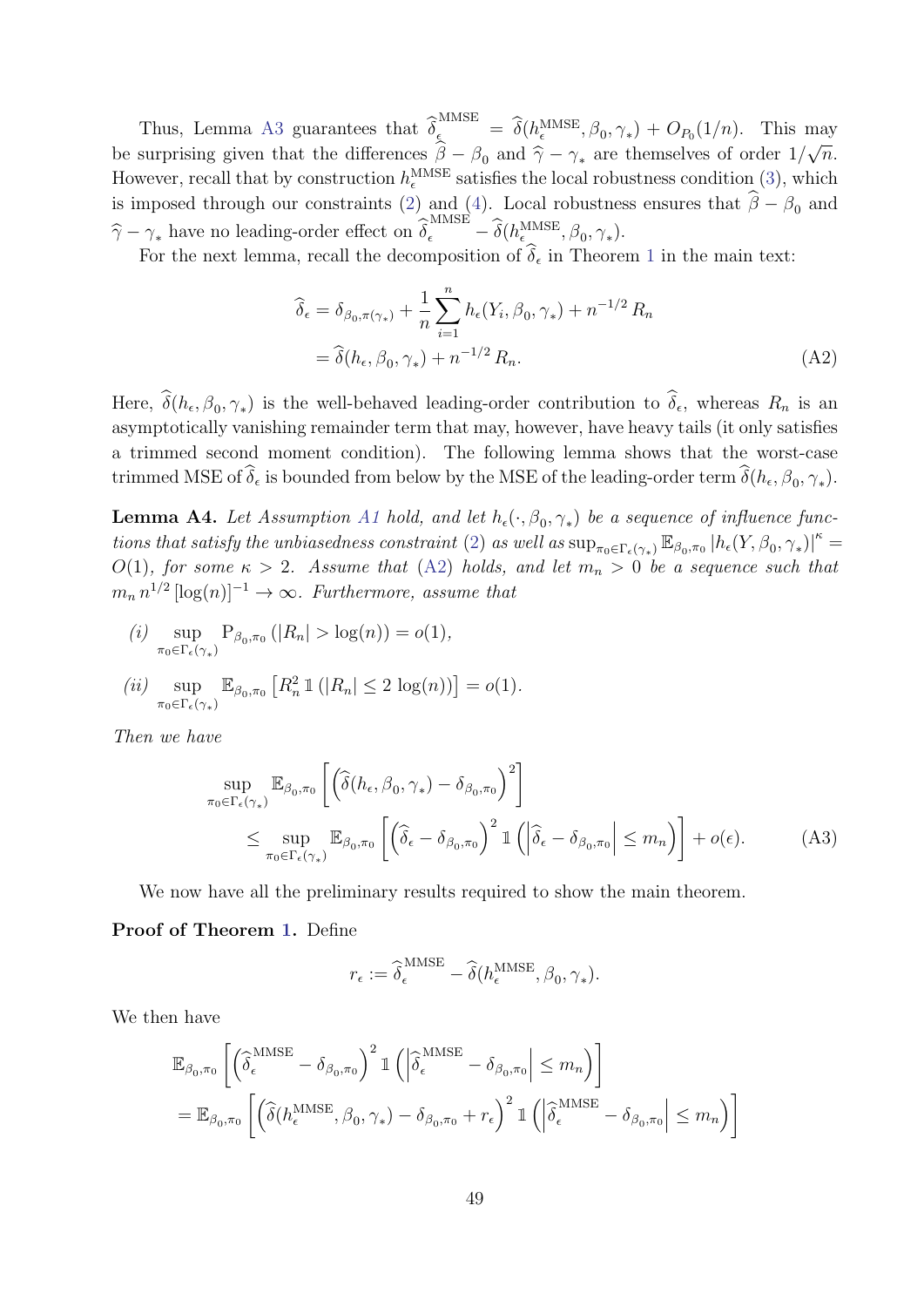$$
= \mathbb{E}_{\beta_{0},\pi_{0}} \Bigg[ \left( \hat{\delta}(h_{\epsilon}^{\text{MMSE}},\beta_{0},\gamma_{*}) - \delta_{\beta_{0},\pi_{0}} \right)^{2} \underbrace{\mathbb{I} \left( \left| \hat{\delta}_{\epsilon}^{\text{MMSE}} - \delta_{\beta_{0},\pi_{0}} \right| \leq m_{n} \right)}_{\leq 1} \Bigg]
$$
  
+ 2  $\mathbb{E}_{\beta_{0},\pi_{0}} \Bigg[ r_{\epsilon} \left( \hat{\delta}(h_{\epsilon}^{\text{MMSE}},\beta_{0},\gamma_{*}) - \delta_{\beta_{0},\pi_{0}} + r_{\epsilon} \right) \mathbb{I} \left( \left| \hat{\delta}_{\epsilon}^{\text{MMSE}} - \delta_{\beta_{0},\pi_{0}} \right| \leq m_{n} \right) \Bigg]$   

$$
- \mathbb{E}_{\beta_{0},\pi_{0}} \Bigg[ r_{\epsilon}^{2} \mathbb{I} \left( \left| \hat{\delta}_{\epsilon}^{\text{MMSE}} - \delta_{\beta_{0},\pi_{0}} \right| \leq m_{n} \right) \Bigg]
$$
  

$$
\leq \mathbb{E}_{\beta_{0},\pi_{0}} \Bigg[ \left( \hat{\delta}(h_{\epsilon}^{\text{MMSE}},\beta_{0},\gamma_{*}) - \delta_{\beta_{0},\pi_{0}} \right)^{2} \Bigg]
$$
  
+ 2  $\mathbb{E}_{\beta_{0},\pi_{0}} \Bigg[ r_{\epsilon} \Big( \hat{\delta}_{\epsilon}^{\text{MMSE}} - \delta_{\beta_{0},\pi_{0}} \Big) \mathbb{I} \left( \left| \hat{\delta}_{\epsilon}^{\text{MMSE}} - \delta_{\beta_{0},\pi_{0}} \right| \leq m_{n} \Bigg]$   

$$
\leq \mathbb{E}_{\beta_{0},\pi_{0}} \Bigg[ \left( \hat{\delta}(h_{\epsilon}^{\text{MMSE}},\beta_{0},\gamma_{*}) - \delta_{\beta_{0},\pi_{0}} \right)^{2} \Bigg] + 2 m_{n} \mathbb{E}_{\beta_{0},\pi_{0}} \Big| r_{\epsilon} \Bigg].
$$

According to Lemma [A3](#page-3-0) we have  $\sup_{\pi_0 \in \Gamma_{\epsilon}(\gamma_*)} \mathbb{E}_{\beta_0, \pi_0} |r_{\epsilon}| = O(1/n) = O(\epsilon)$ , and the assumptions of the theorem guarantee that  $m_n = o(1)$ . We thus obtain

$$
\sup_{\pi_0 \in \Gamma_{\epsilon}(\gamma_*)} \mathbb{E}_{\beta_0, \pi_0} \left[ \left( \widehat{\delta}_{\epsilon}^{\text{MMSE}} - \delta_{\beta_0, \pi_0} \right)^2 \mathbb{1} \left( \left| \widehat{\delta}_{\epsilon}^{\text{MMSE}} - \delta_{\beta_0, \pi_0} \right| \le m_n \right) \right]
$$
  

$$
\le \sup_{\pi_0 \in \Gamma_{\epsilon}(\gamma_*)} \mathbb{E}_{\beta_0, \pi_0} \left[ \left( \widehat{\delta}(h_{\epsilon}^{\text{MMSE}}, \beta_0, \gamma_*) - \delta_{\beta_0, \pi_0} \right)^2 \right] + o(\epsilon).
$$
 (A4)

By definition  $h_{\epsilon}^{\text{MMSE}}$  also satisfies the unbiasedness constraint [\(2\)](#page--1-7). Together with Assump-tion [A2\(](#page-2-0)iv) this implies that  $h_{\epsilon}^{\text{MMSE}}$  satisfies the conditions on  $h_{\epsilon}$  in Lemma [A2](#page-3-1) with  $\kappa = 2+\nu$ . Thus, we can apply Lemma [A2](#page-3-1) with  $h_{\epsilon} = h_{\epsilon}^{\text{MMSE}}$  to find that

<span id="page-5-1"></span><span id="page-5-0"></span>
$$
\sup_{\pi_0 \in \Gamma_{\epsilon}(\gamma_*)} \mathbb{E}_{\beta_0, \pi_0} \left[ \left( \widehat{\delta}(h_{\epsilon}^{\text{MMSE}}, \beta_0, \gamma_*) - \delta_{\beta_0, \pi_0} \right)^2 \right]
$$
\n
$$
= b_{\epsilon}(h_{\epsilon}^{\text{MMSE}}, \beta_0, \gamma_*)^2 + \frac{\text{Var}_{\beta_0, \pi(\gamma_*)}(h_{\epsilon}^{\text{MMSE}}(Y, \beta_0, \gamma_*))}{n} + o(\epsilon).
$$
\n(A5)

The function  $h_{\epsilon}^{\text{MMSE}}(\cdot,\beta_0,\gamma_*)$  is defined by the minimization problem [\(10\)](#page--1-11) in the main text. In other words,  $h_{\epsilon}^{\text{MMSE}}(\cdot, \beta_0, \gamma_*)$  minimizes the objective function  $b_{\epsilon}(h, \beta_0, \gamma_*)^2$  +  $n^{-1} \text{Var}_{\beta_0, \pi(\gamma_*)}(h(Y, \beta_0, \gamma_*))$  $n^{-1} \text{Var}_{\beta_0, \pi(\gamma_*)}(h(Y, \beta_0, \gamma_*))$  $n^{-1} \text{Var}_{\beta_0, \pi(\gamma_*)}(h(Y, \beta_0, \gamma_*))$ , subject to the constraints [\(2\)](#page--1-7) and [\(4\)](#page--1-10). Theorem 1 assumes that  $h_{\epsilon} = h_{\epsilon}(\cdot,\beta_0,\gamma_*)$  satisfies those constraints, and the definition of  $h_{\epsilon}^{\text{MMSE}}(\cdot,\beta_0,\gamma_*)$  therefore implies that

$$
b_{\epsilon}(h_{\epsilon}^{\text{MMSE}}, \beta_0, \gamma_*)^2 + \frac{\text{Var}_{\beta_0, \pi(\gamma_*)}(h_{\epsilon}^{\text{MMSE}}(Y, \beta_0, \gamma_*))}{n} \le b_{\epsilon}(h_{\epsilon}, \beta_0, \gamma_*)^2 + \frac{\text{Var}_{\beta_0, \pi(\gamma_*)}(h_{\epsilon}(Y, \beta_0, \gamma_*))}{n}.
$$
 (A6)

Theorem [1](#page--1-1) also imposes all the assumptions on  $h_{\epsilon}$  in Lemma [A2](#page-3-1). By applying that lemma we thus have

<span id="page-5-2"></span>
$$
b_{\epsilon}(h_{\epsilon}, \beta_0, \gamma_*)^2 + \frac{\text{Var}_{\beta_0, \pi(\gamma_*)}(h_{\epsilon}(Y, \beta_0, \gamma_*))}{n}
$$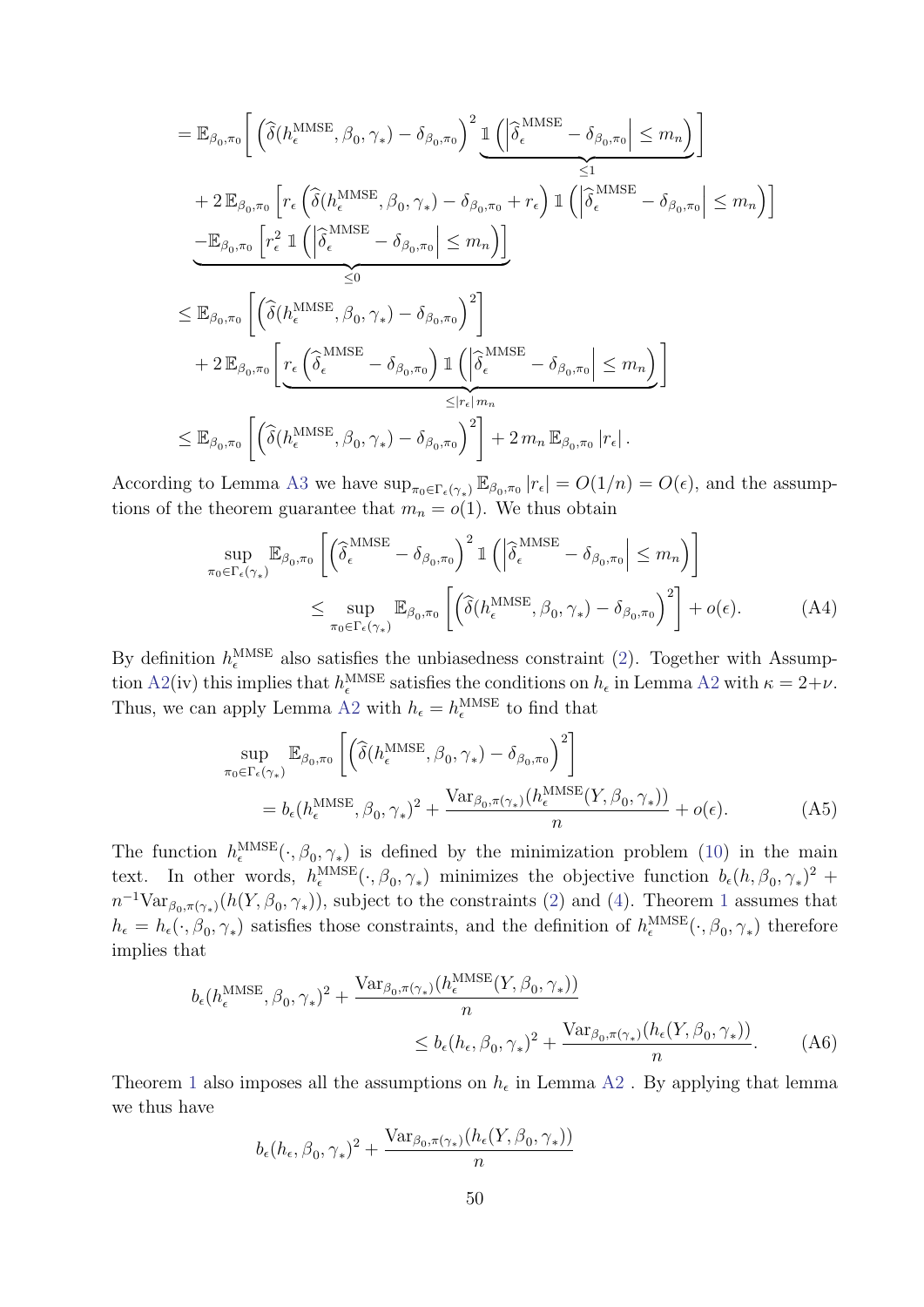<span id="page-6-0"></span>
$$
= \sup_{\pi_0 \in \Gamma_{\epsilon}(\gamma_*)} \mathbb{E}_{\beta_0, \pi_0} \left[ \left( \widehat{\delta}(h_{\epsilon}, \beta_0, \gamma_*) - \delta_{\beta_0, \pi_0} \right)^2 \right] + o(\epsilon).
$$
 (A7)

Finally, Theorem [1](#page--1-1) also guarantees all the assumptions of Lemma [A4,](#page-4-1) implying that the inequality  $(A3)$  holds. Now, combining  $(A4)$ ,  $(A5)$ ,  $(A6)$ ,  $(A7)$  and  $(A3)$  gives

$$
\sup_{\pi_0 \in \Gamma_{\epsilon}(\gamma_*)} \mathbb{E}_{\beta_0, \pi_0} \left[ \left( \widehat{\delta}_{\epsilon}^{\text{MMSE}} - \delta_{\beta_0, \pi_0} \right)^2 \mathbb{1} \left( \left| \widehat{\delta}_{\epsilon}^{\text{MMSE}} - \delta_{\beta_0, \pi_0} \right| \le m_n \right) \right] \n\le \sup_{\pi_0 \in \Gamma_{\epsilon}(\gamma_*)} \mathbb{E}_{\beta_0, \pi_0} \left[ \left( \widehat{\delta}_{\epsilon} - \delta_{\beta_0, \pi_0} \right)^2 \mathbb{1} \left( \left| \widehat{\delta}_{\epsilon} - \delta_{\beta_0, \pi_0} \right| \le m_n \right) \right] + o(\epsilon), \tag{A8}
$$

which is what we wanted to show.

### A.2 Proof of Theorem [2](#page--1-12)

#### <span id="page-6-3"></span>Assumption A3.

<span id="page-6-1"></span>(i) 
$$
\hat{\delta} - \delta_{\beta_0, \pi(\gamma_*)} - \frac{1}{n} \sum_{i=1}^n h(Y_i, \beta_0, \gamma_*) = o_{P_{\beta_0, \pi_0}}(n^{-\frac{1}{2}}), \text{ uniformly in } \pi_0 \in \Gamma_{\epsilon}(\gamma_*)
$$
.

<span id="page-6-2"></span>(ii) Let  $\sigma_h^2(\beta_0, \pi_0, \gamma_*) = \text{Var}_{\beta_0, \pi_0} h(Y, \beta_0, \gamma_*)$ . We assume that there exists a constant c, independent of  $\epsilon$ , such that  $\inf_{\pi_0 \in \Gamma_{\epsilon}(\gamma_*)} \sigma_h(\beta_0, \pi_0, \gamma_*) \geq c > 0$ . Furthermore, for all sequences  $a_n = c_{1-\alpha/2} + o(1)$  we have

$$
\left| \inf_{\pi_0 \in \Gamma_{\epsilon}(\gamma_*)} \Pr_{\beta_0, \pi_0} \left[ \left| \frac{1}{\sqrt{n}} \sum_{i=1}^n \frac{h(Y_i, \beta_0, \gamma_*) - \mathbb{E}_{\beta_0, \pi_0} h(Y, \beta_0, \gamma_*)}{\sigma_h(\beta_0, \pi_0, \gamma_*)} \right| \right| \le a_n \right] \ge 1 - \alpha + o(1).
$$

- (iii)  $\sup_{\pi_0 \in \Gamma_{\epsilon}(\gamma_*)} \mathbb{E}_{\beta_0, \pi_0} \|\widehat{\beta} \beta_0\|^2 = o(1), \sup_{\pi_0 \in \Gamma_{\epsilon}(\gamma_*)} \mathbb{E}_{\beta_0, \pi_0} \|\widehat{\gamma} \gamma_*\|^2 = o(1),$  $\sup_{\pi_0 \in \Gamma_{\epsilon}(\gamma_*)} \mathbb{E}_{\beta_0, \pi_0} [\widehat{\sigma}_h - \sigma_h(\beta_0, \pi_0, \gamma_*)]^2 = o(1).$
- <span id="page-6-4"></span>(iv)  $\|\nabla_{\beta\gamma}b_{\epsilon}(h,\beta,\gamma)\| = O(\epsilon^{\frac{1}{2}})$ , uniformly in some neighborhood around  $\beta_0$ ,  $\gamma_*$ .

Part [\(i\)](#page-6-1) is weaker than the local regularity of the estimator  $\hat{\delta}$  that we assumed when analyzing the minimum-MSE estimator; see equation [\(14\)](#page--1-13). In turn, related to but differently from the conditions we used for Theorem [1,](#page--1-1) part [\(ii\)](#page-6-2) requires a form of local asymptotic normality of the estimator.

**Proof of Theorem [2.](#page--1-12)** Let  $\delta$  be an estimator and  $h(y, \beta_0, \gamma_*)$  be the corresponding influ-ence function such that part [\(i\)](#page-6-1) in Assumption [A3](#page-6-3) holds. Define  $R_{\beta_0, \gamma_*} := \delta - \delta_{\beta_0, \pi(\gamma_*)} -$ 1  $\frac{1}{n} \sum_{i=1}^{n} h(Y_i, \beta_0, \gamma_*)$ . We then have

$$
\hat{\delta} - \delta_{\beta_0, \pi_0} = \frac{1}{n} \sum_{i=1}^n h(Y_i, \beta_0, \gamma_*) + \delta_{\beta_0, \pi(\gamma_*)} - \delta_{\beta_0, \pi_0} + \hat{R}_{\beta_0, \gamma_*}
$$
\n
$$
= \frac{1}{n} \sum_{i=1}^n \left[ h(Y_i, \beta_0, \gamma_*) - \mathbb{E}_{\beta_0, \pi_0} h(Y, \beta_0, \gamma_*) \right] - \left[ \delta_{\beta_0, \pi_0} - \delta_{\beta_0, \pi(\gamma_*)} - \mathbb{E}_{\beta_0, \pi_0} h(Y, \beta_0, \gamma_*) \right] + \hat{R}_{\beta_0, \gamma_*},
$$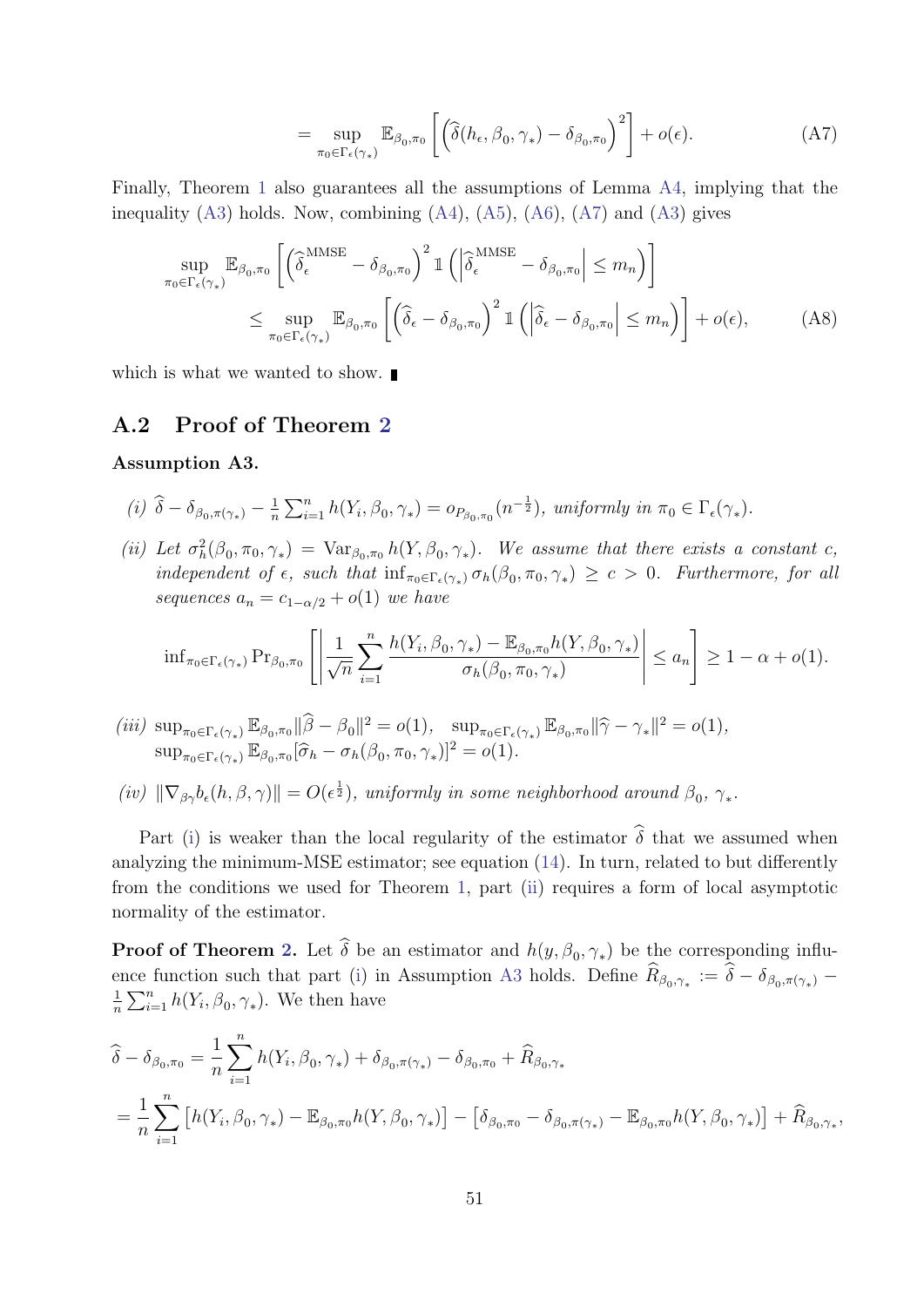and therefore

<span id="page-7-0"></span>
$$
\frac{|\hat{\delta} - \delta_{\beta_0, \pi_0}| - b_{\epsilon}(h, \hat{\beta}, \hat{\gamma}) - \hat{\sigma}_h c_{1-\alpha/2}/\sqrt{n}}{\sigma_h(\beta_0, \pi_0, \gamma_*)/\sqrt{n}}\n\leq \underbrace{\left| \frac{1}{\sqrt{n}} \sum_{i=1}^n \frac{h(Y_i, \beta_0, \gamma_*) - \mathbb{E}_{\beta_0, \pi_0} h(Y, \beta_0, \gamma_*)}{\sigma_h(\beta_0, \pi_0, \gamma_*)} \right|}_{= \text{rhs}} - c_{1-\alpha/2} + \hat{r}_{\beta_0, \pi_0, \gamma_*},
$$
\n(A9)

where

$$
\hat{r}_{\beta_0, \pi_0, \gamma_*}
$$
\n
$$
:= c_{1-\alpha/2} + \frac{|\delta_{\beta_0, \pi_0} - \delta_{\beta_0, \pi(\gamma_*)} - \mathbb{E}_{\beta_0, \pi_0} h(Y, \beta_0, \gamma_*)| + |\hat{R}_{\beta_0, \gamma_*}| - b_{\epsilon}(h, \hat{\beta}, \hat{\gamma}) - \hat{\sigma}_h c_{1-\alpha/2}/\sqrt{n}}{\sigma_h(\beta_0, \pi_0, \gamma_*)/\sqrt{n}}
$$
\n
$$
= \frac{\sqrt{n}}{\sigma_h(\beta_0, \pi_0, \gamma_*)} \Biggl\{ |\delta_{\beta_0, \pi_0} - \delta_{\beta_0, \pi(\gamma_*)} - \mathbb{E}_{\beta_0, \pi_0} h(Y, \beta_0, \gamma_*)| + |\hat{R}_{\beta_0, \gamma_*}|
$$
\n
$$
- b_{\epsilon}(h, \hat{\beta}, \hat{\gamma}) - \frac{\hat{\sigma}_h - \sigma_h(\beta_0, \pi_0, \gamma_*)}{\sqrt{n}} c_{1-\alpha/2} \Biggr\}.
$$

From [\(A9\)](#page-7-0), we conclude that the event rhs  $\leq$  0 implies the event lhs  $\leq$  0, and therefore  $Pr_{\beta_0,\pi_0}(\text{lls} \leq 0) \geq Pr_{\beta_0,\pi_0}(\text{rls} \leq 0)$ , which we can also write as

$$
\begin{split} \Pr_{\beta_{0},\pi_{0}}\left[|\widehat{\delta}-\delta_{\beta_{0},\pi_{0}}|\leq b_{\epsilon}(h,\widehat{\beta},\widehat{\gamma})+\frac{\widehat{\sigma}_{h}}{\sqrt{n}}c_{1-\alpha/2}\right] \\ \geq \Pr_{\beta_{0},\pi_{0}}\left[\left|\frac{1}{\sqrt{n}}\sum_{i=1}^{n}\frac{h(Y_{i},\beta_{0},\gamma_{*})-\mathbb{E}_{\beta_{0},\pi_{0}}h(Y_{i},\beta_{0},\gamma_{*})}{\sigma_{h}(\beta_{0},\pi_{0},\gamma_{*})}\right| \leq c_{1-\alpha/2}-\widehat{r}_{\beta_{0},\pi_{0},\gamma_{*}}\right]. \end{split} \tag{A10}
$$

By part [\(iv\)](#page-6-4) in Assumption [A3](#page-6-3) there exists a constant  $C > 0$  such that  $\|\nabla_{\beta\gamma}b_{\epsilon}(h, \beta, \gamma)\| \leq$  $C \epsilon^{\frac{1}{2}}$ , uniformly in a neighborhood of  $(\beta_0, \gamma_*)$ , and therefore

<span id="page-7-1"></span>
$$
\left|b_{\epsilon}(h,\widehat{\beta},\widehat{\gamma})-b_{\epsilon}(h,\beta_0,\gamma_*)\right| \leq C \,\epsilon^{\frac{1}{2}}\,\left\|\begin{pmatrix} \widehat{\beta}-\beta_0\\ \widehat{\gamma}-\gamma_* \end{pmatrix}\right\|.
$$

Using this we find that

$$
\left| \widehat{r}_{\beta_0, \pi_0, \gamma_*} \right| \leq \frac{\sqrt{n}}{\sigma_h(\beta_0, \pi_0, \gamma_*)} \Biggl\{ \bigg| \left| \delta_{\beta_0, \pi_0} - \delta_{\beta_0, \pi(\gamma_*)} - \mathbb{E}_{\beta_0, \pi_0} h(Y, \beta_0, \gamma_*) \right| - b_{\epsilon}(h, \beta_0, \gamma_*) \bigg| \\ + \frac{\left| \widehat{\sigma}_h - \sigma_h(\beta_0, \pi_0, \gamma_*) \right|}{\sqrt{n}} c_{1-\alpha/2} + C \epsilon^{\frac{1}{2}} \left\| \left( \frac{\widehat{\beta}}{\widehat{\gamma}} - \beta_0 \right) \right\| + |\widehat{R}_{\beta_0, \gamma_*}| \Biggr\}.
$$

Parts [\(i\)](#page-6-1) and [\(ii\)](#page-6-2) of Assumption [A3](#page-6-3) imply that, uniformly in  $\pi_0 \in \Gamma_{\epsilon}(\gamma_*)$ , we have

$$
\frac{\sqrt{n}}{\sigma_h(\beta_0,\pi_0,\gamma_*)}\widehat{R}_{\beta_0,\gamma_*}=o_{P_{\beta_0,\pi_0}}(1),
$$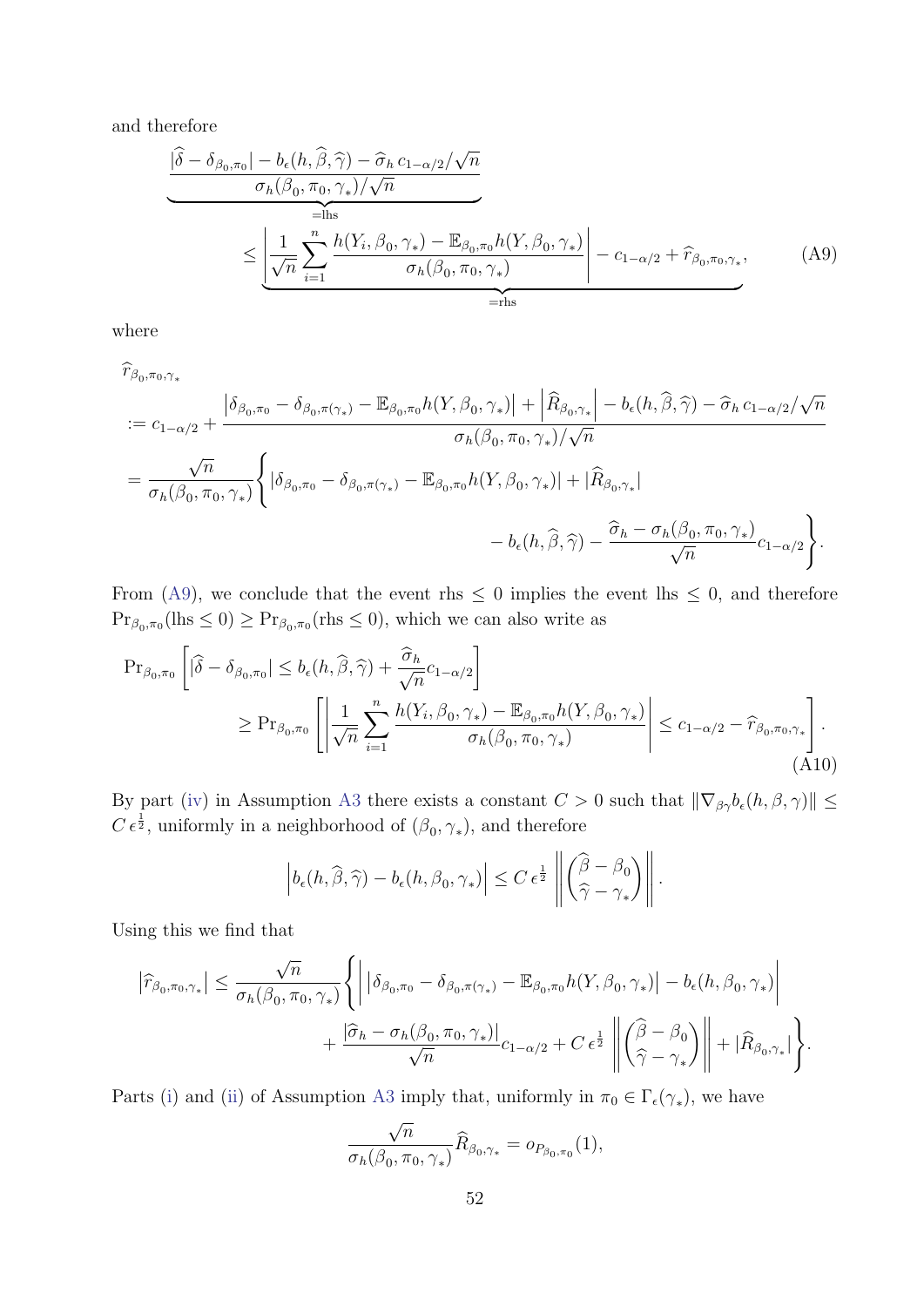and analogously we find from the conditions in Assumption [A3](#page-6-3) that

$$
\frac{\widehat{\sigma}_h - \sigma_h(\beta_0, \pi_0, \gamma_*)}{\sigma_h(\beta_0, \pi_0, \gamma_*)} = o_{P_{\beta_0, \pi_0}}(1), \qquad \frac{\sqrt{n}}{\sigma_h(\beta_0, \pi_0, \gamma_*)} \epsilon^{\frac{1}{2}} \left\| \begin{pmatrix} \widehat{\beta} - \beta_0 \\ \widehat{\gamma} - \gamma_* \end{pmatrix} \right\| = o_{P_{\beta_0, \pi_0}}(1),
$$

uniformly in  $\pi_0 \in \Gamma_{\epsilon}(\gamma_*)$ . Finally, since we also impose Assumption [A1](#page-0-0) and  $\sup_{\pi_0 \in \Gamma_{\epsilon}} \mathbb{E}_{\beta_0, \pi_0}$  $h^2(Y,\beta_0,\gamma_*) = O(1)$  we obtain, analogously to the proof of Lemma [S1\(](#page-9-1)iii) in Section [S1,](#page-9-2) that

$$
\sup_{\pi_0 \in \Gamma_{\epsilon}(\gamma_*)} \frac{\sqrt{n}}{\sigma_h(\beta_0, \pi_0, \gamma_*)} \bigg| \left| \delta_{\beta_0, \pi_0} - \delta_{\beta_0, \pi(\gamma_*)} - \mathbb{E}_{\beta_0, \pi_0} h(Y, \beta_0, \gamma_*) \right| - b_{\epsilon}(h, \beta_0, \gamma_*) \bigg| = o(1).
$$

We thus conclude that  $\hat{r}_{\beta_0,\pi_0,\gamma_*} = o_{P_{\beta_0,\pi_0}}(1)$ , uniformly in  $\pi_0 \in \Gamma_{\epsilon}(\gamma_*)$ . Together with [\(A10\)](#page-7-1) and part [\(ii\)](#page-6-2) in Assumption [A3](#page-6-3) this implies [\(17\)](#page--1-14), hence Theorem [2.](#page--1-12)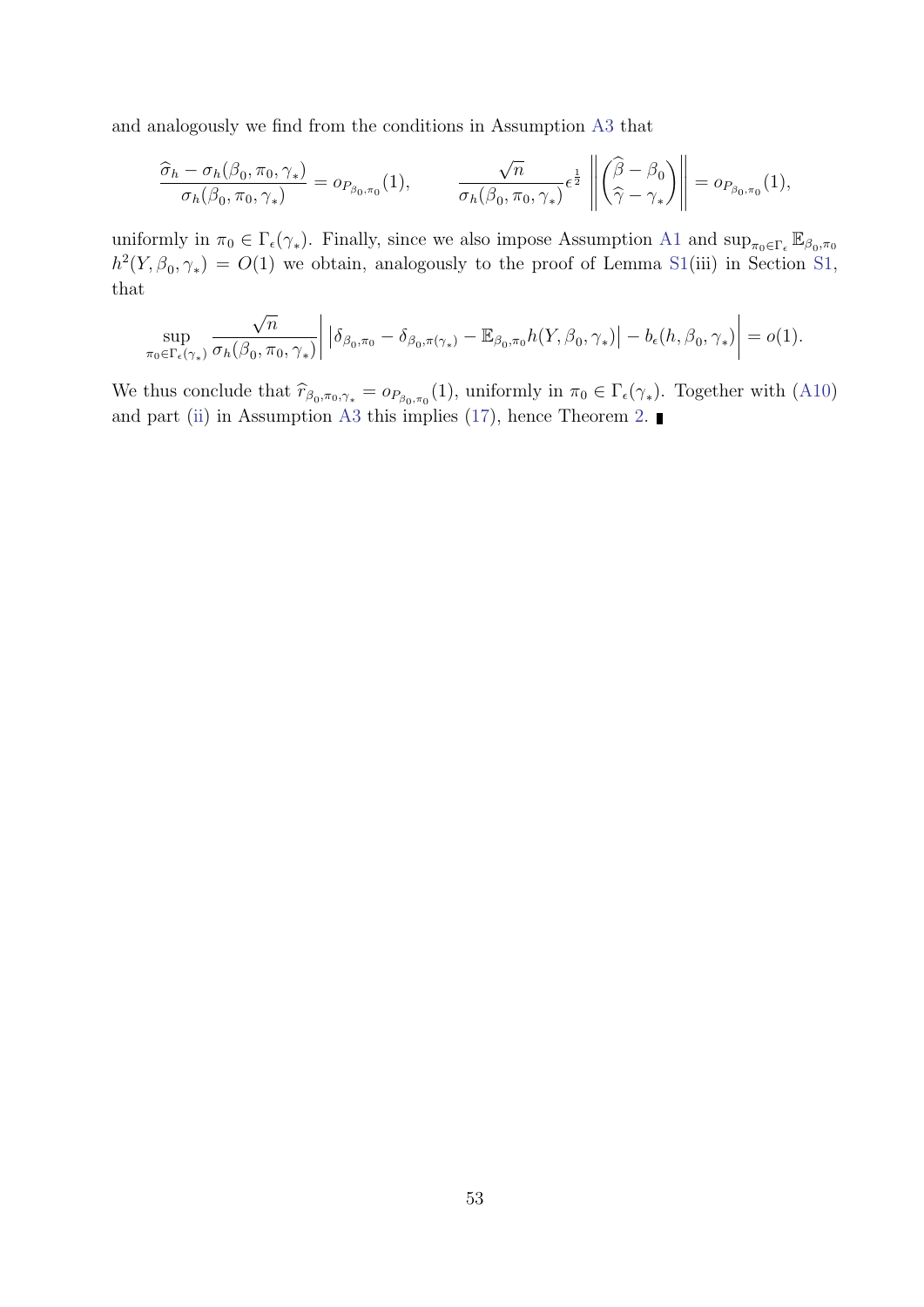# SUPPLEMENTARY APPENDIX

## "Minimizing Sensitivity to Model Misspecification"

Stéphane Bonhomme and Martin Weidner

In Sections [S1](#page-9-2) and [S2,](#page-21-0) we provide details about the proofs in the paper. In Section [S3,](#page-24-0) we describe our computational approach. In Section [S4,](#page-25-0) we outline how to extend our approach to models defined by moment restrictions. Lastly, we report additional simulation and estimation results in Section [S5.](#page-28-0)

## <span id="page-9-2"></span>S1 Complements to main results of Section [2](#page--1-0)

#### <span id="page-9-0"></span>S1.1 Proof of intermediate lemmas for Theorem [1](#page--1-1)

The proofs of the Lemmas [A2,](#page-3-1) [A3](#page-3-0) and [A4](#page-4-1) are provided in this subsection. Before those proofs it is useful to first establish one additional lemma.

<span id="page-9-1"></span>**Lemma S1.** Let Assumption [A1](#page-0-0) hold. Let  $q_{\epsilon}(y)$  and  $h_{\epsilon}(y, \beta_0, \gamma_*)$  be sequences of functions with  $\sup_{\pi_0 \in \Gamma_{\epsilon}(\gamma_*)} \mathbb{E}_{\beta_0, \pi_0} |q(Y)|^{\zeta} = O(1)$ , for some  $\zeta > 1$ , and  $\sup_{\pi_0 \in \Gamma_{\epsilon}(\gamma_*)} \mathbb{E}_{\beta_0, \pi_0} |h_{\epsilon}(Y, \beta_0, \gamma_*)|^2 =$  $O(1)$ . Then we have

$$
(i) \ \sup_{\pi_0 \in \Gamma_{\epsilon}(\gamma_*)} \left| \delta_{\beta_0, \pi(\gamma_*)} - \delta_{\beta_0, \pi_0} \right| = O(\epsilon^{1/2}),
$$

$$
(ii)\ \sup_{\pi_0\in\Gamma_{\epsilon}(\gamma_*)}\left|\mathbb{E}_{\beta_0,\pi_0}q_{\epsilon}(Y)-\mathbb{E}_{\beta_0,\pi(\gamma_*)}q_{\epsilon}(Y)\right|=O(\epsilon^{1/2}),
$$

$$
\begin{split}\n(iii) \quad & \sup_{\pi_0 \in \Gamma_{\epsilon}(\gamma_*)} \left| \mathbb{E}_{\beta_0, \pi_0} h_{\epsilon}(Y, \beta_0, \gamma_*) - \mathbb{E}_{\beta_0, \pi(\gamma_*)} h_{\epsilon}(Y, \beta_0, \gamma_*) \right. \\
&\left. - \left\langle \pi_0 - \pi(\gamma_*) , \mathbb{E}_{\beta_0, \pi(\gamma_*)} h_{\epsilon}(Y, \beta_0, \gamma_*) \nabla_{\pi} \log f_{\beta_0, \pi(\gamma_*)}(Y) \right\rangle \right| = o(\epsilon^{1/2}).\n\end{split}
$$

**Proof of Lemma [S1.](#page-9-1)** # Part (i): By a mean-value expansion around  $\pi(\gamma_*)$  we find

$$
\left|\delta_{\beta_0,\pi_0}-\delta_{\beta_0,\pi(\gamma_*)}\right|=\left|\left\langle \pi_0-\pi(\gamma_*), \nabla_\pi\delta_{\beta_0,\widetilde{\pi}}\right\rangle\right|\leq \left\|\pi_0-\pi(\gamma_*)\right\|_{\mathrm{ind},\gamma_*}\left\|\nabla_\pi\delta_{\beta_0,\widetilde{\pi}}\right\|_{\gamma_*},
$$

where  $\tilde{\pi}$  is between  $\pi(\gamma_*)$  and  $\pi_0$ . Therefore

$$
\sup_{\pi_0 \in \Gamma_{\epsilon}(\gamma_*)} \left| \delta_{\beta_0, \pi_0} - \delta_{\beta_0, \pi(\gamma_*)} \right| \leq \sup_{\pi_0 \in \Gamma_{\epsilon}(\gamma_*)} \left\| \pi_0 - \pi(\gamma_*) \right\|_{\mathrm{ind}, \gamma_*} \sup_{\pi_0 \in \Gamma_{\epsilon}(\gamma_*)} \left\| \nabla_{\pi} \delta_{\beta_0, \pi_0} \right\|_{\gamma_*}
$$

$$
= O(\epsilon^{1/2}) O(1) = O(\epsilon^{1/2}).
$$

# Part (ii): Without loss of generality we assume that  $\zeta \leq 2$ . Let  $\xi := \zeta/(\zeta - 1) \geq 2$ . We then have

$$
\int_{\mathcal{Y}} \left| f_{\beta_0, \pi_0}^{1/\xi}(y) - f_{\beta_0, \pi(\gamma_*)}^{1/\xi}(y) \right|^{\xi} dy \le \int_{\mathcal{Y}} \left[ f_{\beta_0, \pi_0}^{1/2}(y) - f_{\beta_0, \pi(\gamma_*)}^{1/2}(y) \right]^2 dy,
$$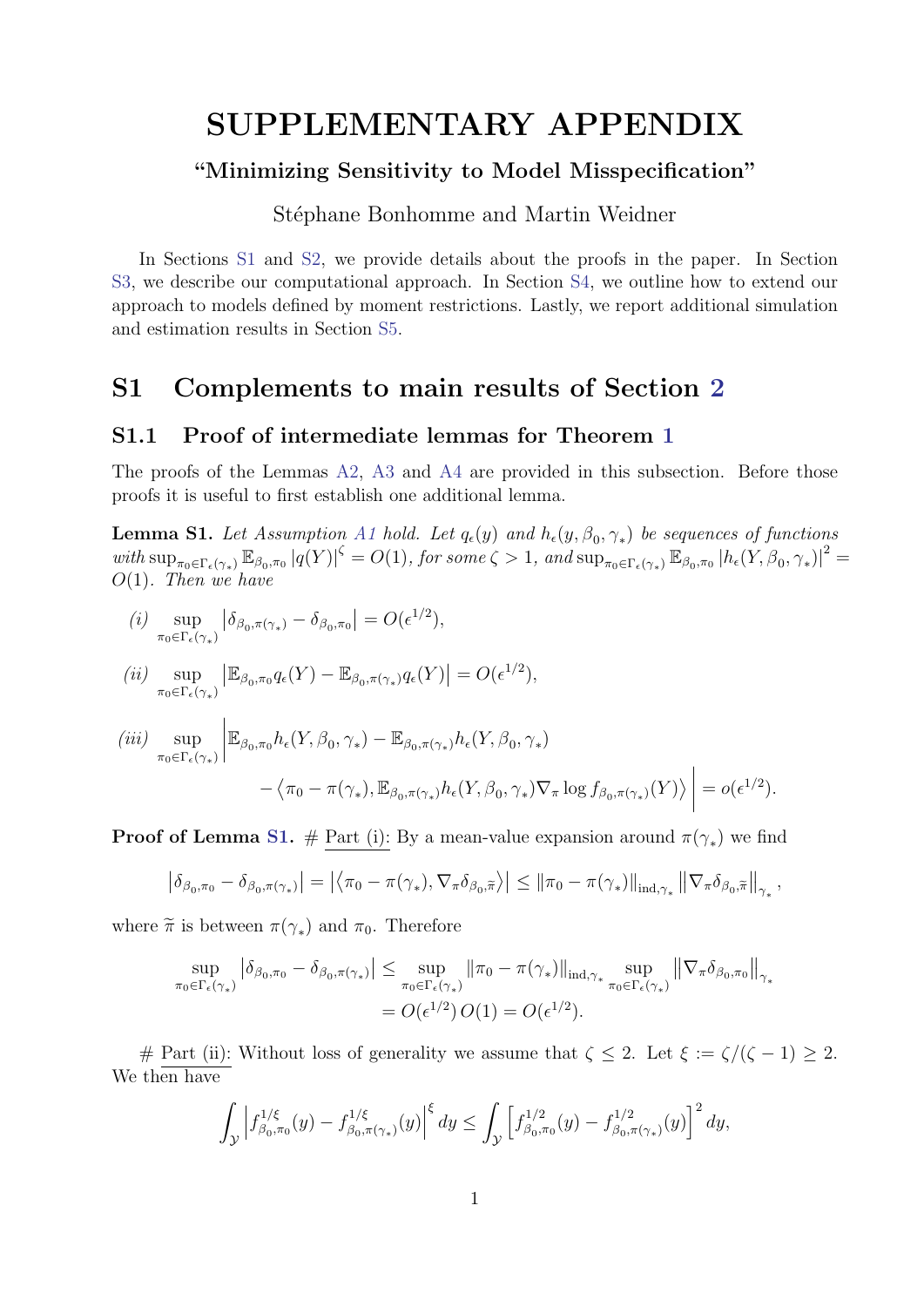where we used that  $|a - b| \leq |a^c - b^c|^{1/c}$ , for any  $a, b \geq 0$  and  $c \geq 1$ , and plugged in  $a = f_{\beta_0}^{1/\xi}$  $f_{\beta_0,\pi_0}^{1/\xi}(y),\ b=f_{\beta_0,\pi_0}^{1/\xi}$  $\beta_{0,\pi(\gamma_*)}(y)$ , and  $c = \xi/2$ . Thus, the first part of Assumption [A1\(](#page-0-0)iii) also implies

<span id="page-10-1"></span>
$$
\sup_{\pi_0 \in \Gamma_{\epsilon}(\gamma_*)} \left\{ \int_{\mathcal{Y}} \left| f_{\beta_0, \pi_0}^{1/\xi}(y) - f_{\beta_0, \pi(\gamma_*)}^{1/\xi}(y) \right|^{\xi} dy \right\}^{\frac{1}{\xi}} = O(\epsilon^{1/2}). \tag{S1}
$$

Next, we find

$$
\sup_{\pi_0 \in \Gamma_{\epsilon}(\gamma_*)} \left| \mathbb{E}_{\beta_0, \pi_0} q_{\epsilon}(Y) - \mathbb{E}_{\beta_0, \pi(\gamma_*)} q_{\epsilon}(Y) \right| \n= \sup_{\pi_0 \in \Gamma_{\epsilon}(\gamma_*)} \left| \int_{\mathcal{Y}} q_{\epsilon}(Y) \frac{f_{\beta_0, \pi_0}(y) - f_{\beta_0, \pi(\gamma_*)}(y)}{f_{\beta_0, \pi_0}^{1/\xi}(y) - f_{\beta_0, \pi(\gamma_*)}^{1/\xi}(y)} \left[ f_{\beta_0, \pi_0}^{1/\xi}(y) - f_{\beta_0, \pi(\gamma_*)}^{1/\xi}(y) \right] dy \right| \n\leq \left\{ \sup_{\pi_0 \in \Gamma_{\epsilon}(\gamma_*)} \int_{\mathcal{Y}} |q_{\epsilon}(Y)|^{\frac{\xi}{\xi-1}} \left| \frac{f_{\beta_0, \pi_0}(y) - f_{\beta_0, \pi(\gamma_*)}(y)}{f_{\beta_0, \pi_0}^{1/\xi}(y) - f_{\beta_0, \pi(\gamma_*)}^{1/\xi}(y)} \right|^{\frac{\xi}{\xi-1}} dy \right\}^{\frac{\xi-1}{\xi}} \n\leq \xi \left\{ \sup_{\pi_0 \in \Gamma_{\epsilon}(\gamma_*)} \int_{\mathcal{Y}} |q_{\epsilon}(Y)|^{\frac{\xi}{\xi-1}} \left| f_{\beta_0, \pi_0}(y) + f_{\beta_0, \pi(\gamma_*)}(y) \right| dy \right\}^{\frac{\xi}{\xi}} \n\leq \xi \left\{ \sup_{\pi_0 \in \Gamma_{\epsilon}(\gamma_*)} \int_{\mathcal{Y}} |q_{\epsilon}(Y)|^{\frac{\xi}{\xi-1}} \left| f_{\beta_0, \pi_0}(y) + f_{\beta_0, \pi(\gamma_*)}(y) \right| dy \right\}^{\frac{\xi-1}{\xi}} \n\leq \xi \left\{ 2 \sup_{\pi_0 \in \Gamma_{\epsilon}(\gamma_*)} \mathbb{E}_{\beta_0, \pi_0} |q_{\epsilon}(Y)|^{\zeta} \right\}^{\frac{\xi-1}{\xi}} \left\{ \sup_{\pi_0 \in \Gamma_{\epsilon}(\gamma_*)} \int_{\mathcal{Y}} \left| f_{\beta_
$$

where the first inequality is an application of Hölder's inequality, the second inequality uses that  $\begin{array}{c} \hline \end{array}$  $f_{\beta_0,\pi_0}(y) - f_{\beta_0,\pi(\gamma_*)}(y)$  $f_{\beta_0,\pi_0}^{1/\xi}(y)-f_{\beta_0,\pi(\gamma_*)}^{1/\xi}(y)$  $\begin{array}{c} \hline \end{array}$ ξ/(ξ−1)  $\leq \xi^{\xi/(\xi-1)} \left[ f_{\beta_0,\pi_0}(y) + f_{\beta_0,\pi(\gamma_*)}(y) \right],^1$  $\leq \xi^{\xi/(\xi-1)} \left[ f_{\beta_0,\pi_0}(y) + f_{\beta_0,\pi(\gamma_*)}(y) \right],^1$  $\leq \xi^{\xi/(\xi-1)} \left[ f_{\beta_0,\pi_0}(y) + f_{\beta_0,\pi(\gamma_*)}(y) \right],^1$  the last line uses that  $\kappa = \xi/(\xi - 1)$ , and the final conclusion follows from our assumptions and [\(S1\)](#page-10-1).  $# Part (iii): We have$ 

$$
\mathbb{E}_{\beta_0,\pi_0} h_{\epsilon}(Y,\beta_0,\gamma_*) - \mathbb{E}_{\beta_0,\pi(\gamma_*)} h_{\epsilon}(Y,\beta_0,\gamma_*)
$$
  
\n
$$
- \langle \pi_0 - \pi(\gamma_*) , \mathbb{E}_{\beta_0,\pi(\gamma_*)} h_{\epsilon}(Y,\beta_0,\gamma_*) \nabla_{\pi} \log f_{\beta_0,\pi(\gamma_*)}(Y) \rangle
$$
  
\n
$$
= \int_{\mathcal{Y}} h_{\epsilon}(y,\beta_0,\gamma_*) \left[ f_{\beta_0,\pi_0}(y) - f_{\beta_0,\pi(\gamma_*)}(y) - \langle \pi_0 - \pi(\gamma_*) , \nabla_{\pi} \log f_{\beta_0,\pi(\gamma_*)}(y) \rangle f_{\beta_0,\pi(\gamma_*)}(y) \right] dy
$$
  
\n
$$
= \int_{\mathcal{Y}} h_{\epsilon}(y,\beta_0,\gamma_*) \left[ f_{\beta_0,\pi_0}^{1/2}(y) + f_{\beta_0,\pi(\gamma_*)}^{1/2}(y) \right]
$$

<span id="page-10-0"></span><sup>&</sup>lt;sup>1</sup>For  $a, b \ge 0$  there exists  $c \in [a, b]$  such that by the mean value theorem we have  $(a^{\xi} - b^{\xi})/(a - b)$  $\xi c^{\xi-1} \leq \xi \max(a^{\xi-1}, b^{\xi-1}),$  and therefore  $[(a^{\xi} - b^{\xi})/(a - b)]^{\xi/(\xi-1)} \leq \xi^{\xi/(\xi-1)} \max(a^{\xi}, b^{\xi}) \leq \xi^{\xi/(\xi-1)}(a^{\xi} + b^{\xi}),$ which we apply here with  $a = f_{\beta}^{1/\xi}$  $f_{\beta_0,\pi_0}^{1/\xi}(y)$  and  $b = f_{\beta_0,\pi_0}^{1/\xi}$  $\frac{\beta_0^{1/\xi}}{\beta_0 \pi(\gamma_*)}(y).$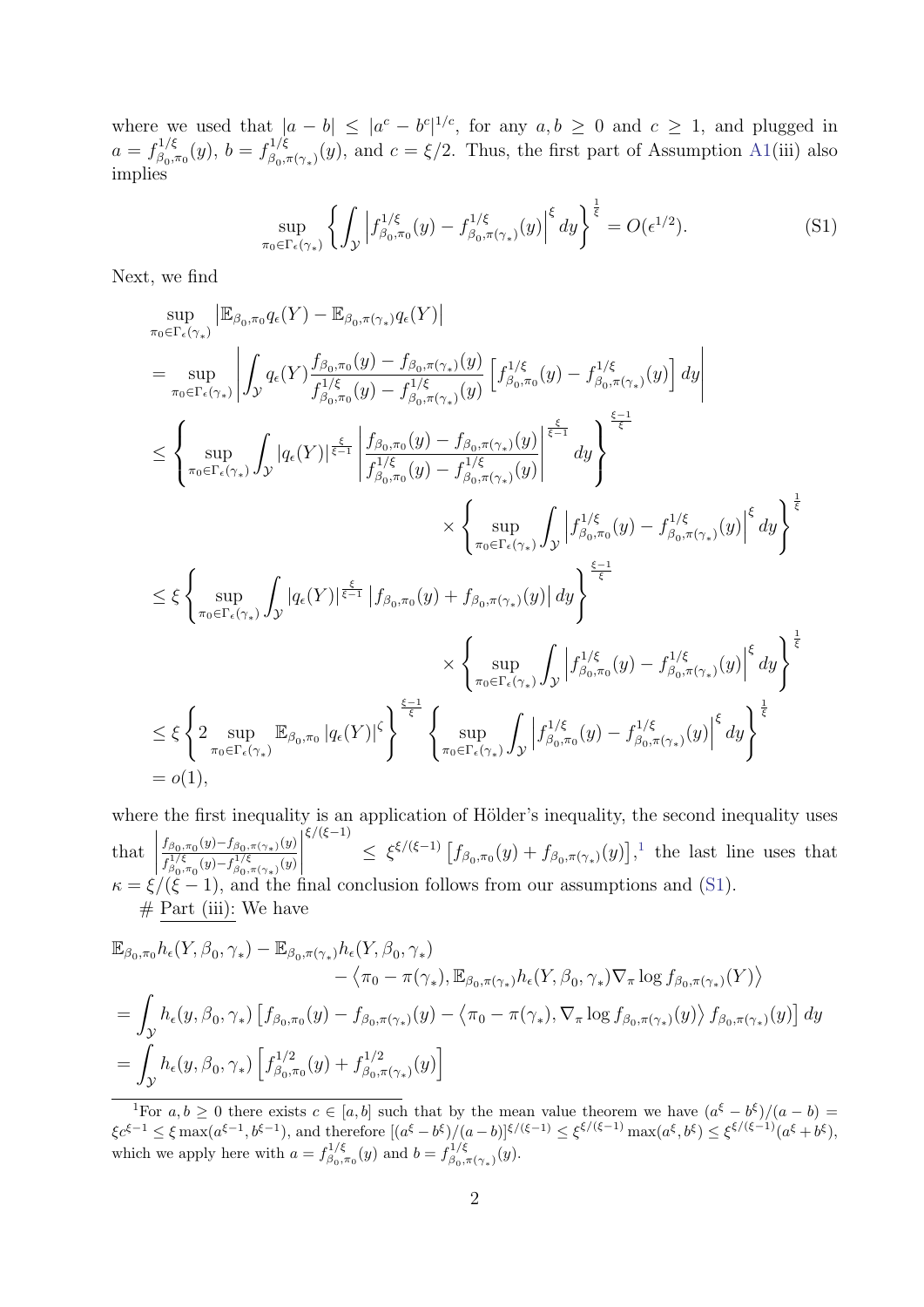$$
\times \left[ f_{\beta_0,\pi_0}^{1/2}(y) - f_{\beta_0,\pi(\gamma_*)}^{1/2}(y) - \frac{1}{2} \left\langle \pi_0 - \pi(\gamma_*) , \nabla_\pi \log f_{\beta_0,\pi(\gamma_*)}(y) \right\rangle f_{\beta_0,\pi(\gamma_*)}^{1/2}(y) \right] dy
$$
  

$$
=:\alpha_{\beta_0,\gamma_*,\pi_0}^{(1)}+ \frac{1}{2} \underbrace{\int_{\mathcal{Y}} h_{\epsilon}(y,\beta_0,\gamma_*) f_{\beta_0,\pi(\gamma_*)}^{1/2}(y) \left\langle \pi_0 - \pi(\gamma_*) , \nabla_\pi \log f_{\beta_0,\pi(\gamma_*)}(y) \right\rangle \left[ f_{\beta_0,\pi_0}^{1/2}(y) - f_{\beta_0,\pi(\gamma_*)}^{1/2}(y) \right] dy}_{=:a_{\beta_0,\gamma_*,\pi_0}^{(2)} }.
$$

Applying the Cauchy-Schwarz inequality and our assumptions we find that

$$
\sup_{\pi_0 \in \Gamma_{\epsilon}(\gamma_*)} \left| a_{\beta_0, \gamma_*, \pi_0}^{(1)} \right|^2
$$
\n
$$
\leq 4 \left\{ \sup_{\pi_0 \in \Gamma_{\epsilon}(\gamma_*)} \mathbb{E}_{\beta_0, \pi_0} h_{\epsilon}^2(Y, \beta_0, \gamma_*) \right\}
$$
\n
$$
\times \left\{ \sup_{\pi_0 \in \Gamma_{\epsilon}(\gamma_*)} \int_{\mathcal{Y}} \left[ f_{\beta_0, \pi_0}^{1/2}(y) - f_{\beta_0, \pi(\gamma_*)}^{1/2}(y) - \left\langle \pi_0 - \pi(\gamma_*) , \nabla_{\pi} f_{\beta_0, \pi(\gamma_*)}^{1/2}(y) \right\rangle \right]^2 dy \right\}
$$
\n
$$
= O(\epsilon^{1/2}),
$$

and

$$
\sup_{\pi_0 \in \Gamma_{\epsilon}(\gamma_*)} \left| a^{(2)}_{\beta_0, \gamma_*, \pi_0} \right|^2
$$
\n
$$
\leq \left\{ \mathbb{E}_{\beta_0, \pi(\gamma_*)} h_{\epsilon}^2(Y, \beta_0, \gamma_*) \right\}
$$
\n
$$
\times \left\{ \sup_{\pi_0 \in \Gamma_{\epsilon}(\gamma_*)} \left\| \pi_0 - \pi(\gamma_*) \right\|_{\text{ind}, \gamma_*}^2 \int_{\mathcal{Y}} \left\| \nabla_\pi \log f_{\beta_0, \pi(\gamma_*)}(y) \right\|_{\gamma_*}^2 \left[ f_{\beta_0, \pi_0}^{1/2}(y) - f_{\beta_0, \pi(\gamma_*)}^{1/2}(y) \right]^2 dy \right\}
$$
\n
$$
= o(\epsilon).
$$

Combining this gives the statement in the lemma.

**Proof of Lemma [A2.](#page-3-1)** Applying part (ii) of Lemma [S1](#page-9-1) with  $q_{\epsilon}(y) = h_{\epsilon}(y, \beta_0, \gamma_*)$  and using the unbiasedness constraint [\(2\)](#page--1-7) we find that  $\mathbb{E}_{\beta_0,\pi_0} h_{\epsilon}(Y,\beta_0,\gamma_*) = o(1)$ , uniformly in  $\pi_0 \in$  $\Gamma_{\epsilon}(\gamma_*)$ . Part (i) of Lemma [S1](#page-9-1) guarantees that  $|\delta_{\beta_0,\pi_0} - \delta_{\beta_0,\pi(\gamma_*)}| = o(1)$ , uniformly in  $\pi_0 \in \mathbb{R}$  $\Gamma_{\epsilon}(\gamma_*)$ . We therefore have

$$
\mathbb{E}_{\beta_0,\pi_0} \left[ h_{\epsilon}(Y,\beta_0,\gamma_*) + \delta_{\beta_0,\pi(\gamma_*)} - \delta_{\beta_0,\pi_0} \right]^2
$$
  
\n
$$
= \mathbb{E}_{\beta_0,\pi_0} \left[ h_{\epsilon}(Y,\beta_0,\gamma_*) \right]^2 - 2 \left( \delta_{\beta_0,\pi_0} - \delta_{\beta_0,\pi(\gamma_*)} \right) \mathbb{E}_{\beta_0,\pi_0} h_{\epsilon}(Y,\beta_0,\gamma_*) + \left( \delta_{\beta_0,\pi_0} - \delta_{\beta_0,\pi(\gamma_*)} \right)^2
$$
  
\n
$$
= \mathbb{E}_{\beta_0,\pi_0} \left[ h_{\epsilon}(Y,\beta_0,\gamma_*) \right]^2 + o(1),
$$

uniformly in  $\pi_0 \in \Gamma_{\epsilon}(\gamma_*)$ . Applying part (ii) of Lemma [S1](#page-9-1) with  $q_{\epsilon}(y) = [h_{\epsilon}(y, \beta_0, \gamma_*)]^2$  we find that  $\mathbb{E}_{\beta_0,\pi_0}[h_{\epsilon}(Y,\beta_0,\gamma_*)]^2 = \mathbb{E}_{\beta_0,\pi(\gamma_*)}[h_{\epsilon}(Y,\beta_0,\gamma_*)]^2 + o(1) = \text{Var}_{\beta_0,\pi(\gamma_*)}(h_{\epsilon}(Y,\beta_0,\gamma_*)) + o(1),$ uniformly in  $\pi_0 \in \Gamma_{\epsilon}(\gamma_*)$ , where in the last step we have also used that  $h_{\epsilon}(y, \beta_0, \gamma_*)$  satisfies the unbiasedness constraint [\(2\)](#page--1-7). Therefore,

<span id="page-11-0"></span>
$$
\sup_{\pi_0 \in \Gamma_{\epsilon}(\gamma_*)} \mathbb{E}_{\beta_0, \pi_0} \left[ h_{\epsilon}(Y, \beta_0, \gamma_*) + \delta_{\beta_0, \pi(\gamma_*)} - \delta_{\beta_0, \pi_0} \right]^2 = \text{Var}_{\beta_0, \pi(\gamma_*)} (h_{\epsilon}(Y, \beta_0, \gamma_*)) + o(1). \tag{S2}
$$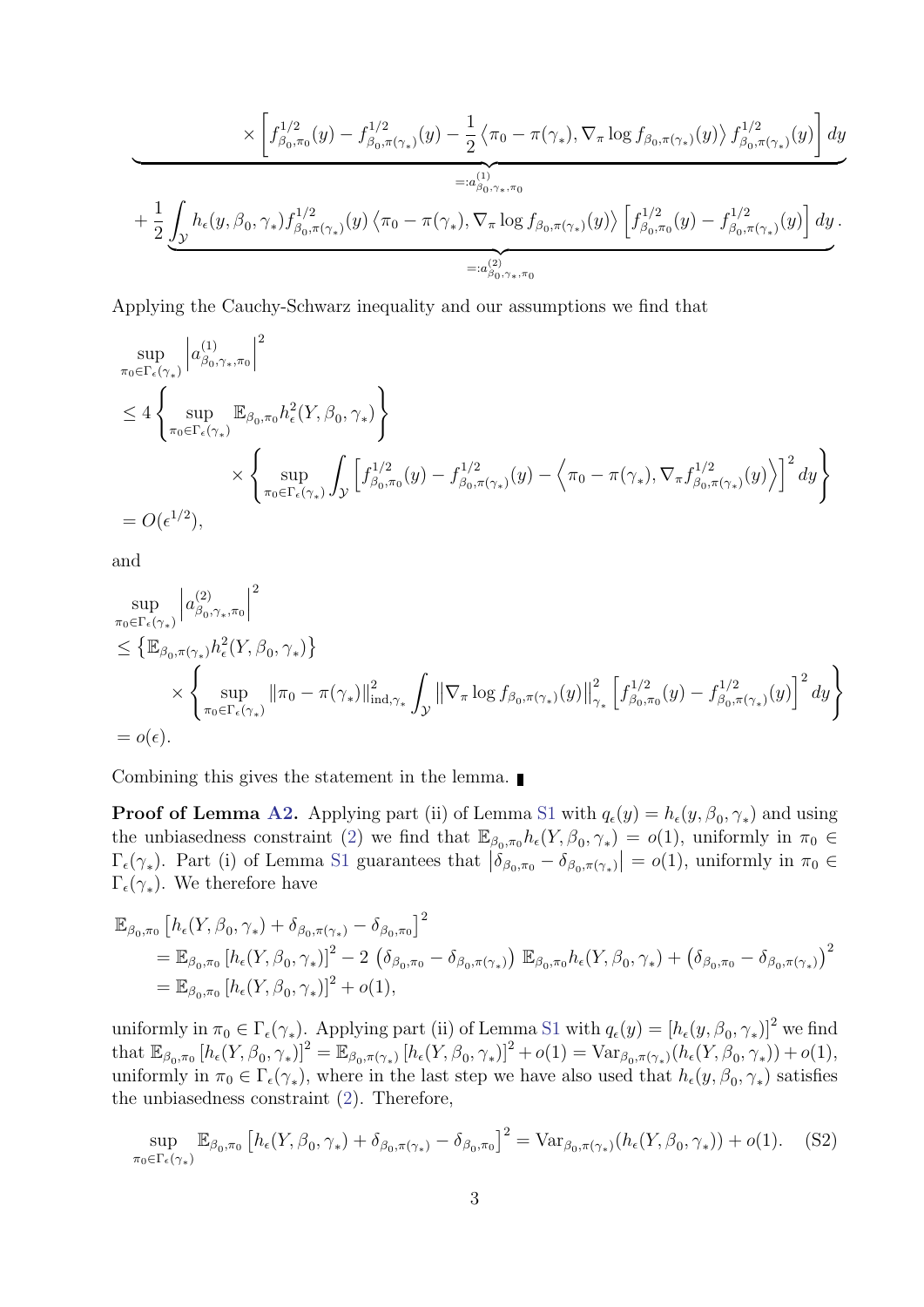Using the unbiasedness constraint again, as well as Lemma  $S1(iii)$  $S1(iii)$  and Assumptions  $A1(ii)$  $A1(ii)$ and  $A1(iv)$  $A1(iv)$  we find

<span id="page-12-0"></span>
$$
\sup_{\pi_0 \in \Gamma_{\epsilon}(\gamma_*)} \left| \mathbb{E}_{\beta_0, \pi_0} h_{\epsilon}(Y, \beta_0, \gamma_*) + \delta_{\beta_0, \pi(\gamma_*)} - \delta_{\beta_0, \pi_0} \right|
$$
\n
$$
= \sup_{\pi_0 \in \Gamma_{\epsilon}(\gamma_*)} \left| \left\langle \pi_0 - \pi(\gamma_*) , \mathbb{E}_{\beta_0, \pi(\gamma_*)} h_{\epsilon}(Y, \beta_0, \gamma_*) \nabla_\pi \log f_{\beta_0, \pi(\gamma_*)}(Y) - \nabla_\pi \delta_{\beta_0, \pi(\gamma_*)} \right\rangle \right| + o(\epsilon^{1/2})
$$
\n
$$
= \epsilon^{1/2} \left\| \mathbb{E}_{\beta_0, \pi(\gamma_*)} h_{\epsilon}(Y, \beta_0, \gamma_*) \nabla_\pi \log f_{\beta_0, \pi(\gamma_*)}(Y) - \nabla_\pi \delta_{\beta_0, \pi(\gamma_*)} \right\|_{\gamma_*} + o(\epsilon^{1/2})
$$
\n
$$
= b_{\epsilon}(h_{\epsilon}, \beta_0, \gamma_*) + o(\epsilon^{1/2}), \tag{S3}
$$

where in the last step we used the definition of the worst-case bias in [\(8\)](#page--1-15) of the main text. We furthermore have

$$
\mathbb{E}_{\beta_{0},\pi_{0}}\left[\widehat{\delta}(h_{\epsilon},\beta_{0},\gamma_{*})-\delta_{\beta_{0},\pi_{0}}\right]^{2}
$$
\n
$$
=\mathbb{E}_{\beta_{0},\pi_{0}}\left(\frac{1}{n}\sum_{i=1}^{n}h(Y_{i},\beta_{0},\gamma_{*})+\delta_{\beta_{0},\pi(\gamma_{*})}-\delta_{\beta_{0},\pi_{0}}\right)^{2}
$$
\n
$$
=\left[\mathbb{E}_{\beta_{0},\pi_{0}}h(Y_{i},\beta_{0},\gamma_{*})+\delta_{\beta_{0},\pi(\gamma_{*})}-\delta_{\beta_{0},\pi_{0}}\right]^{2}+\frac{1}{n}\text{Var}_{\beta_{0},\pi_{0}}\left[h(Y_{i},\beta_{0},\gamma_{*})+\delta_{\beta_{0},\pi(\gamma_{*})}-\delta_{\beta_{0},\pi_{0}}\right]
$$
\n
$$
=\frac{n-1}{n}\left[\mathbb{E}_{\beta_{0},\pi_{0}}h(Y_{i},\beta_{0},\gamma_{*})-\delta_{\beta_{0},\pi_{0}}+\delta_{\beta_{0},\pi(\gamma_{*})}\right]^{2}+\frac{1}{n}\mathbb{E}_{\beta_{0},\pi_{0}}\left[h(Y_{i},\beta_{0},\gamma_{*})+\delta_{\beta_{0},\pi(\gamma_{*})}-\delta_{\beta_{0},\pi_{0}}\right]^{2}.
$$

Taking the supremum of this last result over  $\pi_0 \in \Gamma_{\epsilon}(\gamma_*)$ , and then applying [\(S2\)](#page-11-0) and [\(S3\)](#page-12-0) gives

$$
\sup_{\pi_0 \in \Gamma_{\epsilon}(\gamma_*)} \mathbb{E}_{\beta_0, \pi_0} \left[ \widehat{\delta}(h_{\epsilon}, \beta_0, \gamma_*) - \delta_{\beta_0, \pi_0} \right]^2 = b_{\epsilon}(h_{\epsilon}, \beta_0, \gamma_*)^2 + \frac{\text{Var}_{\beta_0, \pi(\gamma_*)}(h_{\epsilon}(Y, \beta_0, \gamma_*))}{n} + o(\epsilon),
$$

which is the statement of the lemma.  $\blacksquare$ 

**Proof of Lemma [A3.](#page-3-0)** Let  $\eta = (\beta', \gamma')', \hat{\eta} := (\hat{\beta}', \hat{\gamma}')',$  and  $\eta_* := (\beta'_{\alpha})$  $(v_0', \gamma'_*)'$ . By a Taylor expansion in  $\eta$  around  $\eta_*$  we find that

$$
\hat{\delta}_{\epsilon}^{\text{MMSE}} = \delta_{\hat{\beta}, \pi(\hat{\gamma})} + \frac{1}{n} \sum_{i=1}^{n} h_{\epsilon}^{\text{MMSE}}(Y_i, \hat{\beta}, \hat{\gamma})
$$
\n
$$
= \delta_{\beta_0, \pi(\gamma_*)} + \frac{1}{n} \sum_{i=1}^{n} h_{\epsilon}^{\text{MMSE}}(Y_i, \beta_0, \gamma_*)
$$
\n
$$
\frac{(\hat{\eta} - \eta_*)' \left[ \nabla_{\eta} \delta_{\beta_0, \pi(\gamma_*)} + \mathbb{E}_{\beta_0, \pi(\gamma_*)} \nabla_{\eta} h_{\epsilon}^{\text{MMSE}}(Y, \beta_0, \gamma_*) \right]}{= r^{(1)}} + (\hat{\eta} - \eta_*)' \frac{1}{n} \sum_{i=1}^{n} \left[ \nabla_{\eta} h_{\epsilon}^{\text{MMSE}}(Y_i, \beta_0, \gamma_*) - \mathbb{E}_{\beta_0, \pi_0} \nabla_{\eta} h_{\epsilon}^{\text{MMSE}}(Y_i, \beta_0, \gamma_*) \right]}{= r^{(2)}} + (\hat{\eta} - \eta_*)' \left[ \mathbb{E}_{\beta_0, \pi(\gamma_*)} \nabla_{\eta} h_{\epsilon}^{\text{MMSE}}(Y, \beta_0, \gamma_*) - \mathbb{E}_{\beta_0, \pi_0} \nabla_{\eta} h_{\epsilon}^{\text{MMSE}}(Y, \beta_0, \gamma_*) \right]
$$
\n
$$
= r^{(3)}
$$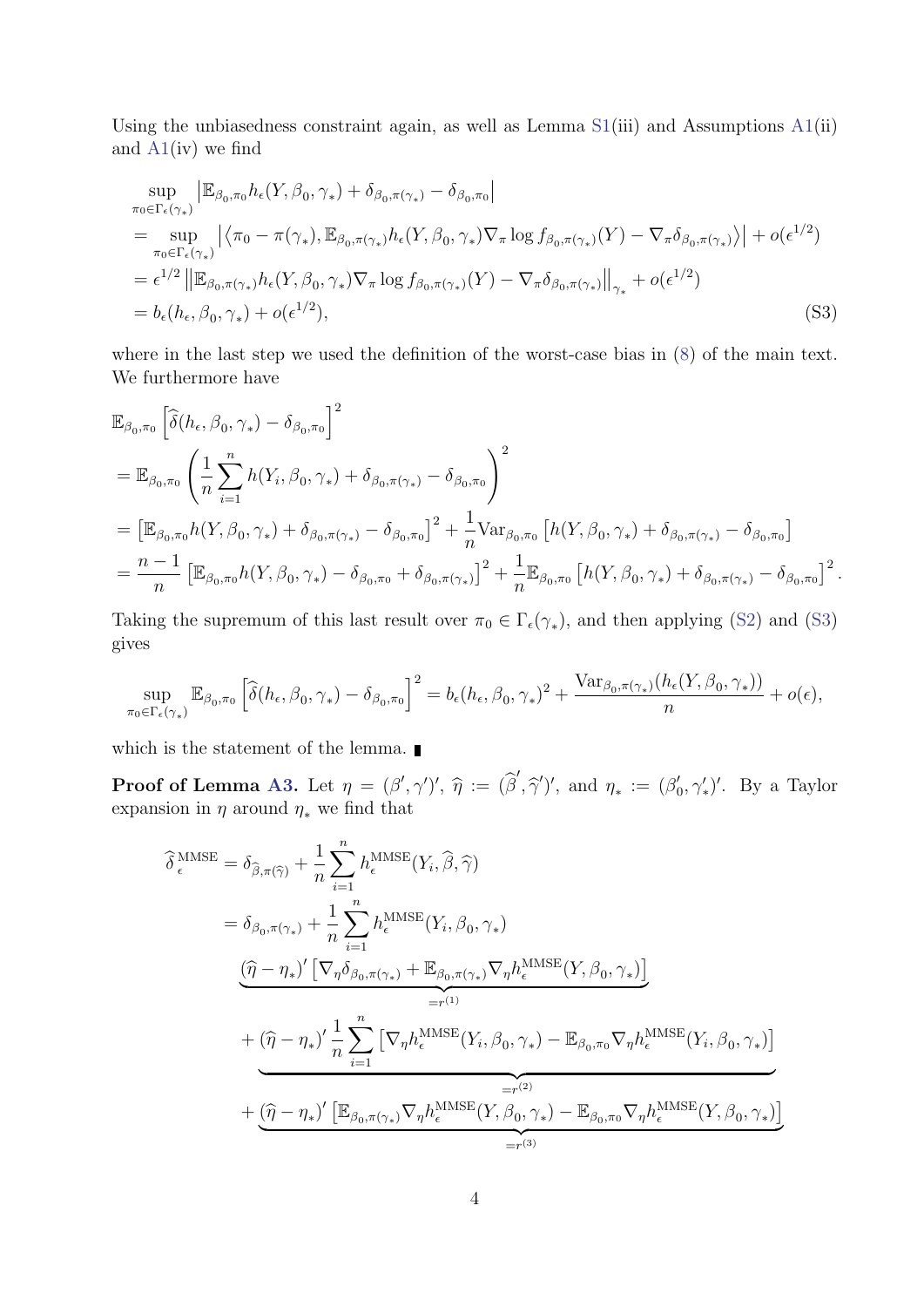<span id="page-13-0"></span>
$$
+\frac{1}{2}(\widehat{\eta}-\eta_{*})'\left[\frac{1}{n}\sum_{i=1}^{n}\nabla_{\eta\eta'}^{2}h_{\epsilon}^{\text{MMSE}}(Y_{i},\widetilde{\beta},\widetilde{\gamma})\right](\widehat{\eta}-\eta_{*}),\tag{S4}
$$

where  $\widetilde{\eta} = (\widetilde{\beta}', \widetilde{\gamma}')'$  is a value between  $\widehat{\eta}$  and  $\eta_*$ . Our constraints [\(2\)](#page--1-7) and [\(4\)](#page--1-10) guarantee that  $\nabla \delta$  and  $\nabla \widetilde{\eta} = (\widetilde{\beta}', \widetilde{\gamma}')'$  is a value between  $\widehat{\eta}$  and  $\eta_*$ . Our constraints (2) and (4)  $\nabla_{\eta} \delta_{\beta_0, \pi(\gamma_*)} + \mathbb{E}_{\beta_0, \pi(\gamma_*)} \nabla_{\eta} h_{\epsilon}^{\text{MMSE}}(Y, \beta_0, \gamma_*) = 0$ ; that is, we have  $r^{(1)} = 0$ . Using Assumption [A2](#page-2-0) and the Cauchy-Schwarz inequality we furthermore find

$$
\begin{split}\n&\left(\mathbb{E}_{\beta_{0},\pi_{0}}\left|r^{(2)}\right|\right)^{2} \\
&\leq \mathbb{E}_{\beta_{0},\pi_{0}}\left\|\widehat{\eta}-\eta_{*}\right\|^{2} \mathbb{E}_{\beta_{0},\pi_{0}}\left\|\frac{1}{n}\sum_{i=1}^{n}\left[\nabla_{\eta}h_{\epsilon}^{\text{MMSE}}(Y_{i},\beta_{0},\gamma_{*})-\mathbb{E}_{\beta_{0},\pi_{0}}\nabla_{\eta}h_{\epsilon}^{\text{MMSE}}(Y_{i},\beta_{0},\gamma_{*})\right]\right\|^{2} \\
&\leq \mathbb{E}_{\beta_{0},\pi_{0}}\left\|\widehat{\eta}-\eta_{*}\right\|^{2} \frac{1}{n}\mathbb{E}_{\beta_{0},\pi_{0}}\left\|\nabla_{\eta}h_{\epsilon}^{\text{MMSE}}(Y,\beta_{0},\gamma_{*})\right\|^{2} = O\left(\frac{1}{n^{2}}\right),\n\end{split}
$$

uniformly in  $\pi_0 \in \Gamma_{\epsilon}(\gamma_*)$ , where in the second step we have used the independence of  $Y_i$ across i. Similarly, we have

$$
\begin{split} \left(\mathbb{E}_{\beta_{0},\pi_{0}}\left|r^{(3)}\right|\right)^{2} &\leq \mathbb{E}_{\beta_{0},\pi_{0}}\left\|\widehat{\eta}-\eta_{*}\right\|^{2}\left\|\mathbb{E}_{\beta_{0},\pi_{0}}\nabla_{\eta}h_{\epsilon}^{\text{MMSE}}(Y,\beta_{0},\gamma_{*})-\mathbb{E}_{\beta_{0},\pi(\gamma_{*})}\nabla_{\eta}h_{\epsilon}^{\text{MMSE}}(Y,\beta_{0},\gamma_{*})\right\|^{2} \\ &=O\left(\frac{1}{n}\right)O\left(\epsilon\right)=O\left(\frac{1}{n^{2}}\right), \end{split}
$$

uniformly in  $\pi_0 \in \Gamma_{\epsilon}(\gamma_*)$ , where we have used that

$$
\sup_{\pi_0 \in \Gamma_{\epsilon}(\gamma_*)} \left\| \mathbb{E}_{\beta_0, \pi_0} \nabla_{\eta} h_{\epsilon}^{\text{MMSE}}(Y, \beta_0, \gamma_*) - \mathbb{E}_{\beta_0, \pi(\gamma_*)} \nabla_{\eta} h_{\epsilon}^{\text{MMSE}}(Y, \beta_0, \gamma_*) \right\| = O(\epsilon^{1/2}),
$$

which follows from Assumptions  $A1(iii)$  $A1(iii)$  and  $A2(ii)$  $A2(ii)$  by using the proof strategy of part (ii) of Lemma [S1.](#page-9-1) Finally, applying Hölder's inequality we have

$$
\mathbb{E}_{\beta_0, \pi_0} |r^{(4)}| \leq \mathbb{E}_{\beta_0, \pi_0} \left[ \|\widehat{\eta} - \eta_*\|^2 \left\| \frac{1}{n} \sum_{i=1}^n \nabla_{\eta \eta'}^2 h_i^{\text{MMSE}}(Y_i, \widetilde{\beta}, \widetilde{\gamma}) \right\| \right]
$$
  

$$
\leq \left\{ \mathbb{E}_{\beta_0, \pi_0} \|\widehat{\eta} - \eta_*\|^{\chi} \right\}^{\frac{2}{\chi}} \left\{ \mathbb{E}_{\beta_0, \pi_0} \left\| \frac{1}{n} \sum_{i=1}^n \nabla_{\eta \eta'}^2 h_i^{\text{MMSE}}(Y_i, \widetilde{\beta}, \widetilde{\gamma}) \right\|^{\frac{\chi}{\chi - 2}} \right\}^{\frac{\chi - 2}{\chi}}
$$
  

$$
= O\left(\frac{1}{n}\right),
$$

uniformly in  $\pi_0 \in \Gamma_{\epsilon}(\gamma_*)$ , where we have used Assumption [A2\(](#page-2-0)iii). We have thus shown that

$$
\sup_{\pi_0 \in \Gamma_{\epsilon}(\gamma_*)} \mathbb{E}_{\beta_0, \pi_0} \left| r^{(1)} + r^{(2)} + r^{(3)} + \frac{1}{2} r^{(4)} \right| = O\left(\frac{1}{n}\right),
$$

which together with  $(S4)$  gives the statement of the lemma.

The proof of the next lemma uses the following theorem of Petrov (1975), which generalizes the Berry-Esseen theorem to sample averages of random variables without a third moment.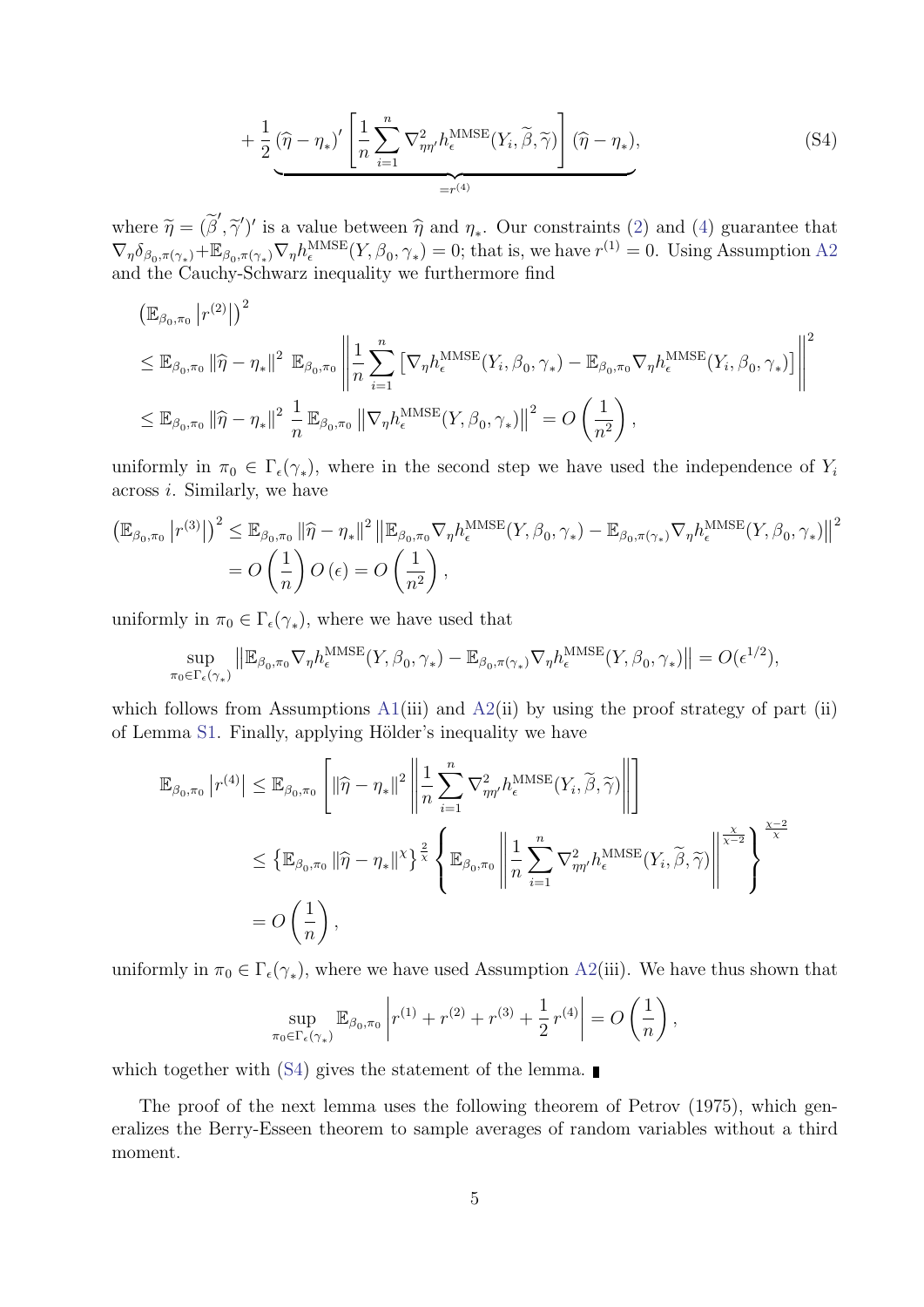<span id="page-14-1"></span>**Theorem S1** (Theorem 5 on p. 112 in Petrov 1975). Let  $X_1, \ldots, X_n$  be independent random variables, such that  $\mathbb{E}X_j = 0$ ,  $\mathbb{E}(X_j^2 g(|X_j|)) < \infty$  for  $j = 1, \ldots, n$ , and for some function  $g:[0,\infty) \to [0,\infty)$  such that both  $g(x)$  and  $x/g(x)$  are non-decreasing for  $x > 0$ . We write

$$
\sigma_j^2 = \mathbb{E}X_j^2
$$
,  $B_n = \sum_{j=1}^n \sigma_j^2$ ,  $F_n(x) = \Pr\left(B_n^{-1/2} \sum_{j=1}^n X_j < x\right)$ .

Then there exists an absolute constant  $A > 0$  such that

$$
\sup_x |F_n(x) - \Phi(x)| \leq \frac{A}{B_n g(\sqrt{B_n})} \sum_{j=1}^n \mathbb{E} \left( X_j^2 g(X_j) \right).
$$

**Proof of Lemma [A4.](#page-4-1)**  $#$  Preliminaries: We first establish some preliminary results on the sample averages of

$$
\widetilde{h}_{\epsilon}(Y_i,\beta_0,\gamma_*,\pi_0) := h_{\epsilon}(Y_i,\beta_0,\gamma_*) - \mathbb{E}_{\beta_0,\pi_0} h_{\epsilon}(Y_i,\beta_0,\gamma_*).
$$

According to our assumptions the  $h_{\epsilon}(Y_i, \beta_0, \gamma_*, \pi_0)$  are independent random variables with zero mean and finite absolute moments of order  $\kappa > 2$ , under  $P_0 = P(\beta_0, \pi_0)$ . By applying the result in Dharmadhikari and Jogdeo  $(1969)$  we thus find that<sup>[2](#page-14-0)</sup>

$$
\mathbb{E}_{\beta_0,\pi_0} \left| \frac{1}{\sqrt{n}} \sum_{i=1}^n \widetilde{h}_{\epsilon}(Y_i,\beta_0,\gamma_*,\pi_0) \right|^{\kappa} \leq C_{\kappa} \mathbb{E}_{\beta_0,\pi_0} \left| \widetilde{h}_{\epsilon}(Y_i,\beta_0,\gamma_*,\pi_0) \right|^{\kappa},
$$

where the constant  $C_{\kappa} > 0$  only depends on  $\kappa$ . Through a combination of the Minkowski and Hölder's inequalities we find that our assumption  $\sup_{\pi_0 \in \Gamma_{\epsilon}(\gamma_*)} \mathbb{E}_{\beta_0, \pi_0} |h_{\epsilon}(Y, \beta_0, \gamma_*)|^{\kappa} = O(1)$ also guarantees  $\sup_{\pi_0 \in \Gamma_{\epsilon}(\gamma_*)} \mathbb{E}_{\beta_0, \pi_0} \left| \tilde{h}_{\epsilon}(Y, \beta_0, \gamma_*) \right|$  $\kappa = O(1)$ . We therefore obtain that

<span id="page-14-2"></span>
$$
\sup_{\pi_0 \in \Gamma_{\epsilon}(\gamma_*)} \left( \mathbb{E}_{\beta_0, \pi_0} \left| \frac{1}{\sqrt{n}} \sum_{i=1}^n \widetilde{h}_{\epsilon}(Y_i, \beta_0, \gamma_*, \pi_0) \right|^{\kappa} \right)^{\frac{1}{\kappa}} = O(1). \tag{S5}
$$

Next, we apply Theorem 5 of Chapter V in Petrov (1975), which is restated above as Theo-rem [S1,](#page-14-1) with  $X_i$  equal to  $\tilde{h}_{\epsilon}(Y_i, \beta_0, \gamma_*, \pi_0)$  and  $g(x) = x^{\min\{1, \kappa - 2\}}$  to find that

$$
\sup_{\pi_0 \in \Gamma_{\epsilon}(\gamma_*)} \sup_{x \in \mathbb{R}} \left| P_{\beta_0, \pi_0} \left( \frac{\sum_{i=1}^n \widetilde{h}_{\epsilon}(Y_i, \beta_0, \gamma_*, \pi_0)}{\sqrt{n} \sigma(\beta_0, \gamma_*, \pi_0)} \le x \right) - \Phi(x) \right| = o(1),
$$

where  $\sigma^2(\beta_0, \gamma_*, \pi_0) = \mathbb{E}_{\beta_0, \pi_0} \tilde{h}_{\epsilon}^2(Y_i, \beta_0, \gamma_*, \pi_0)$ . This, in particular, implies that

<span id="page-14-3"></span>
$$
\sup_{\pi_0 \in \Gamma_{\epsilon}(\gamma_*)} P_{\beta_0, \pi_0} \left( \left| \frac{1}{\sqrt{n}} \sum_{i=1}^n \widetilde{h}_{\epsilon}(Y_i, \beta_0, \gamma_*, \pi_0) \right| > \log(n) \right) = o(1).
$$
 (S6)

<span id="page-14-0"></span><sup>&</sup>lt;sup>2</sup>This result is an extension of the Bahr-Esseen inequality to moments larger than two. See also inequality number 16 on p. 60 of Petrov (1975).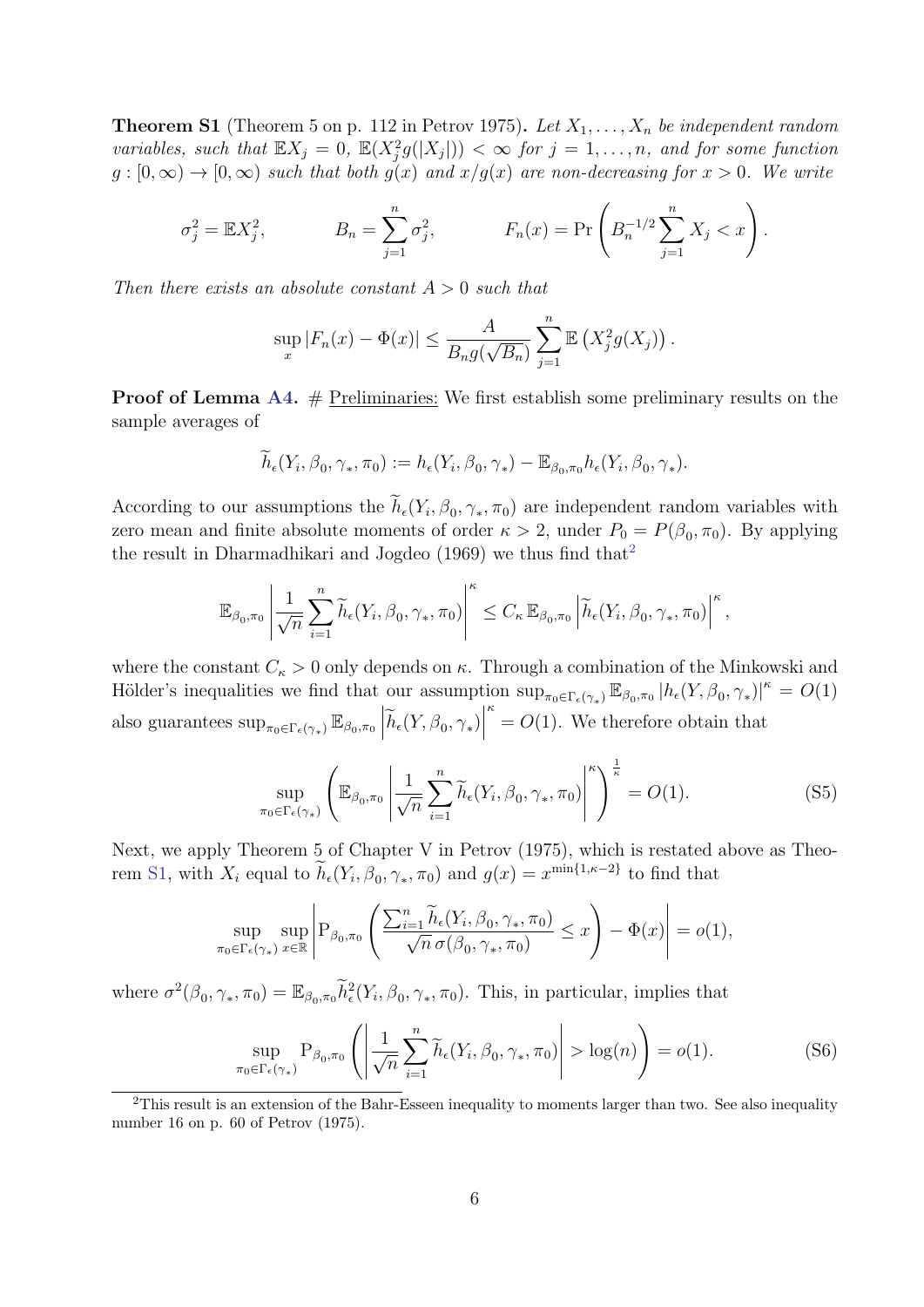By an application of Hölder's inequality we find that  $(S5)$  and  $(S6)$  also imply

$$
\sup_{\pi_0 \in \Gamma_{\epsilon}(\gamma_*)} \mathbb{E}_{\beta_0, \pi_0} \left[ \left( \frac{1}{\sqrt{n}} \sum_{i=1}^n \widetilde{h}_{\epsilon}(Y_i, \beta_0, \gamma_*) \right)^2 \mathbb{1} \left( \left| \frac{1}{\sqrt{n}} \sum_{i=1}^n \widetilde{h}_{\epsilon}(Y_i, \beta_0, \gamma_*) \right| > \log n \right) \right] = o(1).
$$
\n(S7)

Finally, we notice that

<span id="page-15-1"></span>
$$
\sup_{\pi_0 \in \Gamma_{\epsilon}(\gamma_*)} \left| \delta_{\beta_0, \pi(\gamma_*)} - \delta_{\beta_0, \pi_0} + \mathbb{E}_{\beta_0, \pi_0} h_{\epsilon}(Y, \beta_0, \gamma_*) \right| = O(\epsilon^{1/2}),\tag{S8}
$$

which follows by applying part (i) and (ii) of Lemma [S1](#page-9-1) with  $q_{\epsilon}(y) = h_{\epsilon}(y, \beta_0, \gamma_*)$  and noting that  $\mathbb{E}_{\beta_0, \pi(\gamma_*)} h_{\epsilon}(Y, \beta_0, \gamma_*) = 0$  by the unbiasedness constraint [\(2\)](#page--1-7).

# Main result of the Lemma [A4:](#page-4-1) Having established those preliminary results, we now derive the statement of the lemma. Define

$$
k_n := \frac{1}{\sqrt{n}} \sum_{i=1}^n h_{\epsilon}(Y_i, \beta_0, \gamma_*) + \sqrt{n} \left[ \delta_{\beta_0, \pi(\gamma_*)} - \delta_{\beta_0, \pi_0} \right]
$$
  
= 
$$
\frac{1}{\sqrt{n}} \sum_{i=1}^n \widetilde{h}_{\epsilon}(Y_i, \beta_0, \gamma_*) + \sqrt{n} \left[ \delta_{\beta_0, \pi(\gamma_*)} - \delta_{\beta_0, \pi_0} + \mathbb{E}_{\beta_0, \pi_0} h_{\epsilon}(Y_i, \beta_0, \gamma_*) \right].
$$

The decomposition of  $\delta_{\epsilon}$  in [\(A2\)](#page-4-0) can then be rewritten as

<span id="page-15-0"></span>
$$
\sqrt{n}\left(\widehat{\delta}_{\epsilon}-\delta_{\beta_0,\pi_0}\right)=k_n+R_n.
$$

We have

$$
n \mathbb{E}_{\beta_0, \pi_0} \left[ \left( \widehat{\delta}_{\epsilon} - \delta_{\beta_0, \pi_0} \right)^2 \mathbb{1} \left( \left| \widehat{\delta}_{\epsilon} - \delta_{\beta_0, \pi_0} \right| \le m_n \right) \right]
$$
  
\n
$$
= \mathbb{E}_{\beta_0, \pi_0} \left[ (k_n + R_n)^2 \mathbb{1} \left( |k_n + R_n| \le n^{1/2} m_n \right) \right]
$$
  
\n
$$
= \mathbb{E}_{\beta_0, \pi_0} k_n^2 - \underbrace{\mathbb{E}_{\beta_0, \pi_0} \left[ k_n^2 \mathbb{1} \left( |k_n + R_n| > n^{1/2} m_n \right) \right]}_{\text{term I}}
$$
  
\n
$$
+ \underbrace{\mathbb{E}_{\beta_0, \pi_0} \left[ (R_n^2 + 2k_n R_n) \mathbb{1} \left( |k_n + R_n| \le n^{1/2} m_n \right) \right]}_{\text{term II}}.
$$

Thus, Lemma [A4](#page-4-1) is proved if we can show that term I is  $o(1)$ , and that term II is larger or equal to minus  $o(1)$ , both uniformly over  $\pi_0 \in \Gamma_{\epsilon}(\gamma_*)$ . For term I we use Hölder's inequality to obtain that

$$
\sup_{\pi_0 \in \Gamma_{\epsilon}(\gamma_*)} \mathbb{E}_{\beta_0, \pi_0} \left[ k_n^2 \mathbb{1} \left( |k_n + R_n| > n^{1/2} m_n \right) \right]
$$
\n
$$
\leq \left\{ \sup_{\pi_0 \in \Gamma_{\epsilon}(\gamma_*)} \left( \mathbb{E}_{\beta_0, \pi_0} |k_n|^{\kappa} \right)^{\frac{2}{\kappa}} \right\} \left\{ \sup_{\pi_0 \in \Gamma_{\epsilon}(\gamma_*)} \left[ \mathbb{E}_{\beta_0, \pi_0} \mathbb{1} \left( |k_n + R_n| > n^{1/2} m_n \right) \right]^{\frac{\kappa - 2}{\kappa}} \right\}
$$
\n
$$
\leq \left\{ \sup_{\pi_0 \in \Gamma_{\epsilon}(\gamma_*)} \left( \mathbb{E}_{\beta_0, \pi_0} \left| \frac{1}{\sqrt{n}} \sum_{i=1}^n \widetilde{h}_{\epsilon}(Y_i, \beta_0, \gamma_*) \right|^\kappa \right)^{\frac{2}{\kappa}} - O(1)
$$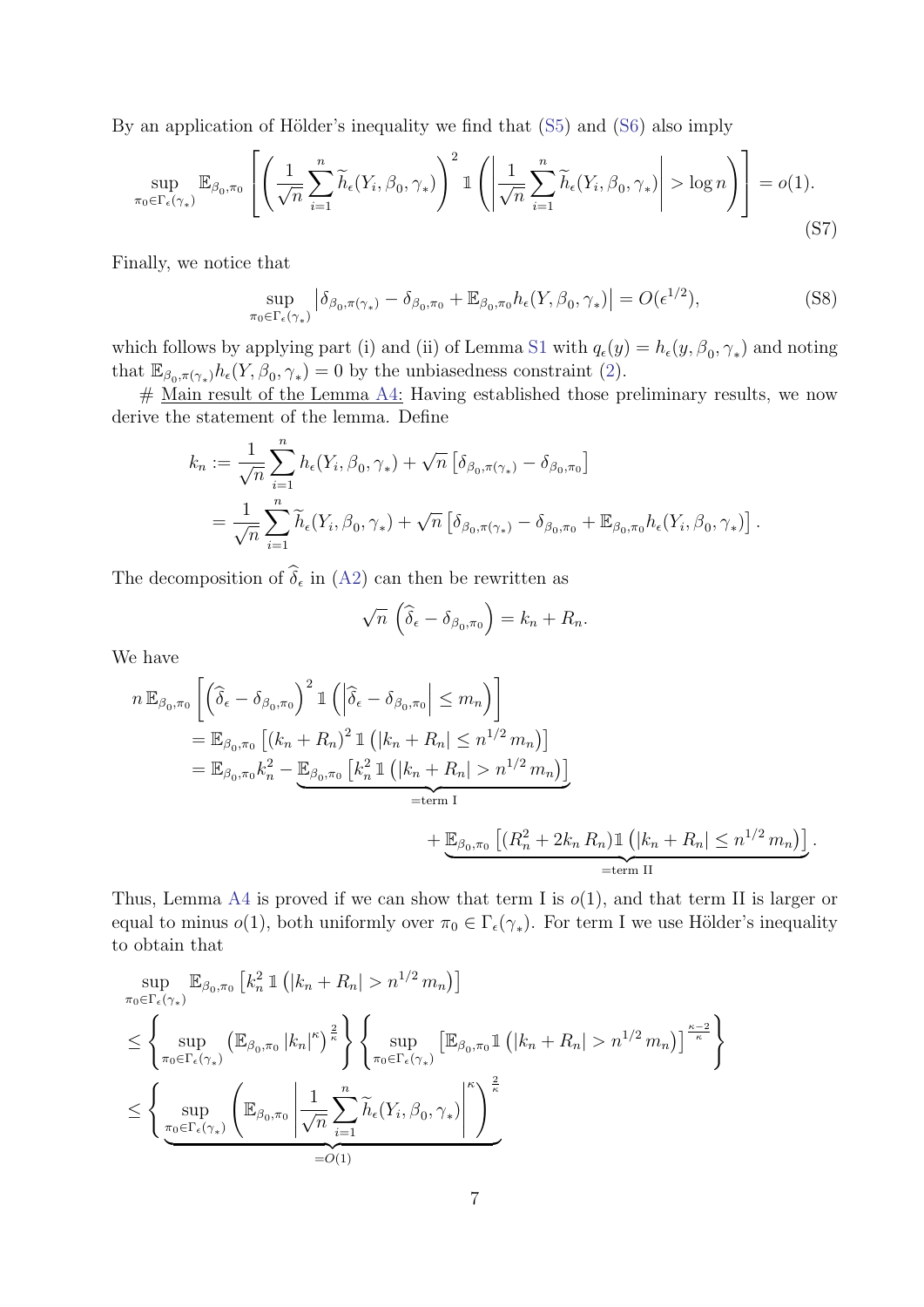$$
+\sup_{\pi_0 \in \Gamma_{\epsilon}(\gamma_*)} (n^{1/2} \left| \delta_{\beta_0, \pi(\gamma_*)} - \delta_{\beta_0, \pi_0} + \mathbb{E}_{\beta_0, \pi_0} h_{\epsilon}(Y_i, \beta_0, \gamma_*) \right|) \atop = O(1)
$$
  

$$
\times \left\{ \left[ \sup_{\pi_0 \in \Gamma_{\epsilon}(\gamma_*)} \mathbb{E}_{\beta_0, \pi_0} 1\left( |k_n| > \frac{1}{2} n^{1/2} m_n \right) + \sup_{\pi_0 \in \Gamma_{\epsilon}(\gamma_*)} \mathbb{E}_{\beta_0, \pi_0} 1\left( |R_n| > \frac{1}{2} n^{1/2} m_n \right) \right] \xrightarrow[\ =o(1)]{\qquad \qquad = o(1)}
$$

where we also used the definition of  $k_n$  together with the triangle inequality, and we employed [\(S5\)](#page-14-2), [\(S6\)](#page-14-3) and [\(S8\)](#page-15-0) and Assumption (ii) of the lemma, together with our assumption that  $n^{1/2} m_n \gg \log(n)$  as  $n \to \infty$ .

Next, for term II we use that  $R_n^2 + 2k_n R_n$  is positive whenever  $|R_n| > 2 |k_n|$  to obtain that

$$
\mathbb{E}_{\beta_0, \pi_0} \left[ (R_n^2 + 2k_n R_n) \mathbb{1} \left( |k_n + R_n| \le n^{1/2} m_n \right) \right]
$$
\n
$$
= \mathbb{E}_{\beta_0, \pi_0} \left[ (R_n^2 + 2k_n R_n) \mathbb{1} \left( |k_n + R_n| \le n^{1/2} m_n \right) \mathbb{1} \left( |R_n| \le 2 |k_n| \right) \right]
$$
\n
$$
+ \underbrace{\mathbb{E}_{\beta_0, \pi_0} \left[ (R_n^2 + 2k_n R_n) \mathbb{1} \left( |k_n + R_n| \le n^{1/2} m_n \right) \mathbb{1} \left( |R_n| > 2 |k_n| \right) \right]}_{\ge 0}
$$
\n
$$
\ge \mathbb{E}_{\beta_0, \pi_0} \left[ (R_n^2 + 2k_n R_n) \mathbb{1} \left( |k_n + R_n| \le n^{1/2} m_n \right) \mathbb{1} \left( |R_n| \le 2 |k_n| \right) \right]
$$
\n
$$
\ge -2 \mathbb{E}_{\beta_0, \pi_0} \left[ |k_n| |R_n| \mathbb{1} \left( |R_n| \le 2 |k_n| \right) \right]
$$
\n
$$
\ge -2 \left\{ \mathbb{E}_{\beta_0, \pi_0} k_n^2 \right\}^{1/2} \left\{ \mathbb{E}_{\beta_0, \pi_0} \left[ R_n^2 \mathbb{1} \left( |R_n| \le 2 |k_n| \right) \right] \right\}^{1/2}
$$

where in the last step we also used the Cauchy-Schwarz inequality. Our preliminary results [\(S5\)](#page-14-2) and [\(S8\)](#page-15-0) imply that  $\sup_{\pi_0 \in \Gamma_{\epsilon}(\gamma_*)} \mathbb{E}_{\beta_0, \pi_0} k_n^2 = O(1)$ . Furthermore we have

$$
\mathbb{E}_{\beta_0, \pi_0} \left[ R_n^2 \, \mathbb{1} \left( |R_n| \le 2 \, |k_n| \right) \right] \n= \mathbb{E}_{\beta_0, \pi_0} \left[ R_n^2 \, \mathbb{1} \left( |R_n| \le 2 \, |k_n| \right) \mathbb{1} \left( |k_n| \le \log n \right) \right] \n+ \mathbb{E}_{\beta_0, \pi_0} \left[ R_n^2 \, \mathbb{1} \left( |R_n| \le 2 \, |k_n| \right) \mathbb{1} \left( |k_n| > \log n \right) \right] \n\le \mathbb{E}_{\beta_0, \pi_0} \left[ R_n^2 \, \mathbb{1} \left( |R_n| \le 2 \, \log n \right) \right] + 4 \, \mathbb{E}_{\beta_0, \pi_0} \left[ k_n^2 \, \mathbb{1} \left( |k_n| > \log n \right) \right] \n= o(1),
$$

uniformly over  $\pi_0 \in \Gamma_{\epsilon}(\gamma_*)$ , where we used [\(S7\)](#page-15-1) and Assumption (v) of the lemma. We thus conclude that term II indeed satisfies

$$
\sup_{\pi_0 \in \Gamma_{\epsilon}(\gamma_*)} \left\{ -\mathbb{E}_{\beta_0, \pi_0} \left[ (R_n^2 + 2k_n R_n) \mathbb{1} \left( |k_n + R_n| \le n^{1/2} m_n \right) \right] \right\} \le o(1).
$$

Combining the above gives the statement of the lemma.

### S1.2 Lemma [A1](#page-3-2)

Notation. For the proof of Lemma [A1](#page-3-2) (which assumes the locally quadratic case of Section [3\)](#page--1-5) it is convenient to introduce some further notation. We assume that there exists a map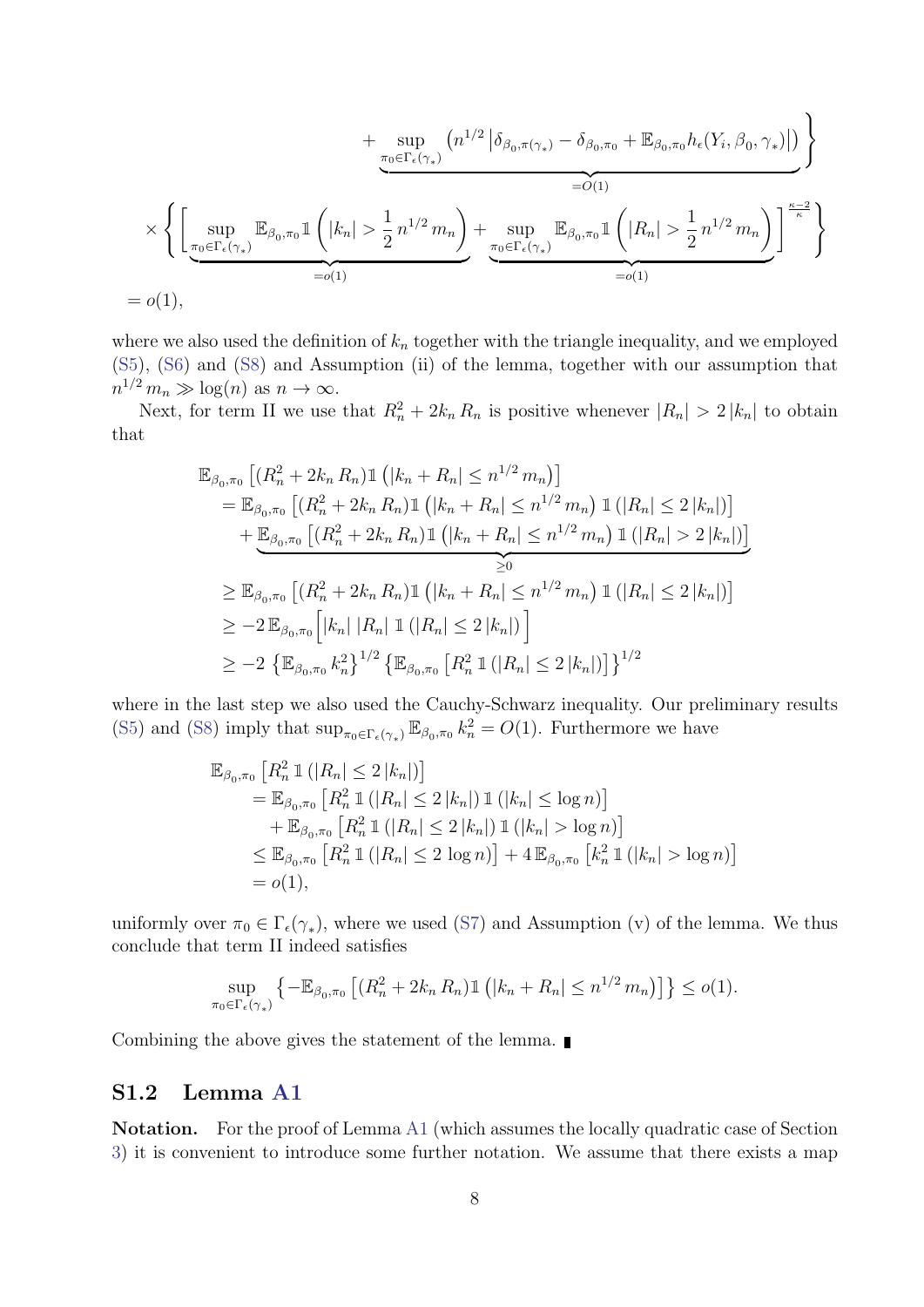$\Omega_{\gamma_*}: \mathcal{T} \to \mathcal{T}$  such that, for all  $v \in \mathcal{T}$ ,

$$
\|v\|_{\operatorname{ind},\gamma_*}^2 = \left\langle v,\Omega_{\gamma_*} v\right\rangle.
$$

We assume that  $\Omega_{\gamma_*}$  is invertible, and write  $\Omega_{\gamma_*}^{-1}$ :  $\mathcal{T} \to \overline{\mathcal{T}}$  for its inverse. The map  $\Omega_{\gamma_*}^{-1}$ is exactly the "transposition" map introduced less formally in the main text; that is, for  $u \in \mathcal{T}$  we have  $u^{\top} = \Omega_{\gamma_*}^{-1} u \in \overline{\mathcal{T}}$ . Thus, our norm on the cotangent space from the main text  $||u||^2_{\gamma_*} = u^\top u$  can now be written as

$$
||u||_{\gamma_*}^2 = \left\langle \Omega_{\gamma_*}^{-1} u, u \right\rangle.
$$

The norm  $\left\|\cdot\right\|_{\gamma_*}$  is dual to  $\|\cdot\|_{\text{ind},\gamma_*}$ ; that is, we have

<span id="page-17-0"></span>
$$
||u||_{\gamma_*} = \sup_{v \in \overline{\mathcal{T}} \backslash \{0\}} \frac{\langle v, u \rangle}{||v||_{\text{ind}, \gamma_*}}.
$$

Notice also that  $\|\cdot\|_{\text{ind},\gamma_*}, \|\cdot\|_{\gamma_*}, \Omega_{\gamma_*},$  and  $\Omega_{\gamma_*}^{-1}$  could all be defined for general  $\pi \in \Pi$ , but since we use them only at the reference value  $\pi(\gamma_*)$  we index them simply by  $\gamma_*$ .

The vector norms  $\|\cdot\|_{\text{ind},\gamma_*}$ ,  $\|\cdot\|_{\gamma_*}$  and  $\|\cdot\|$  on  $\overline{\mathcal{T}}, \mathcal{T}$  and  $\mathbb{R}^{\dim \beta + \dim \gamma}$  induce natural norms on any maps between  $\overline{\mathcal{T}}$ ,  $\mathcal{T}$  and  $\mathbb{R}^{\dim \beta + \dim \gamma}$ . With a slight abuse of notation we denote all those norms simply by  $\|.\|_{\gamma_*}$ . In particular, for  $\Omega_{\gamma_*}^{-1} : \mathcal{T} \to \overline{\mathcal{T}}$  we have

<span id="page-17-1"></span>
$$
\left\| \Omega_{\gamma_*}^{-1} \right\|_{\gamma_*} := \sup_{u \in \mathcal{T} \backslash \{0\}} \frac{\|\Omega_{\gamma_*}^{-1} u\|_{\text{ind}, \gamma_*}}{\|u\|_{\gamma_*}} = \sup_{u \in \mathcal{T} \backslash \{0\}} \frac{\left\langle \Omega_{\gamma_*}^{-1} u, u \right\rangle^{1/2}}{\|u\|_{\gamma_*}} = 1,
$$
 (S9)

and for  $H_{\pi,\beta\gamma}:\mathbb{R}^{\dim\beta+\dim\gamma}\to\mathcal{T}$  defined in Section [3.1](#page--1-16) we have

$$
||H_{\pi,\beta\gamma}||_{\gamma_*} := \sup_{w \in \mathbb{R}^{\dim\beta + \dim\gamma} \setminus \{0\}} \frac{||H_{\pi,\beta\gamma}w||_{\gamma_*}}{||w||} = \sup_{v \in \overline{\mathcal{T}} \setminus \{0\}} \sup_{w \in \mathbb{R}^{\dim\beta + \dim\gamma} \setminus \{0\}} \frac{\langle v, H_{\pi,\beta\gamma}w \rangle}{||v||_{\mathrm{ind},\gamma_*} ||w||}.
$$

Using Assumption  $A_1(v)$  and the Cauchy-Schwarz inequality we find that

$$
\|H_{\pi,\beta\gamma}\|_{\gamma_*} = \left\|\mathbb{E}_{\beta_0,\pi(\gamma_*)}\left\{\left[\nabla_\pi \log f_{\beta_0,\pi(\gamma_*)}(Y)\right] \left[\nabla_{\beta\gamma} \log f_{\beta_0,\pi(\gamma_*)}(Y)\right]'\right\}\right\|_{\gamma_*}
$$
  
\n
$$
\leq \left[\mathbb{E}_{\beta_0,\pi(\gamma_*)}\left\|\nabla_\pi \log f_{\beta_0,\pi(\gamma_*)}(Y)\right\|_{\gamma_*}^2\right]^{1/2} \left[\mathbb{E}_{\beta_0,\pi(\gamma_*)}\left\|\nabla_{\beta\gamma} \log f_{\beta_0,\pi(\gamma_*)}(Y)\right\|^2\right]^{1/2}
$$
  
\n
$$
= O(1). \tag{S10}
$$

Proof of Lemma [A1.](#page-3-2) Equation [\(20\)](#page--1-4) in Lemma [1](#page--1-6) in the main text provides an explicit solution for  $h_{\epsilon}^{\text{MMSE}}(y, \beta_0, \gamma_*)$ , which in the notation of this appendix can be written as

$$
h_{\epsilon}^{\text{MMSE}}(y, \beta_0, \gamma_*) = \left[\nabla_{\beta \gamma} \delta_{\beta_0, \pi(\gamma_*)}\right]' H_{\beta \gamma}^{-1} \left[\nabla_{\beta \gamma} \log f_{\beta_0, \pi(\gamma_*)}(y)\right] + \left\langle \left[\widetilde{H}_{\pi} \Omega_{\gamma_*} + (\epsilon n)^{-1} \Omega_{\gamma_*}\right]^{-1} \widetilde{\nabla}_{\pi} \delta_{\beta_0, \pi(\gamma_*)}, \widetilde{\nabla}_{\pi} \log f_{\beta_0, \pi(\gamma_*)}(y)\right\rangle,
$$

where  $\widetilde{\nabla}_{\pi} \log f_{\beta_0, \pi(\gamma_*)}(y) = \nabla_{\pi} \log f_{\beta_0, \pi(\gamma_*)}(y) - H_{\pi, \beta\gamma} H_{\beta\gamma}^{-1} \nabla_{\beta\gamma} \log f_{\beta_0, \pi(\gamma_*)}(y)$  and  $\widetilde{\nabla}_{\pi} \delta_{\beta_0, \pi(\gamma_*)} =$  $\nabla_{\pi}\delta_{\beta_0,\pi(\gamma_*)}-H_{\pi,\beta\gamma}H_{\beta\gamma}^{-1}\nabla_{\beta\gamma}\delta_{\beta_0,\pi(\gamma_*)}$ . We thus have  $|h_{\epsilon}^{\text{MMSE}}(y, \beta_0, \gamma_*)| \leq ||\nabla_{\beta \gamma} \delta_{\beta_0, \pi(\gamma_*)}|| ||H_{\beta \gamma}^{-1}$  $\frac{1}{\beta\gamma} \|\left\|\left[\nabla_{\beta\gamma}\log f_{\beta_0,\pi(\gamma_*)}(y)\right]\right\|$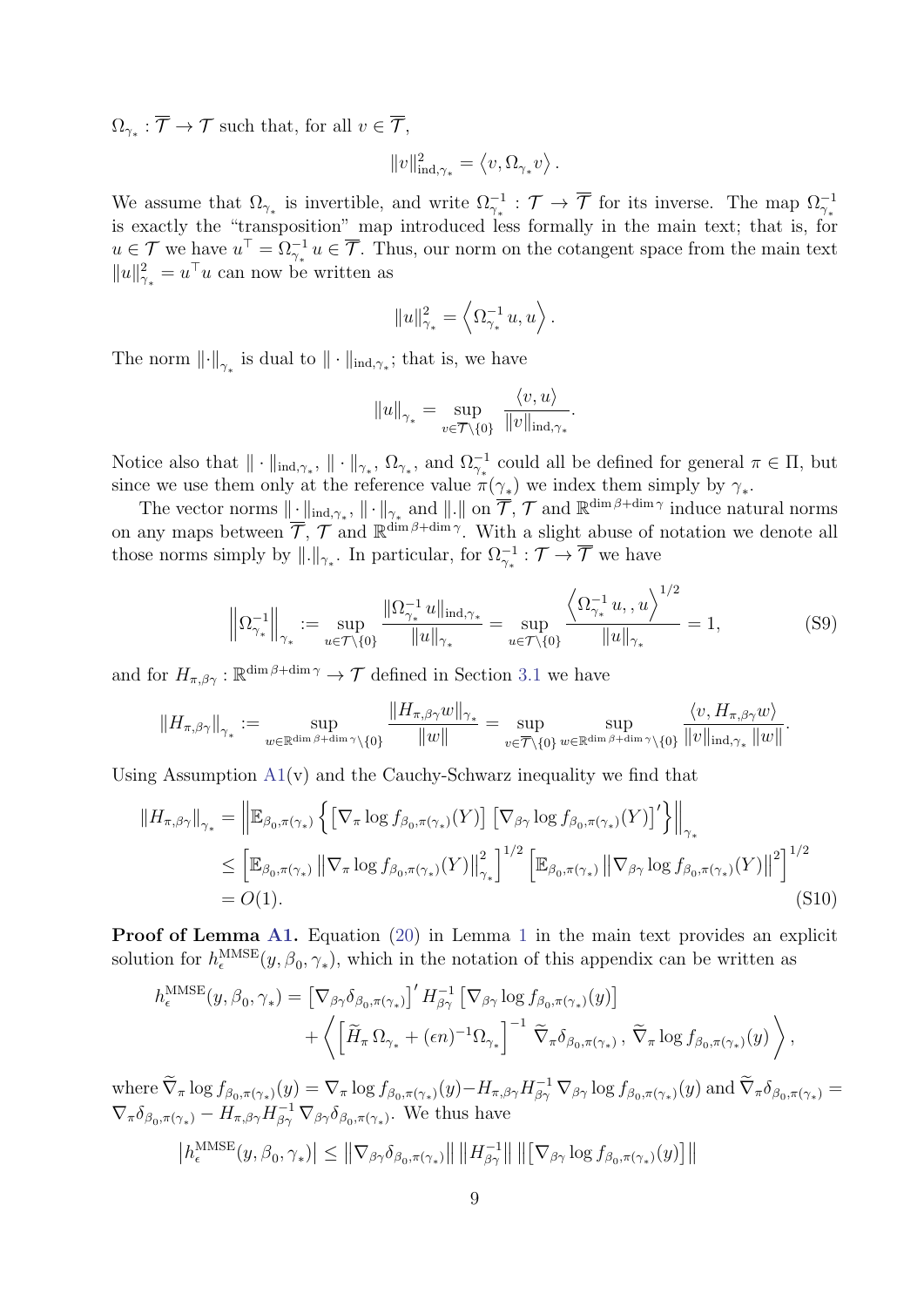$$
+ \left.(\epsilon n)\left\|\Omega_{\gamma_*}^{-1}\right\|_{\gamma_*} \left\|\widetilde{\nabla}_\pi \delta_{\beta_0, \pi(\gamma_*)}\right\|_{\gamma_*} \left\|\widetilde{\nabla}_\pi \log f_{\beta_0, \pi(\gamma_*)}(y)\right\|_{\gamma_*},
$$

where we used that  $\left[ \widetilde{H}_{\pi} \, \Omega_{\gamma_*} + (\epsilon n)^{-1} \Omega_{\gamma_*} \right]^{-1} \Big\|_{\gamma_*}$  $\leq$  ( $\epsilon n$ ) ||  $\Omega_{\gamma_*}^{-1}$  $\Big\|_{\gamma_*}$ , because both  $\widetilde{H}_{\pi}\Omega_{\gamma_*}$  and  $\Omega_{\gamma_{*}}$  are positive semi-definite. We furthermore have

$$
\left\|\widetilde{\nabla}_{\pi}\delta_{\beta_{0},\pi(\gamma_{*})}\right\|_{\gamma_{*}} \leq \left\|\nabla_{\pi}\log f_{\beta_{0},\pi(\gamma_{*})}(y)\right\|_{\gamma_{*}} + \left\|H_{\pi,\beta\gamma}\right\|_{\gamma_{*}}\left\|H_{\beta\gamma}^{-1}\right\|\left\|\nabla_{\beta\gamma}\log f_{\beta_{0},\pi(\gamma_{*})}(y)\right\|,
$$
  

$$
\left\|\widetilde{\nabla}_{\pi}\log f_{\beta_{0},\pi(\gamma_{*})}(y)\right\|_{\gamma_{*}} \leq \left\|\nabla_{\pi}\delta_{\beta_{0},\pi(\gamma_{*})}\right\|_{\gamma_{*}} + \left\|H_{\pi,\beta\gamma}\right\|_{\gamma_{*}}\left\|H_{\beta\gamma}^{-1}\right\|\left\|\nabla_{\beta\gamma}\delta_{\beta_{0},\pi(\gamma_{*})}\right\|.
$$

Combining those inequalities with our Assumption  $A1(ii)$  $A1(ii)$  and  $(v)$  as well as the results [\(S9\)](#page-17-0) and [\(S10\)](#page-17-1) above we find that

$$
\sup_{\pi_0 \in \Gamma_{\epsilon}(\gamma_*)} \mathbb{E}_{\beta_0, \pi_0} \left[ h_{\epsilon}^{\text{MMSE}}(Y, \beta_0, \gamma_*) \right]^{2+\nu} = O(1).
$$

T

### S1.3 Lemma [1](#page--1-6)

Before deriving the equivalent characterizations of  $h_{\epsilon}^{\text{MMSE}}(y, \beta_0, \gamma_*)$  given in the lemma we note that the optimization problem [\(10\)](#page--1-11) that defines  $h_{\epsilon}^{\text{MMSE}}(y, \beta_0, \gamma_*)$  has a unique solution (up to possible deviations on a measure zero set of y's, which are irrelevant for our purposes). This uniqueness follows, because under the unbiasedness constraint [\(2\)](#page--1-7), we have  $Var_{\beta_0,\pi(\gamma_*)}(h(Y,\beta_0,\gamma_*)) = \mathbb{E}_{\beta_0,\pi(\gamma_*)}h^2(Y,\beta_0,\gamma_*),$  which is quadratic and strictly convex in  $h(y, \beta_0, \gamma_*)$ , while all other components of the objective function and constraints in [\(10\)](#page--1-11) are linear in  $h(y, \beta_0, \gamma_*)$ .

**Equation [\(18\)](#page--1-17).** Using simplified notation here, our goal is to find the function  $h(y)$  =  $h(y, \beta_0, \gamma_*)$  that minimizes

$$
\mathbb{E}h^{2}(Y) + (\epsilon n) \left\{ \nabla_{\pi} \delta - \mathbb{E} \left[ h(Y) s_{\pi}(Y) \right] \right\}^{\top} \left\{ \nabla_{\pi} \delta - \mathbb{E} \left[ h(Y) s_{\pi}(Y) \right] \right\},
$$

subject to the constraints  $\mathbb{E}h(Y) = 0$  and  $\mathbb{E}h(Y) s_{\beta\gamma}(Y) = \nabla_{\beta\gamma} \delta$ .

Using the latter constraint and the definition of  $\tilde{\nabla}_{\pi}$  we can equivalently rewrite the objective function as

$$
\mathbb{E}h^{2}(Y) + (\epsilon n) \left\{ \widetilde{\nabla}_{\pi} \delta - \mathbb{E} \left[ h(Y) \widetilde{s}_{\pi}(Y) \right] \right\}^{\top} \left\{ \widetilde{\nabla}_{\pi} \delta - \mathbb{E} \left[ h(Y) \widetilde{s}_{\pi}(Y) \right] \right\} + 2 \left\{ \nabla_{\beta \gamma} \delta - \mathbb{E} \left[ h(Y) s_{\beta \gamma}(Y) \right] \right\}^{\prime} H_{\beta \gamma}^{-1} \nabla_{\beta \gamma} \delta.
$$

The unconstrained minimizer of this rewritten quadratic objective function satisfies the first-order condition

$$
h_{\epsilon}^{\text{MMSE}}(y) = s_{\beta\gamma}(y)' H_{\beta\gamma}^{-1} \nabla_{\beta\gamma} \delta + (\epsilon n) \widetilde{s}_{\pi}(y)^{\top} \left\{ \widetilde{\nabla}_{\pi} \delta - \mathbb{E} \left[ h_{\epsilon}^{\text{MMSE}}(Y) \widetilde{s}_{\pi}(Y) \right] \right\},
$$

and because  $\mathbb{E}s_{\beta\gamma}(Y) = 0$ ,  $\mathbb{E}\tilde{s}_{\pi}(Y) = 0$ , and  $\mathbb{E}[s_{\beta\gamma}(Y)s_{\beta\gamma}(Y)'] = H_{\beta\gamma}$ , we find that this unconstrained minimizer already satisfies both constraints  $\mathbb{E}h(Y) = 0$  and  $\mathbb{E}h(Y) s_{\beta\gamma}(Y) = 0$  $\nabla_{\beta\gamma}\delta$ , and is therefore also the constrained minimizer that we wanted to derive.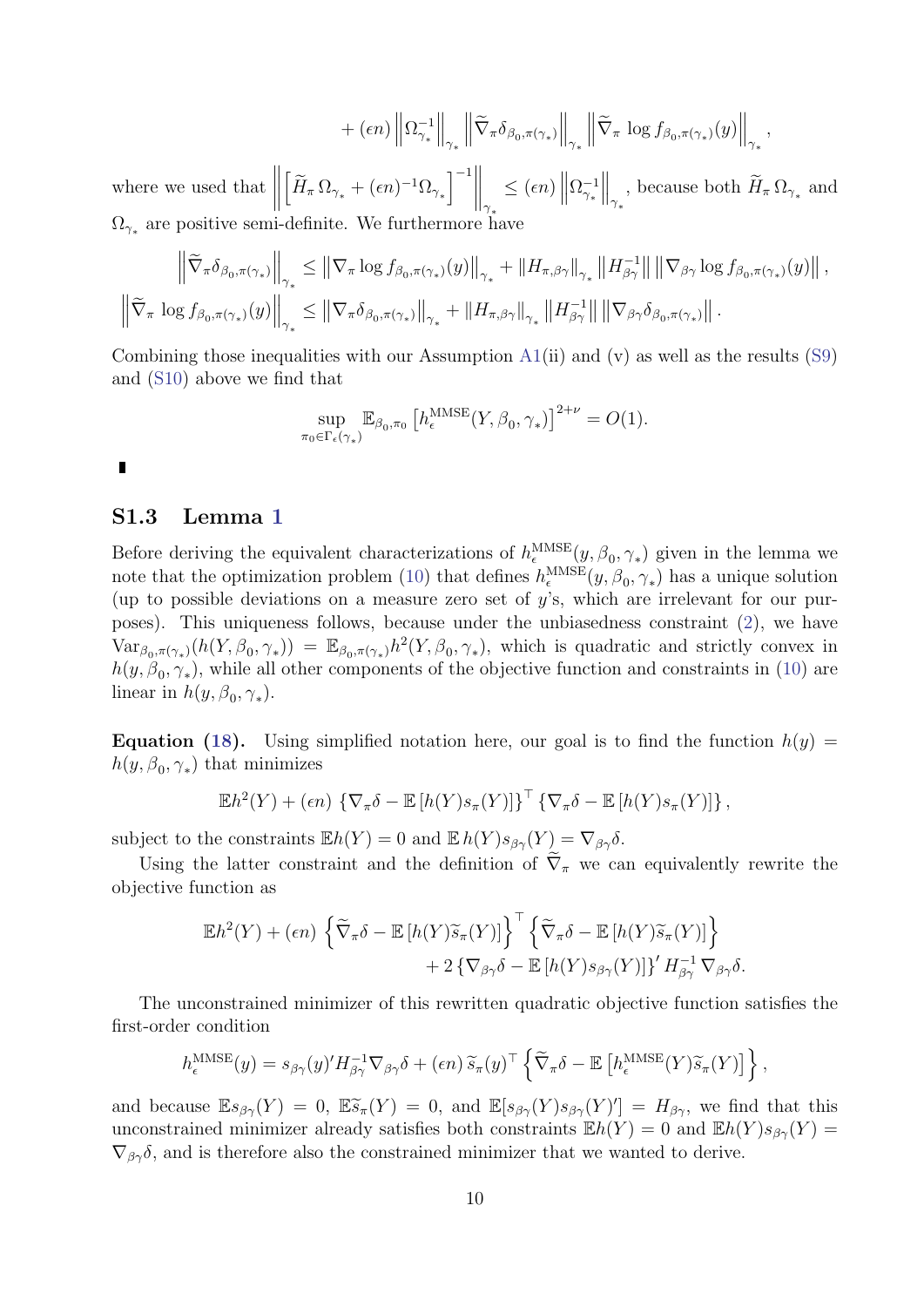**Equation [\(19\)](#page--1-18).** Note that, by [\(18\)](#page--1-17), we have  $h_{\epsilon}^{\text{MMSE}}(y) = s_{\beta\gamma}(y)' H_{\beta\gamma}^{-1} \nabla_{\beta\gamma} \delta + \tilde{s}_{\pi}(y)^{\top} u$ , for some  $u \in \mathcal{T}$ , and one can easily verify that this implies that  $\tilde{\nabla}_{\pi} \delta - \mathbb{E} \left[ h_{\epsilon}^{\text{MMSE}}(Y) \tilde{s}_{\pi}(Y) \right]$  is<br>equal to the same expression with  $\tilde{\epsilon}$ , replaced by  $e$ . equal to the same expression with  $\widetilde{s}_{\pi}$  replaced by  $s_{\pi}$ .

Equation [\(20\)](#page--1-4). We have already shown that equation [\(18\)](#page--1-17) is the FOC of the minimization problem [\(10\)](#page--1-11). We now want to show that the solution for  $h_{\epsilon}^{\text{MMSE}}(y)$  given in equation [\(20\)](#page--1-4) satisfies the FOC [\(18\)](#page--1-17), which implies that it solves [\(10\)](#page--1-11). Equation [\(18\)](#page--1-17) can be rewritten as

$$
h_{\epsilon}^{\text{MMSE}}(y) = s_{\beta\gamma}(y)' H_{\beta\gamma}^{-1} \nabla_{\beta\gamma} \delta + (\epsilon n) \widetilde{s}_{\pi}(y)^{\top} u, \quad u := \widetilde{\nabla}_{\pi} \delta - \mathbb{E} \left[ h_{\epsilon}^{\text{MMSE}}(Y) \widetilde{s}_{\pi}(Y) \right]. \tag{S11}
$$

Plugging the expression for  $h_{\epsilon}^{\text{MMSE}}(y)$  given by equation [\(20\)](#page--1-4) into this definition of u and using that  $\mathbb{E}\left[\widetilde{s}_{\pi}(Y)\widetilde{s}_{\pi}(Y)^{\top}\right] = \widetilde{H}_{\pi}$ , and  $\mathbb{E}\left[\widetilde{s}_{\pi}(Y)s_{\beta\gamma}(Y)^{\prime}\right] = 0$ , we find that [\(20\)](#page--1-4) implies that

<span id="page-19-0"></span>
$$
u = \widetilde{\nabla}_{\pi} \delta - \widetilde{H}_{\pi} \left[ \widetilde{H}_{\pi} + (\epsilon n)^{-1} \mathbb{I} \right]^{-1} \widetilde{\nabla}_{\pi} \delta
$$
  
\n
$$
= \left\{ \mathbb{I} - \widetilde{H}_{\pi} \left[ \widetilde{H}_{\pi} + (\epsilon n)^{-1} \mathbb{I} \right]^{-1} \right\} \widetilde{\nabla}_{\pi} \delta
$$
  
\n
$$
= \left\{ \left[ \widetilde{H}_{\pi} + (\epsilon n)^{-1} \mathbb{I} \right] \left[ \widetilde{H}_{\pi} + (\epsilon n)^{-1} \mathbb{I} \right]^{-1} - \widetilde{H}_{\pi} \left[ \widetilde{H}_{\pi} + (\epsilon n)^{-1} \mathbb{I} \right]^{-1} \right\} \widetilde{\nabla}_{\pi} \delta
$$
  
\n
$$
= (\epsilon n)^{-1} \left[ \widetilde{H}_{\pi} + (\epsilon n)^{-1} \mathbb{I} \right]^{-1} \widetilde{\nabla}_{\pi} \delta.
$$

This expression for u makes the first equation in  $(S11)$  equivalent to  $(20)$ . Therefore, we have shown that  $h_{\epsilon}^{\text{MMSE}}(y)$  as given by [\(20\)](#page--1-4) indeed solves [\(18\)](#page--1-17), and therefore also our optimization problem in [\(10\)](#page--1-11).

#### S1.4 Lemma [2](#page--1-19)

Our goal is to choose the function  $h(\cdot, \cdot, \beta, \gamma, f_X)$  such that the worst-case mean squared error

$$
\sup_{\pi_0 \in \Gamma_{\epsilon}(\gamma_*)} \mathbb{E}_{\beta_0, \pi_0, f_X} \left[ \left( \widehat{\delta}_h - \delta_{\beta_0, \pi_0, f_X} \right)^2 \right]
$$

is minimized for small values of  $\epsilon$ , subject to unbiasedness under the reference model, and also subject to local robustness constraints to account for the fact that  $\beta_0$ ,  $\gamma_*$  and  $f_X$  are estimated from the sample.

Unbiasedness is

<span id="page-19-2"></span><span id="page-19-1"></span>
$$
\mathbb{E}_{f_X} \mathbb{E}_{\beta_0, \pi(\gamma_*)} h(Y, X, \beta_0, \gamma_*, f_X) = 0,
$$
\n(S12)

while local robustness is

$$
\mathbb{E}_{f_X} \mathbb{E}_{\beta_0, \pi(\gamma_*)} h(Y, X, \beta_0, \gamma_*, f_X) \nabla_{\beta \gamma} \log f_{\beta_0, \pi(\gamma_*)}(Y | X) = \mathbb{E}_{f_X} \nabla_{\beta \gamma} \delta_{\beta_0, \pi(\gamma_*)}(X),
$$
\n
$$
\mathbb{E}_{\beta_0, \pi(\gamma_*)} [h(Y, X, \beta_0, \gamma_*, f_X) | X = x] = \delta_{\beta_0, \pi(\gamma_*)}(x) - \mathbb{E}_{f_X} \delta_{\beta_0, \pi(\gamma_*)}(X).
$$
\n
$$
(S13)
$$

The minimum-MSE influence function satisfies

 $h_{\epsilon}^{\mathrm{MMSE}}(\cdot,\cdot,\beta_0,\gamma_*,f_X) =$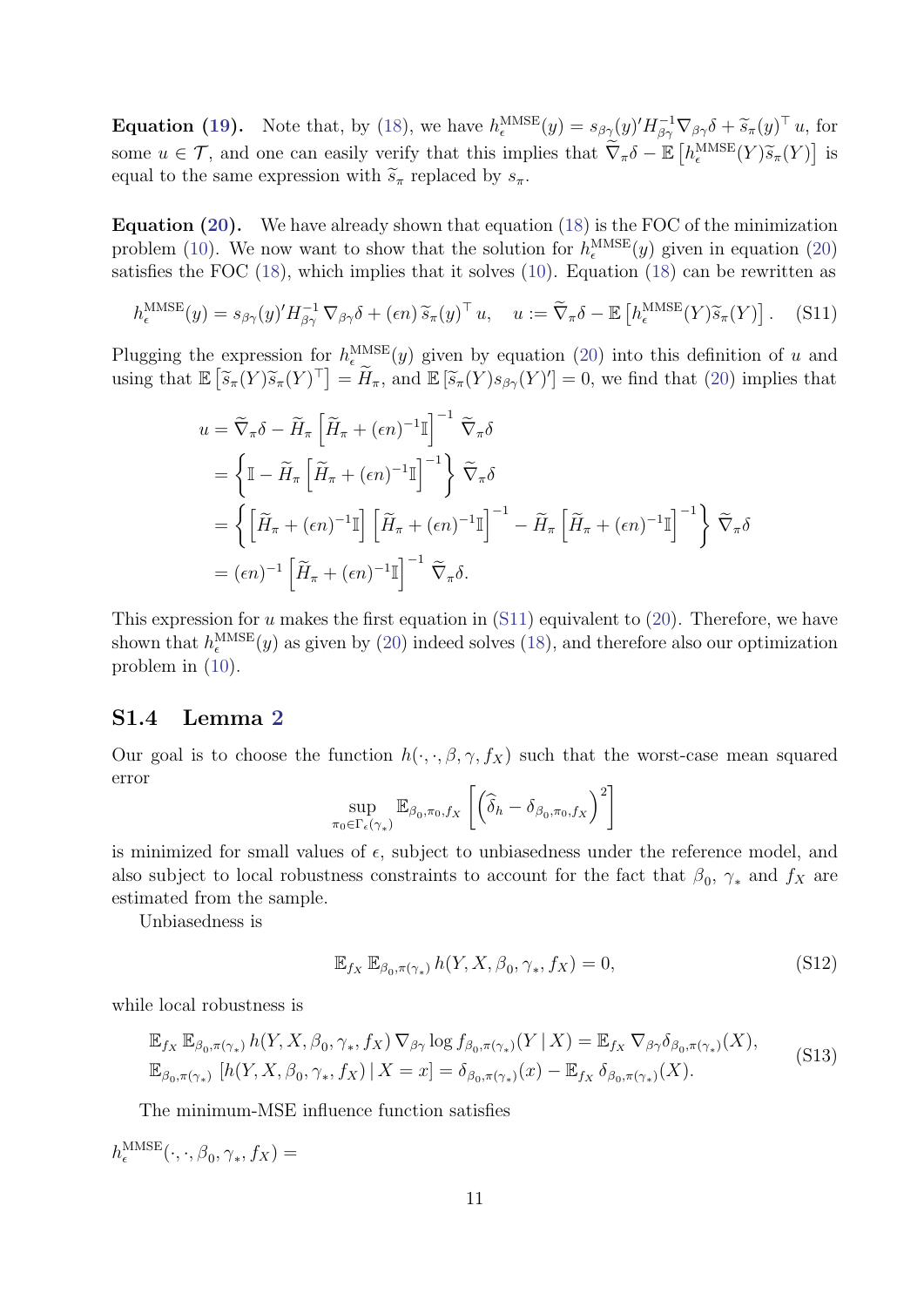$$
\underset{h(\cdot,\cdot,\beta_0,\gamma_*,f_X)}{\operatorname{argmin}} \left\{ \epsilon \, \left\| \mathbb{E}_{f_X} \, \nabla_\pi \delta_{\beta_0,\pi(\gamma_*)}(X) - \mathbb{E}_{f_X} \, \mathbb{E}_{\beta_0,\pi(\gamma_*)} \, h(Y,X,\beta_0,\gamma_*,f_X) \, \nabla_\pi \log f_{\beta_0,\pi(\gamma_*)}(Y \, | \, X) \right\|_{\gamma_*}^2 + \frac{\mathbb{E}_{f_X} \, \text{Var}_{\beta_0,\pi(\gamma_*)}(h(Y,X,\beta_0,\gamma_*,f_X) \, | \, X)}{n} \right\}
$$
\nsubject to (S12) and (S13).

In the locally quadratic case, following similar derivations as for equation [\(18\)](#page--1-17) in Lemma [1,](#page--1-6) we obtain [\(21\)](#page--1-20).

## S1.5 Corollary [1](#page--1-21)

This is a direct implication of [\(20\)](#page--1-4).

### S1.6 Corollary [2](#page--1-22)

This is a direct implication of [\(19\)](#page--1-18).

### S1.7 Corollary [3](#page--1-23)

Lemma [2](#page--1-19) implies, analogously to [\(19\)](#page--1-18), that

$$
h_{\epsilon}^{\text{MMSE}}(y,x) = \delta(x) - \mathbb{E}_{f_X} \delta(X) + s_{\beta \gamma}(y \mid x)' [\mathbb{E}_{f_X} H_{\beta \gamma}(X)]^{-1} \mathbb{E}_{f_X} \nabla_{\beta \gamma} \delta(X) + (\epsilon n) \widetilde{s}_{\pi}(y \mid x)^{\top} \left\{ \mathbb{E}_{f_X} \nabla_{\pi} \delta(X) - \mathbb{E}_{f_X} \mathbb{E} \left[ h_{\epsilon}^{\text{MMSE}}(Y,X) s_{\pi}(Y \mid X) \right] \right\}. (S14)
$$

Since A and X are independent,  $\mathbb{E}_{f_X} \nabla_{\pi} \delta(X)$  can be represented by the function

<span id="page-20-1"></span><span id="page-20-0"></span>
$$
a \mapsto \mathbb{E}_{f_X} [\Delta(a, X)] - \mathbb{E}_{f_X} \delta(X).
$$

Likewise,  $\mathbb{E}_{f_X} \mathbb{E}\left[h_{\epsilon}^{\text{MMSE}}(Y,X)s_{\pi}(Y | X)\right]$  can be represented by the function

$$
a \mapsto \mathbb{E}_{f_X} \mathbb{E} \left[ h_{\epsilon}^{\text{MMSE}}(Y, X) \,|\, A = a, X \right] = \overline{h}_{\epsilon}^{\text{MMSE}}(a).
$$

Moreover, we have for any cotangent element  $u$  (a function of  $a$ ),

$$
\widetilde{s}_{\pi}(y \mid x)^{\top} u = \mathbb{E} \left[ u(A) \mid Y = y, X = x \right] - \mathbb{E} \left[ u(A) \right] \n- s_{\beta \gamma}(y \mid x)' [\mathbb{E}_{f_X} H_{\beta \gamma}(X)]^{-1} \mathbb{E}_{f_X} \mathbb{E} \left[ s_{\beta \gamma}(Y \mid X) u(A) \right].
$$
\n(S15)

Corollary [3](#page--1-23) then follows from evaluating [\(S15\)](#page-20-0) at

$$
u(a) := \mathbb{E}_{f_X} [\Delta(a, X)] - \mathbb{E}_{f_X} \delta(X) - \overline{h}_{\epsilon}^{\text{MMSE}}(a).
$$

#### S1.8 Corollary [4](#page--1-24)

Let us start again from [\(S14\)](#page-20-1). In the correlated case,  $\mathbb{E}_{f_X} \nabla_{\pi} \delta(X)$  can be represented by the function

$$
(a, x) \mapsto \Delta(a, x) f_X(x) - \delta(x) f_X(x).
$$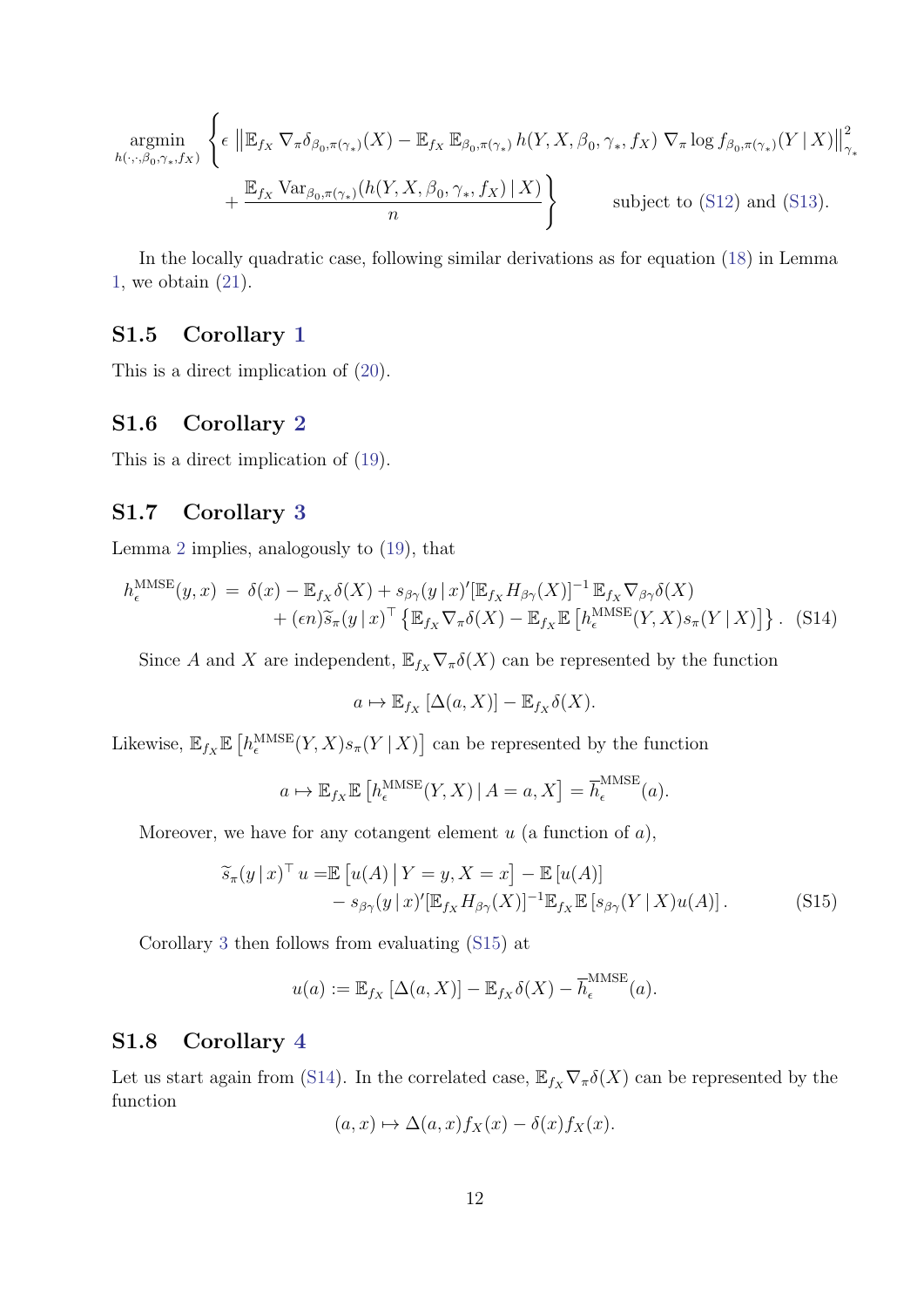Likewise,  $\mathbb{E}_{f_X} \mathbb{E}\left[h_{\epsilon}^{\text{MMSE}}(Y,X)s_{\pi}(Y | X)\right]$  can be represented by the function

$$
(a, x) \mapsto \mathbb{E}\left[h_{\epsilon}^{\text{MMSE}}(Y, X) \mid A = a, X = x\right] f_X(x) - \mathbb{E}\left[h_{\epsilon}^{\text{MMSE}}(Y, X) \mid X = x\right] f_X(x)
$$

$$
= \overline{h}_{\epsilon}^{\text{MMSE}}(a, x) f_X(x) - \mathbb{E}\left[h_{\epsilon}^{\text{MMSE}}(Y, X) \mid X = x\right] f_X(x).
$$

Now, by [\(S13\)](#page-19-2) we have

<span id="page-21-3"></span>
$$
\mathbb{E}\left[h_{\epsilon}^{\text{MMSE}}(Y,X)\,|\,X=x\right] = \delta(x) - \mathbb{E}_{f_X}\delta(X). \tag{S16}
$$

Hence,  $\mathbb{E}_{f_X} \nabla_{\pi} \delta(X) - \mathbb{E}_{f_X} \mathbb{E}\left[h_{\epsilon}^{\text{MMSE}}(Y,X) s_{\pi}(Y | X)\right]$  can be represented by the function

$$
(a,x) \mapsto \Delta(a,x) f_X(x) - \mathbb{E}_{f_X} \delta(X) f_X(x) - \overline{h}_{\epsilon}^{\text{MMSE}}(a,x) f_X(x).
$$

In the present case, cotangent elements are functions of  $a$  and  $x$ . The corresponding squared dual norm is<sup>[3](#page-21-1)</sup>

<span id="page-21-2"></span>
$$
||u||_{\gamma_*}^2 = \mathbb{E}_{f_X} \mathbb{E}\left[\left(\frac{u(A,X) - \mathbb{E}[u(A,X) \mid X]}{f_X(X)}\right)^2\right].
$$

In addition we have, for any cotangent element  $u$  (a function of  $a$  and  $x$ )

$$
\widetilde{s}_{\pi}(y \mid x)^{\top} u = \mathbb{E} \left[ \frac{u(A, X)}{f_X(X)} \mid Y = y, X = x \right] - \mathbb{E} \left[ \frac{u(A, X)}{f_X(X)} \mid X = x \right] \n- s_{\beta\gamma}(y \mid x)' [\mathbb{E}_{f_X} H_{\beta\gamma}(X)]^{-1} \mathbb{E}_{f_X} \mathbb{E} \left[ s_{\beta\gamma}(Y \mid X) \frac{u(A, X)}{f_X(X)} \right].
$$
\n(S17)

Corollary [4](#page--1-24) then follows from evaluating [\(S17\)](#page-21-2) at

$$
u(a,x) := \Delta(a,x) f_X(x) - \mathbb{E}_{f_X} \delta(X) f_X(x) - \overline{h}_{\epsilon}^{\text{MMSE}}(a,x) f_X(x),
$$

and noting that, by [\(S16\)](#page-21-3),  $\mathbb{E}[u(A, X) | X = x] = 0$ .

# <span id="page-21-0"></span>S2 Complements to Section [3](#page--1-5)

#### <span id="page-21-4"></span>S2.1 Dual of the Kullback-Leibler divergence

Let A be a random variable with domain A, reference distribution  $f_*(a)$  and "true" distribution  $f_0(a)$ . We use notation  $f_*(a)$  and  $f_0(a)$  as if those were densities, but point masses are also allowed. Twice the Kullback-Leibler (KL) divergence reads

$$
d(f_0, f_*) = -2 \mathbb{E}_0 \log \frac{f_*(A)}{f_0(A)},
$$

<span id="page-21-1"></span><sup>&</sup>lt;sup>3</sup>This can be shown as in Subsection [S2.1,](#page-21-4) with the difference that here twice the KL divergence reads, using the notation of that subsection,  $d(f_0, f_*) = -2 \mathbb{E}_{f_X} \mathbb{E}_0 \log \frac{f_*(A|X)}{f_0(A|X)}$ . Alternatively, Corollary [4](#page--1-24) can be derived by defining  $\pi_0$  as the joint distribution of  $(A, X)$ , and imposing the constraint that  $\int_A \pi_0(a, x)da =$  $f_X(x)$ .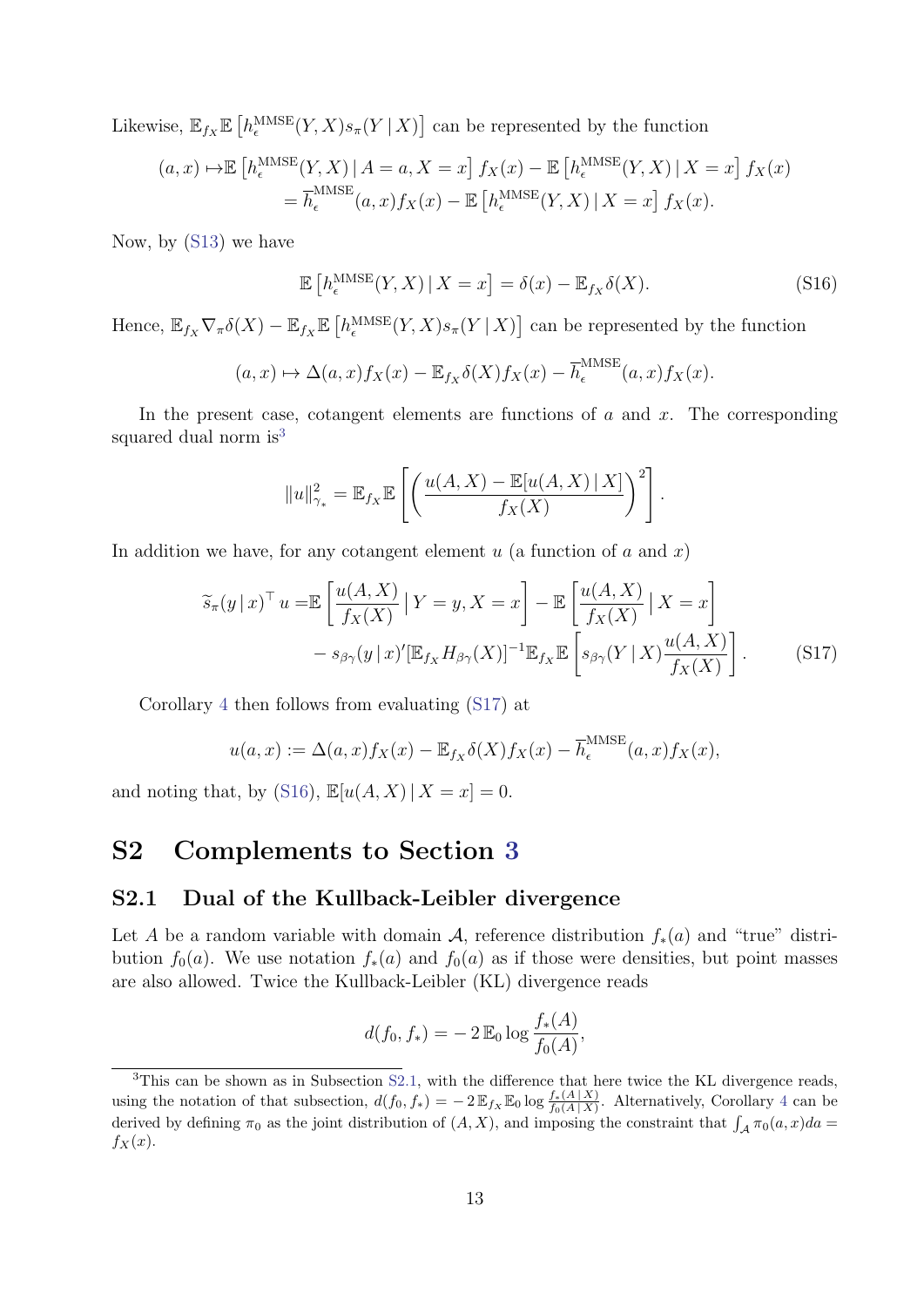where  $\mathbb{E}_0$  is the expectation under  $f_0$ . Let F be the set of all distributions, in particular,  $f \in \mathcal{F}$  implies  $\int_{\mathcal{A}} f(a)da = 1$ . Let  $q : \mathcal{A} \to \mathbb{R}$  be a real valued function. For given  $f_* \in \mathcal{F}$ and  $\epsilon > 0$  we define

$$
||q||_{*,\epsilon} := \max_{\{f_0 \in \mathcal{F} : d(f_0, f_*) \leq \epsilon\}} \frac{\mathbb{E}_0 q(A) - \mathbb{E}_* q(A)}{\sqrt{\epsilon}},
$$

where  $\mathbb{E}_*$  is the expectation under  $f_*$ .

We have the following result.

**Lemma S2.** For  $q : A \to \mathbb{R}$  and  $f_* \in \mathcal{F}$  we assume that the moment-generating function  $m_*(t) = \mathbb{E}_*\exp(t q(A))$  exists for  $t \in (\delta_-, \delta_+)$  and some  $\delta_- < 0$  and  $\delta_+ > 0$ .<sup>[4](#page-22-0)</sup> For  $\epsilon \in (0, \delta_+^2)$ we then have

$$
||q||_{*,\epsilon} = \sqrt{\text{Var}_*(q(A))} + O(\epsilon^{\frac{1}{2}}).
$$

**Proof.** Let the cumulant-generating function of the random variable  $q(A)$  under the reference measure  $f_*$  be  $k_*(t) = \log m_*(t)$ . We assume existence of  $m_*(t)$  and  $k_*(t)$  for  $t \in (\delta_-, \delta_+)$ . This also implies that all derivatives of  $m_*(t)$  and  $k_*(t)$  exist in this interval. We denote the p-th derivative of  $m_*(t)$  by  $m_*^{(p)}(t)$ , and analogously for  $k_*(t)$ .

In the following we denote the maximizing  $f_0$  in the definition of  $||q||_{*,\epsilon}$  simply by  $f_0$ . Applying standard optimization method (Karush-Kuhn-Tucker) we find the well-known exponential tilting result

$$
f_0(a) = c f_*(a) \exp(t q(a)),
$$

where the constants  $c, t \in (0, \infty)$  are determined by the constraints  $\int_{\mathcal{A}} f_0(a)da = 1$  and  $d(f_0, f_*) = \epsilon$ . Using the constraint  $\int_A f_0(a)da = 1$  we can solve for c to obtain

$$
f_0(a) = \frac{f_*(a) \, \exp(t \, q(a))}{\mathbb{E}_* \exp(t \, q(A))} = \frac{f_*(a) \, \exp(t \, q(a))}{m_*(t)}.
$$

Using this we find that

$$
d(t) := d(f_0, f_*)
$$
  
=  $2 \mathbb{E}_* \frac{f_0(A)}{f_*(A)} \log \frac{f_0(A)}{f_*(A)}$   
=  $\frac{2t}{m_*(t)} \mathbb{E}_* \exp(t q(A)) q(A) - \frac{2 \log m_*(t)}{m_*(t)} \mathbb{E}_* \exp(t q(A))$   
=  $\frac{2t m_*^{(1)}(t)}{m_*(t)} - 2 \log m_*(t)$   
=  $2 [t k_*^{(1)}(t) - k_*(t)].$ 

We have  $d(0) = 0$ ,  $d^{(1)}(0) = 0$ ,  $d^{(2)}(0) = 2k_*^{(2)}(0) = 2Var_*(q(A)), d^{(3)}(t) = 4k_*^{(3)}(t) + 2tk_*^{(4)}(t)$ . A mean-value expansion thus gives

$$
d(t) = \text{Var}_*(q(A))t^2 + \frac{t^3}{6} \left[ 4 k_*^{(3)}(\tilde{t}) + 2 \tilde{t} k_*^{(4)}(\tilde{t}) \right],
$$

<span id="page-22-0"></span><sup>&</sup>lt;sup>4</sup>Existence of  $m_*(t)$  in an open interval around zero is equivalent to having an exponential decay of the tails of the distribution of the random variable  $Q = q(A)$ . If  $q(a)$  is bounded, then  $m_*(t)$  exists for all  $t \in \mathbb{R}$ .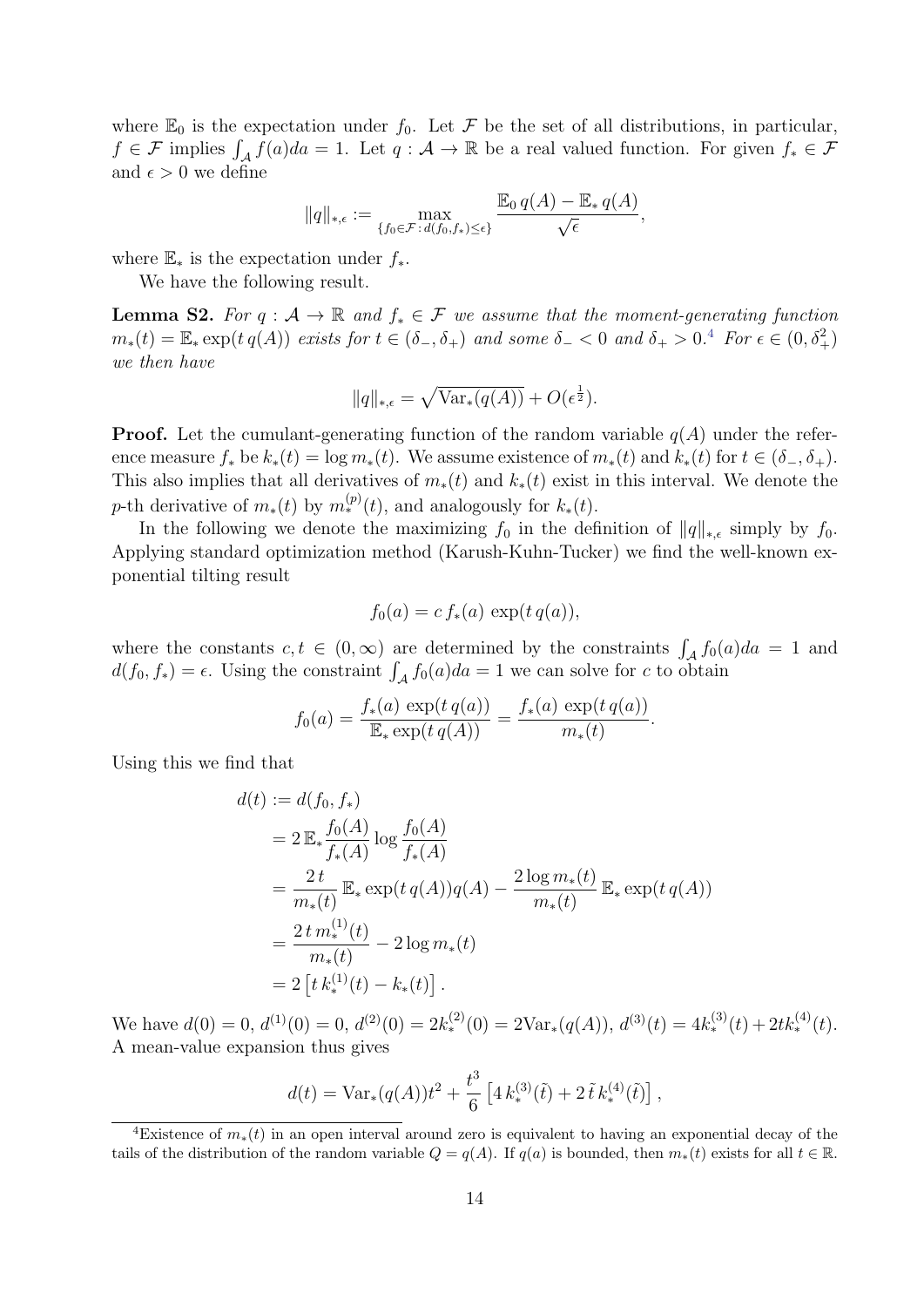where  $0 \leq \tilde{t} \leq t \leq \delta_{+}$ . The value t that satisfies the constraint  $d(t) = \epsilon$  therefore satisfies

$$
t = \frac{\epsilon^{\frac{1}{2}}}{\sqrt{\text{Var}_*(q(A))}} + O(\epsilon).
$$

Next, using that  $||q||_{*,\epsilon} = \epsilon^{-\frac{1}{2}} \mathbb{E}_* \left[ \left( \frac{f_0(A)}{f_*(A)} - 1 \right) q(A) \right]$  we find

$$
||q||_{*,\epsilon} = \epsilon^{-\frac{1}{2}} \left[ k_*^{(1)}(t) - k_*^{(1)}(0) \right].
$$

Again using that  $k_*^{(2)}(0) = \text{Var}_*(q(A))$  and applying a mean value expansion we obtain

$$
||q||_{*,\epsilon} = \epsilon^{-\frac{1}{2}} \left[ t k_*^{(2)}(t) + \frac{1}{2} t^2 k_*^{(3)}(\bar{t}) \right]
$$
  
=  $\epsilon^{-\frac{1}{2}} \left[ t \operatorname{Var}_*(q(A)) + \frac{1}{2} t^2 k_*^{(3)}(\bar{t}) \right]$   
=  $\sqrt{\operatorname{Var}_*(q(A))} + O(\epsilon^{\frac{1}{2}}),$ 

where  $\bar{t} \in [0, t]$ .

## S2.2 Equations [\(25\)](#page--1-25), [\(26\)](#page--1-26) and [\(27\)](#page--1-27)

Here we use simplified notation as in Section [3.](#page--1-5) Let us start by deriving [\(25\)](#page--1-25). In this case  $\beta_0$  and  $\gamma_*$  are known, and Corollary [2](#page--1-22) gives

$$
h_{\epsilon}^{\text{MMSE}} = (\epsilon n) \mathbb{E}_{\mathcal{A}|\mathcal{Y}} \left[ \Delta - \delta - \mathbb{E}_{\mathcal{Y}|\mathcal{A}} h^{\text{MMSE}} \right],
$$

so

$$
h_{\epsilon}^{\text{MMSE}} = [(\epsilon n)^{-1} \mathbb{I}_{\mathcal{Y}} + \mathbb{E}_{\mathcal{A}|\mathcal{Y}} \circ \mathbb{E}_{\mathcal{Y}|\mathcal{A}}]^{-1} \mathbb{E}_{\mathcal{A}|\mathcal{Y}} [\Delta - \delta].
$$

[\(25\)](#page--1-25) then follows from the operator identity

$$
\left[ (\epsilon n)^{-1} \mathbb{I}_{\mathcal{Y}} + \mathbb{E}_{\mathcal{A} | \mathcal{Y}} \circ \mathbb{E}_{\mathcal{Y} | \mathcal{A}} \right]^{-1} \mathbb{E}_{\mathcal{A} | \mathcal{Y}} = \mathbb{E}_{\mathcal{A} | \mathcal{Y}} \left[ \mathbb{E}_{\mathcal{Y} | \mathcal{A}} \circ \mathbb{E}_{\mathcal{A} | \mathcal{Y}} + (\epsilon n)^{-1} \mathbb{I}_{\mathcal{A}} \right]^{-1}.
$$

Let us now derive [\(26\)](#page--1-26). In this case  $\gamma_*$  is known. Since  $\Delta(A) = c'\beta_0 = \delta$ , Corollary [2](#page--1-22) implies

$$
h_{\epsilon}^{\text{MMSE}}(y) = s_{\beta\gamma}(y)' H_{\beta\gamma}^{-1} c - (\epsilon n) \left\{ \mathbb{E} \left[ \overline{h}^{\text{MMSE}}(A) \, | \, Y = y \right] - s_{\beta\gamma}(y)' H_{\beta\gamma}^{-1} \mathbb{E} \left[ s_{\beta\gamma}(Y) \overline{h}^{\text{MMSE}}(A) \right] \right\}.
$$

Hence, we have, for some vector  $b$ ,

$$
h_{\epsilon}^{\text{MMSE}} = s_{\beta \gamma}(y)'b - (\epsilon n) \mathbb{E}_{\mathcal{A} | \mathcal{Y}} \circ \mathbb{E}_{\mathcal{Y} | \mathcal{A}} h^{\text{MMSE}}.
$$

Using the Woodbury identity

$$
\left[\mathbb{I}_{\mathcal{Y}} + (\epsilon n) \mathbb{E}_{\mathcal{A}|\mathcal{Y}} \circ \mathbb{E}_{\mathcal{Y}|\mathcal{A}}\right]^{-1} = \underbrace{\mathbb{I}_{\mathcal{Y}} - \mathbb{E}_{\mathcal{A}|\mathcal{Y}} \left[\mathbb{E}_{\mathcal{Y}|\mathcal{A}} \circ \mathbb{E}_{\mathcal{A}|\mathcal{Y}} + (\epsilon n)^{-1} \mathbb{I}_{\mathcal{A}}\right]^{-1} \mathbb{E}_{\mathcal{Y}|\mathcal{A}}}_{=w_{\epsilon}},
$$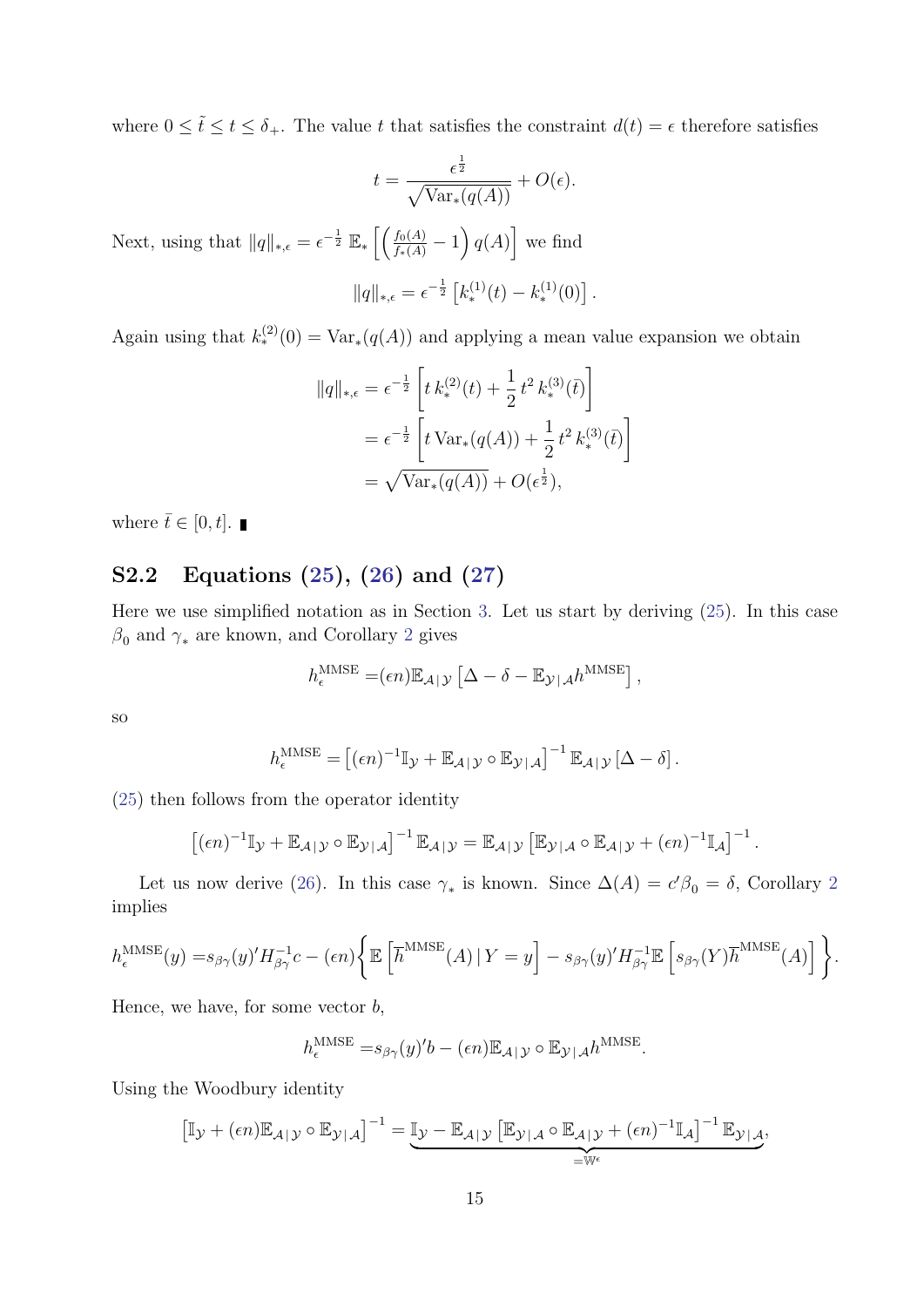we thus obtain

$$
h_{\epsilon}^{\text{MMSE}} = \mathbb{W}^{\epsilon} s_{\beta \gamma}(y)' b.
$$

Lastly, since by [\(4\)](#page--1-10)  $\mathbb{E}[h_{\epsilon}^{\text{MMSE}}(Y)s_{\beta\gamma}(Y)]=c$ , we obtain [\(26\)](#page--1-26) whenever the denominator is non-singular.

Finally, let us derive [\(27\)](#page--1-27). In this case  $\beta_0$  and  $\gamma_*$  are known and  $\Delta(A)$  does not depend on  $X$ , and Corollary [3](#page--1-23) gives

$$
h_{\epsilon}^{\text{MMSE}} = (\epsilon n) \mathbb{E}_{\mathcal{A} | \mathcal{Y}, \mathcal{X}} \left[ \mathbb{E}_{f_X} (\Delta - \delta) - \mathbb{E}_{\mathcal{Y}, \mathcal{X} | \mathcal{A}} h^{\text{MMSE}} \right].
$$

Hence, denoting  $\mathbb{I}_{\mathcal{Y},\mathcal{X}} h(y,x) = h(y,x)$  the identity operator, we have

$$
h_{\epsilon}^{\text{MMSE}} = [(\epsilon n)^{-1} \mathbb{I}_{\mathcal{Y},\mathcal{X}} + \mathbb{E}_{\mathcal{A}|\mathcal{Y},\mathcal{X}} \circ \mathbb{E}_{\mathcal{Y},\mathcal{X}|\mathcal{A}}]^{-1} \mathbb{E}_{\mathcal{A}|\mathcal{Y},\mathcal{X}} \mathbb{E}_{f_{X}}(\Delta - \delta).
$$

[\(27\)](#page--1-27) then follows from

$$
\left[ (\epsilon n)^{-1} \mathbb{I}_{\mathcal{Y},\mathcal{X}} + \mathbb{E}_{\mathcal{A}|\mathcal{Y},\mathcal{X}} \circ \mathbb{E}_{\mathcal{Y},\mathcal{X}|\mathcal{A}} \right]^{-1} \mathbb{E}_{\mathcal{A}|\mathcal{Y},\mathcal{X}} = \mathbb{E}_{\mathcal{A}|\mathcal{Y},\mathcal{X}} \left[ \mathbb{E}_{\mathcal{Y},\mathcal{X}|\mathcal{A}} \circ \mathbb{E}_{\mathcal{A}|\mathcal{Y},\mathcal{X}} + (\epsilon n)^{-1} \mathbb{I}_{\mathcal{A}} \right]^{-1}.
$$

# <span id="page-24-0"></span>S3 Computation in semi-parametric mixture models

Here we describe how we compute a numerical approximation to the minimum-MSE estimator in semi-parametric mixture models

$$
\widehat{\delta}_{\epsilon}^{\text{MMSE}} = \mathbb{E}_{\widehat{\beta}, \pi(\widehat{\gamma})} \Delta_{\widehat{\beta}}(A) + \frac{1}{n} \sum_{i=1}^{n} h_{\epsilon}^{\text{MMSE}}(Y_i, \widehat{\beta}, \widehat{\gamma}),
$$

where  $h_{\epsilon}^{\text{MMSE}}$  is given by Corollary [2,](#page--1-22) and  $\hat{\beta}, \hat{\gamma}$  are preliminary estimates. As we pointed<br>out in Soction 3, b<sup>MMSE</sup> is the solution to a (well posed) Tikkenov regularized linear inverse out in Section [3,](#page--1-5)  $h_{\epsilon}^{\text{MMSE}}$  is the solution to a (well-posed) Tikhonov-regularized linear inverse problem, and many numerical methods are available to solve such problems; see Engl et al. (2000) and Kress (2014) for classic references. The simulation-based approach that we have implemented and describe here is closely related to the strategy presented in Bonhomme (2012). We abstract from conditioning covariates. In the presence of correlated covariates  $X_i$ , we use the same technique to approximate  $h_{\epsilon}^{\text{MMSE}}(\cdot | x)$  for each value of  $X_i = x$ . We use this approach in the numerical illustration based on the dynamic panel data model in Section [6,](#page--1-3) where the covariate is the initial condition. We denote  $\eta = (\beta', \gamma')'.^5$  $\eta = (\beta', \gamma')'.^5$ 

Draw an i.i.d. sample  $(Y^{(1)}, A^{(1)}), ..., (Y^{(S)}, A^{(S)})$  of S draws from  $g_{\beta} \times \pi(\gamma)$ . Let G be  $S \times S$  with  $(\tau, s)$  element  $g_{\beta}(Y^{(\tau)} | A^{(s)}) / \sum_{s'=1}^{S} g_{\beta}(Y^{(\tau)} | A^{(s')})$ ,  $G_Y$  be  $N \times S$  with  $(i, s)$ element  $g_{\beta}(Y_i | A^{(s)})/\sum_{s'=1}^S g_{\beta}(Y_i | A^{(s')})$ ,  $\Delta$  be  $S \times 1$  with s-th element  $\Delta_{\beta}(A^{(s)})$ , I be the  $S \times S$  identity matrix, and  $\iota$  and  $\iota_Y$  be the  $S \times 1$  and  $N \times 1$  vectors of ones. In addition, let D be the  $S \times \dim \eta$  matrix with  $(s, k)$  element

$$
d_{\eta_k}(Y^{(s)}) = \frac{\sum_{s'=1}^S (\nabla_{\eta_k} \log g_{\beta}(Y^{(s)} | A^{(s')}) + \nabla_{\eta_k} \log \pi(\gamma)(A^{(s')}) ) g_{\beta}(Y^{(s)} | A^{(s')})}{\sum_{s'=1}^S g_{\beta}(Y^{(s)} | A^{(s')})},
$$

<span id="page-24-1"></span> ${}^{5}$ Here we present a general method based on simulations. In the cross-sectional probit model [\(30\)](#page--1-28), explicit closed-form expressions are available, and we use those for computation in our first illustration.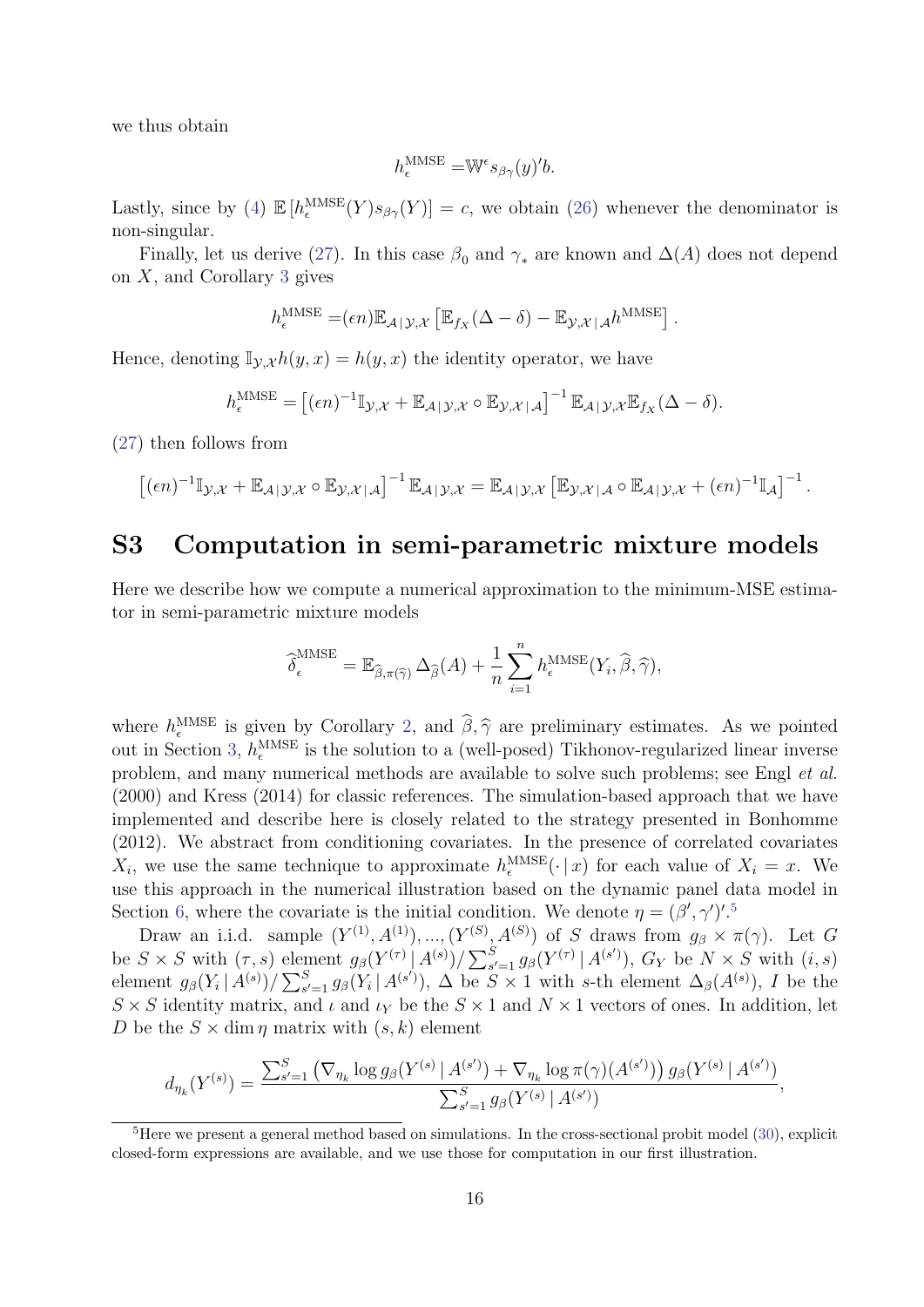and let  $D_Y$  be  $N \times \dim \eta$  with  $(i, k)$  element  $d_{\eta_k}(Y_i)$ ,  $Q = I - DD^{\dagger}$ ,  $G_Y = G_Y - D_Y D^{\dagger}G$ ,  $\widetilde{\iota}_Y = \iota_Y - D_Y D^{\dagger} \iota, \ \widetilde{G} = QG, \ \widetilde{\iota} = Q\iota, \text{ and } \partial \Delta \text{ be the } K \times 1 \text{ vector with } k\text{-th element}$ <br> $\widetilde{\iota}_X = \sum_{i=1}^S \sum_{i=1}^S \Lambda(A_i(s), \beta) + \Lambda(A_i(s), \beta) \nabla \cdot \widetilde{\iota}_X = (\alpha \cdot A_i(s))$ 1  $\frac{1}{S} \sum_{s=1}^{S} \nabla_{\eta_k} \Delta(A^{(s)}, \beta) + \Delta(A^{(s)}, \beta) \nabla_{\eta_k} \log \pi(\gamma)(A^{(s)}).$ 

From Corollary [2,](#page--1-22) a fixed-S approximation to the minimum-MSE estimator is then

$$
\widetilde{\delta}_{\epsilon}^{\text{MMSE}} = \iota^{\dagger} \Delta + \iota_Y^{\dagger} \widetilde{h}_{\epsilon}^{\text{MMSE}}
$$

,

where

$$
\widetilde{h}_{\epsilon}^{\text{MMSE}} = D_{Y}(D'D/S)^{-1} \partial \Delta + (\epsilon n) \left[ \left( \widetilde{G}_{Y} - \widetilde{\iota}_{Y} \iota^{\dagger} \right) \Delta - \widetilde{G}_{Y} G' \left( \widetilde{G} G' + (\epsilon n)^{-1} I \right)^{-1} \left( (\epsilon n)^{-1} D (D'D/S)^{-1} \partial \Delta + \left( \widetilde{G} - \widetilde{\iota} \iota^{\dagger} \right) \Delta \right) \right],
$$

and  $(\beta, \gamma)$  are replaced by the preliminary  $(\widehat{\beta}, \widehat{\gamma})$  in all the quantities above, including when producing the simulated draws.  $\widetilde{\delta}_{\epsilon}^{\text{MMSE}}$ MMSE is consistent for  $\widehat{\delta}_{\epsilon}^{\text{MMSE}}$  $\frac{1}{\epsilon}$  as S tends to infinity for fixed  $n$ , under suitable regularity conditions (see Bonhomme, 2012, for a closely related setup). Note that matrix inverses remain well-defined as  $S$  tends to infinity, due to the presence of the Tikhonov-penalization term  $(\epsilon n)^{-1}I$ .

Confidence intervals. From Subsection [2.4,](#page--1-29) computing confidence intervals only requires, in addition to computing critical values under correct specification, to compute an estimate of the bias of the estimator  $b_{\epsilon}(h, \hat{\beta}, \hat{\gamma})$ . In semi-parametric mixture models we have, for an asymptotically linear estimator based on h satisfying  $(2)$  and  $(4)$ ,

$$
b_{\epsilon}(h, \beta_0, \gamma_*) = \epsilon^{\frac{1}{2}} \left\{ \text{Var}_{\beta_0, \pi(\gamma_*)} [\Delta_{\beta_0}(A) - \mathbb{E}_{\beta_0, \pi(\gamma_*)}(h(Y) \mid A)] \right\}^{\frac{1}{2}}.
$$

A numerical approximation to the bias of  $\widehat{\delta}_{\epsilon}^{\text{MMSE}}$  $\frac{1}{\epsilon}$  is then

$$
\widetilde{b}_{\epsilon}(h_{\epsilon}^{\text{MMSE}}, \beta_0, \gamma_*) = \epsilon^{\frac{1}{2}} \left\| \Delta - \iota^{\dagger} \Delta - G' \widetilde{h}_{\epsilon}^{\text{MMSE}} \right\|.
$$

**Values of**  $\epsilon$ **.** In turn,  $\epsilon_k$  in [\(29\)](#page--1-30) can be approximated as  $\mu(\alpha, p)^2/(n\lambda_k)$ , where  $\lambda_k$  is the k-th largest eigenvalue of  $G'QG = \tilde{G}'\tilde{G}$  (removing the eigenvalue equal to one since it corresponds to a constant eigenfunction).

## <span id="page-25-0"></span>S4 Models defined by moment restrictions

In this section, we consider settings where a finite-dimensional parameter  $(\beta_0)$  $(0', \pi'_0)'$  does not fully determine the distribution  $f_0$  of Y, but satisfies a finite-dimensional system of moment conditions

<span id="page-25-2"></span>
$$
\mathbb{E}_{f_0}\Psi(Y,\beta_0,\pi_0)=0,\tag{S18}
$$

which may be just-identified, over-identified or under-identified. We focus on asymptotically linear generalized method-of-moments (GMM) estimators of  $\delta_{\beta_0,\pi_0}$  that satisfy

<span id="page-25-1"></span>
$$
\widehat{\delta} = \delta_{\beta_0, \pi(\gamma_*)} + a(\beta_0, \gamma_*)' \frac{1}{n} \sum_{i=1}^n \Psi(Y_i, \beta_0, \pi(\gamma_*)) + o_{P_0}(\epsilon^{\frac{1}{2}} + n^{-\frac{1}{2}}),
$$
\n(S19)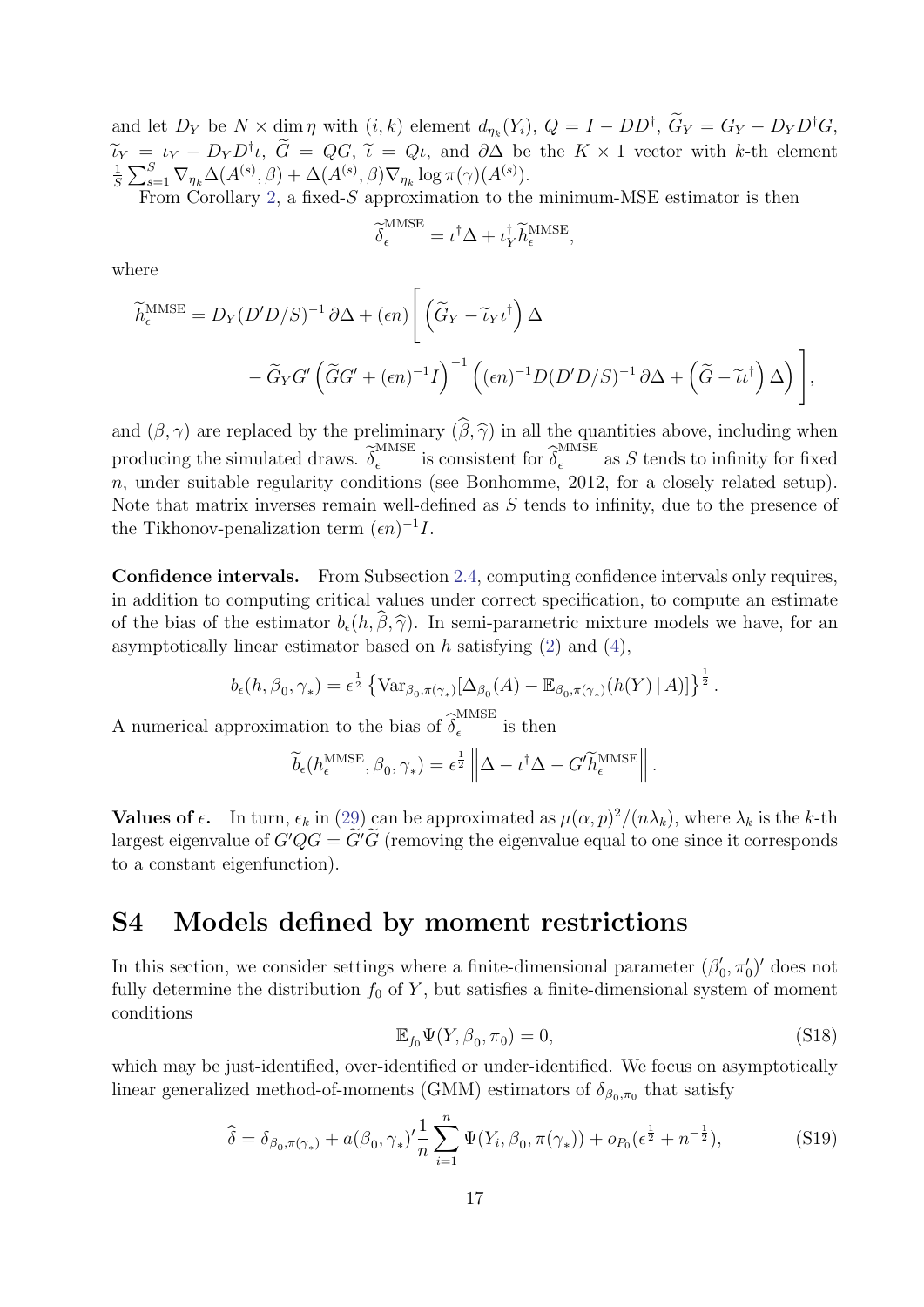for a parameter vector  $a(\beta_0, \gamma_*)$ . We will characterize the form of  $a(\beta_0, \gamma_*)$  leading to minimum worst-case MSE in  $\Gamma_{\epsilon}(\gamma_*)$ .

We assume that the remainder in  $(S19)$  is uniformly bounded similarly as in  $(14)$ . In this case local robustness with respect to  $(\beta_0)$  $(v_0', \gamma'_*)'$  takes the form

$$
\nabla_{\beta\gamma}\delta_{\beta_0,\pi(\gamma_*)} + \mathbb{E}_{f_0}\nabla_{\beta\gamma}\Psi(Y,\beta_0,\pi(\gamma_*)) a(\beta_0,\gamma_*) = 0.
$$
 (S20)

It is natural to focus on asymptotically linear GMM estimators here, since  $f_0$  is unrestricted except for the moment condition [\(S18\)](#page-25-2).

To derive the worst-case bias of  $\delta$  note that, by [\(S18\)](#page-25-2), for any  $\pi_0 \in \Gamma_{\epsilon}(\gamma_*)$  we have

$$
\mathbb{E}_{f_0}\Psi(Y,\beta_0,\pi(\gamma_*))=-\left[\mathbb{E}_{f_0}\nabla_{\pi}\Psi(Y,\beta_0,\pi(\gamma_*))\right]'\left(\pi_0-\pi(\gamma_*)\right)+o(\epsilon^{\frac{1}{2}}),
$$

so, under appropriate regularity conditions,

$$
\sup_{\pi_0 \in \Gamma_{\epsilon}(\gamma_*)} \left| \mathbb{E}_{f_0} \widehat{\delta} - \delta_{\beta_0, \pi_0} \right| = \epsilon^{\frac{1}{2}} \left\| \nabla_{\pi} \delta_{\beta_0, \pi(\gamma_*)} + \mathbb{E}_{f_0} \nabla_{\pi} \Psi(Y, \beta_0, \pi(\gamma_*)) a(\beta_0, \gamma_*) \right\|_{\gamma_*} + o(\epsilon^{\frac{1}{2}} + n^{-\frac{1}{2}}).
$$

The worst-case MSE of

$$
\widehat{\delta}_{a,\beta_0,\gamma_*} := \delta_{\beta_0,\pi(\gamma_*)} + a(\beta_0,\gamma_*)' \frac{1}{n} \sum_{i=1}^n \Psi(Y_i,\beta_0,\pi(\gamma_*))
$$

is thus

$$
\epsilon \|\nabla_{\pi}\delta_{\beta_0, \pi(\gamma_*)} + \mathbb{E}_{f_0}\nabla_{\pi}\Psi(Y, \beta_0, \pi(\gamma_*)) a(\beta_0, \gamma_*)\|_{\gamma_*}^2 + a(\beta_0, \gamma_*)' \frac{\mathbb{E}_{f_0}\Psi(Y, \beta_0, \pi(\gamma_*))\Psi(Y, \beta_0, \pi(\gamma_*))'}{n}a(\beta_0, \gamma_*) + o(\epsilon + n^{-1}).
$$

To obtain an explicit expression for the minimum-MSE estimator, let us focus on the case where  $\pi_0$  is finite-dimensional and  $\|\cdot\|_{\gamma_*} = \|\cdot\|_{\Omega^{-1}}$ . Let us define

$$
V_{\beta_0, \pi(\gamma_*)} = \mathbb{E}_{f_0} \Psi(Y, \beta_0, \pi(\gamma_*)) \Psi(Y, \beta_0, \pi(\gamma_*))', \quad K_{\beta_0, \pi(\gamma_*)} = \mathbb{E}_{f_0} \nabla_{\pi} \Psi(Y, \beta_0, \pi(\gamma_*)),
$$

and

$$
K_{\beta_0,\gamma_*}=\mathbb{E}_{f_0}\nabla_{\beta\gamma}\Psi(Y,\beta_0,\pi(\gamma_*)).
$$

For all  $\beta_0, \gamma_*$  we aim to minimize

$$
\epsilon \|\nabla_{\pi}\delta_{\beta_0, \pi(\gamma_*)} + K_{\beta_0, \pi(\gamma_*)}a(\beta_0, \gamma_*)\|_{\Omega^{-1}}^2 + a(\beta_0, \gamma_*)' \frac{V_{\beta_0, \pi(\gamma_*)}}{n}a(\beta_0, \gamma_*),
$$
  
subject to  $\nabla_{\beta\gamma}\delta_{\beta_0, \pi(\gamma_*)} + K_{\beta_0, \gamma_*}a(\beta_0, \gamma_*) = 0.$ 

A solution is given by  $6\overline{)}$  $6\overline{)}$ 

$$
a_{\epsilon}^{\text{MMSE}}(\beta_0, \gamma_*) = -B_{\beta_0, \pi(\gamma_*), \epsilon}^{\dagger} K'_{\beta_0, \gamma_*} \left( K_{\beta_0, \gamma_*} B_{\beta_0, \pi(\gamma_*), \epsilon}^{\dagger} K'_{\beta_0, \gamma_*} \right)^{-1} \nabla_{\beta \gamma} \delta_{\beta_0, \pi(\gamma_*)}
$$

<span id="page-26-0"></span><sup>&</sup>lt;sup>6</sup>Here we assume that  $K_{\beta_0, \gamma_*} V_{\beta_0}^{\dagger}$  $\beta_{0,\pi(\gamma_*)} K'_{\beta_0,\gamma_*}$  is non-singular, requiring that  $\beta_0, \gamma_*$  be identified from the moment conditions. Existence follows from the fact that, by the generalized information identity,  $V_{\beta_0,\pi(\gamma_*)}a = 0$  implies that  $K_{\beta_0,\pi(\gamma_*)}a = 0$ . Moreover, although  $a_{\epsilon}^{\text{MMSE}}(\beta_0,\gamma_*)$  may not be unique,  $a_{\epsilon}^{\text{MMSE}}(\beta_0, \gamma_*)' \Psi(Y, \beta_0, \pi(\gamma_*))$  is unique almost surely.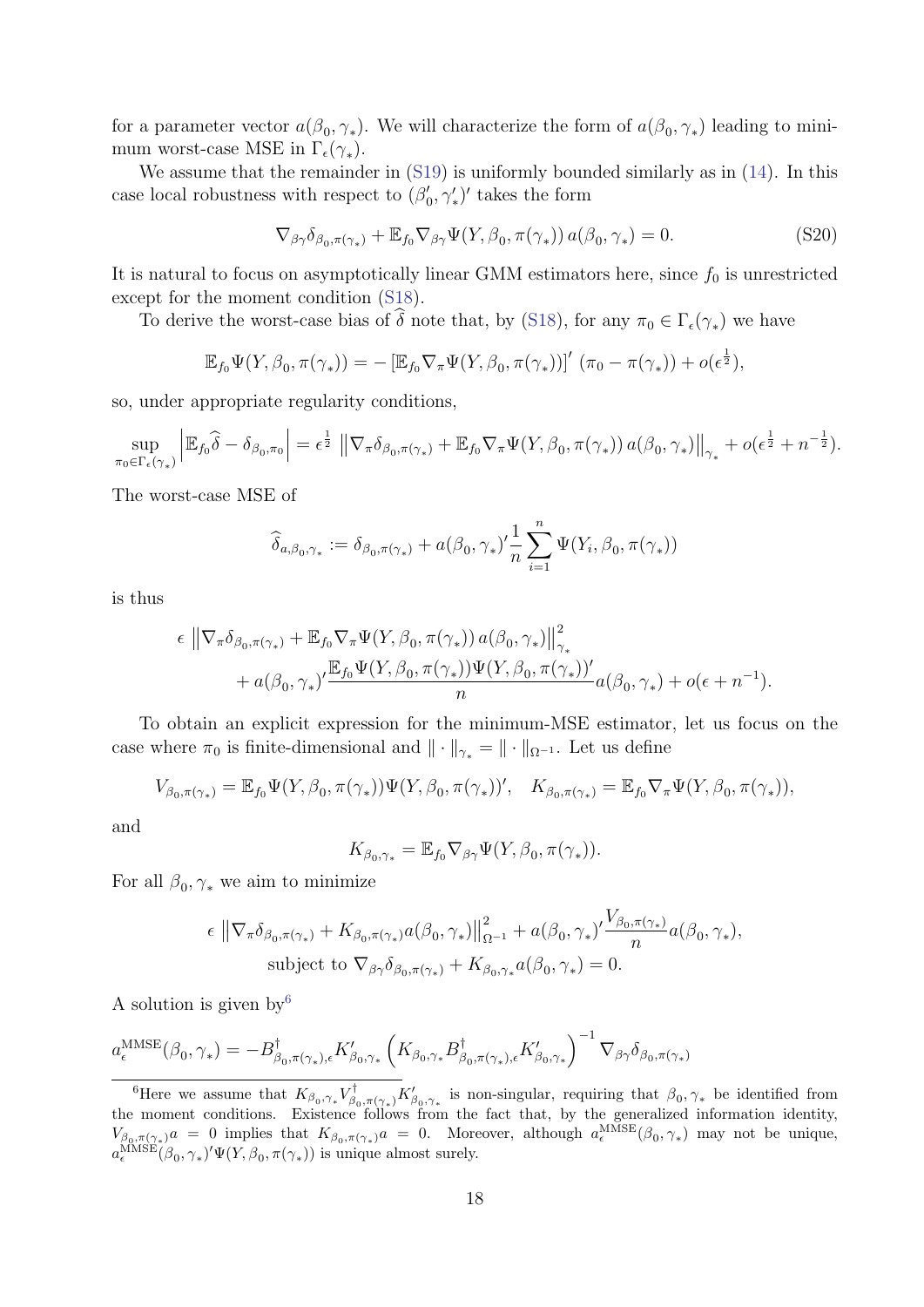$$
-B^{\dagger}_{\beta_{0},\pi(\gamma_{*}),\epsilon}\left(I-K'_{\beta_{0},\gamma_{*}}\left(K_{\beta_{0},\gamma_{*}}B^{\dagger}_{\beta_{0},\pi(\gamma_{*}),\epsilon}K'_{\beta_{0},\gamma_{*}}\right)^{-1}K_{\beta_{0},\gamma_{*}}B^{\dagger}_{\beta_{0},\pi(\gamma_{*}),\epsilon}\right)K'_{\beta_{0},\pi(\gamma_{*})}\Omega^{-1}\nabla_{\pi}\delta_{\beta_{0},\pi(\gamma_{*})},\tag{S21}
$$

where  $B_{\beta_0, \pi(\gamma_*)}, \epsilon = K'_{\beta_0, \pi(\gamma_*)} \Omega^{-1} K_{\beta_0, \pi(\gamma_*)} + (\epsilon n)^{-1} V_{\beta_0, \pi(\gamma_*)}$ , and  $B_{\beta_0}^{\dagger}$  $\beta_{0,\overline{\pi}(\gamma_{*}),\epsilon}$  is its Moore-Penrose generalized inverse. Note that, in the likelihood case and taking  $\Psi(y,\beta,\pi) = \nabla_{\pi} \log f_{\beta,\pi}(y)$ , the function  $h(y, \beta_0, \gamma_*) = a_{\epsilon}^{\text{MMSE}}(\beta_0, \gamma_*)' \Psi(y, \beta_0, \pi(\gamma_*))$  simplifies to [\(20\)](#page--1-4).

As a special case, when  $\epsilon = 0$  we have

$$
a_0^{\text{MMSE}}(\beta_0, \gamma_*) = -V_{\beta_0, \pi(\gamma_*)}^{\dagger} K'_{\beta_0, \gamma_*} \left( K_{\beta_0, \gamma_*} V_{\beta_0, \pi(\gamma_*)}^{\dagger} K'_{\beta_0, \gamma_*} \right)^{-1} \nabla_{\beta \gamma} \delta_{\beta_0, \pi(\gamma_*)}.
$$

In this case, given preliminary estimators  $\widehat{\beta}$  and  $\widehat{\gamma}$ , the minimum-MSE estimator

<span id="page-27-0"></span>
$$
\widehat{\boldsymbol{\delta}}^{\mathrm{MMSE}}_{\epsilon} = \delta_{\widehat{\boldsymbol{\beta}}, \pi(\widehat{\boldsymbol{\gamma}})} + a^{\mathrm{MMSE}}_{0}(\widehat{\boldsymbol{\beta}}, \widehat{\boldsymbol{\gamma}})' \frac{1}{n} \sum_{i=1}^{n} \Psi(Y_i, \widehat{\boldsymbol{\beta}}, \pi(\widehat{\boldsymbol{\gamma}}))
$$

is the one-step approximation to the optimal GMM estimator based on the reference model. To obtain a feasible estimator one simply replaces the expectations in  $V_{\beta_0,\pi(\gamma_*)}$  and  $K_{\beta_0,\gamma_*}$ by sample analogs.

As a second special case, consider  $\epsilon$  tending to infinity. Focusing on the known- $(\beta_0, \gamma_*)$ case for simplicity,  $a_{\epsilon}^{\text{MMSE}}(\beta_0, \gamma_*)$  tends to  $-K^{\text{ginv}}_{\beta_0, \pi}$ <sup>ginv</sup> $\beta_{0}, \pi(\gamma_*)\nabla_{\pi}\delta_{\beta_0, \pi(\gamma_*)}$ , where

$$
K^{\text{ginv}}_{\beta_0, \pi(\gamma_*)} := \left( V^{\dagger}_{\beta_0, \pi(\gamma_*)} \right)^{1/2} \left[ \left( V^{\dagger}_{\beta_0, \pi(\gamma_*)} \right)^{1/2} K'_{\beta_0, \pi(\gamma_*)} \Omega^{-1} K_{\beta_0, \pi(\gamma_*)} \left( V^{\dagger}_{\beta_0, \pi(\gamma_*)} \right)^{1/2} \right]^{\dagger} \left( V^{\dagger}_{\beta_0, \pi(\gamma_*)} \right)^{1/2} K'_{\beta_0, \pi(\gamma_*)} \Omega^{-1}
$$

is a generalized inverse of  $K_{\beta_0,\pi(\gamma_*)}$ , and the choice of  $\Omega$  corresponds to choosing one specific such generalized inverse. In this case, the minimum-MSE estimator is the one-step approximation to a particular GMM estimator based on the "large" model.

Lastly, given a parameter vector a, confidence intervals can be constructed as explained in Subsection [2.4,](#page--1-29) taking

$$
b_{\epsilon}(a,\widehat{\beta},\widehat{\gamma})=\epsilon^{\frac{1}{2}}\left\|\nabla_{\pi}\delta_{\widehat{\beta},\pi(\widehat{\gamma})}+\frac{1}{n}\sum_{i=1}^{n}\nabla_{\pi}\Psi(Y_i,\widehat{\beta},\pi(\widehat{\gamma}))\,a(\widehat{\beta},\widehat{\gamma})\right\|_{\Omega^{-1}}.
$$

Example. Consider again the OLS/IV example of Subsection [3.3,](#page--1-31) but now drop the Gaussian assumptions on the distributions. For known  $C$ , the set of moment conditions corresponds to the moment functions

$$
\Psi(y, x, z, \beta, \pi) = \begin{pmatrix} x(y - x'\beta - \pi'(x - Cz)) \\ z(y - x'\beta) \end{pmatrix}.
$$

In this case, letting  $W = (X', Z')'$  we have

$$
K_{\beta_0,\gamma_*} = -\mathbb{E}_{f_0}\left(XW'\right), \quad K_{\beta_0,\pi(\gamma_*)} = -\mathbb{E}_{f_0}\left(\begin{array}{cc} XX' & XZ' \\ (X - CZ)X' & 0 \end{array}\right),
$$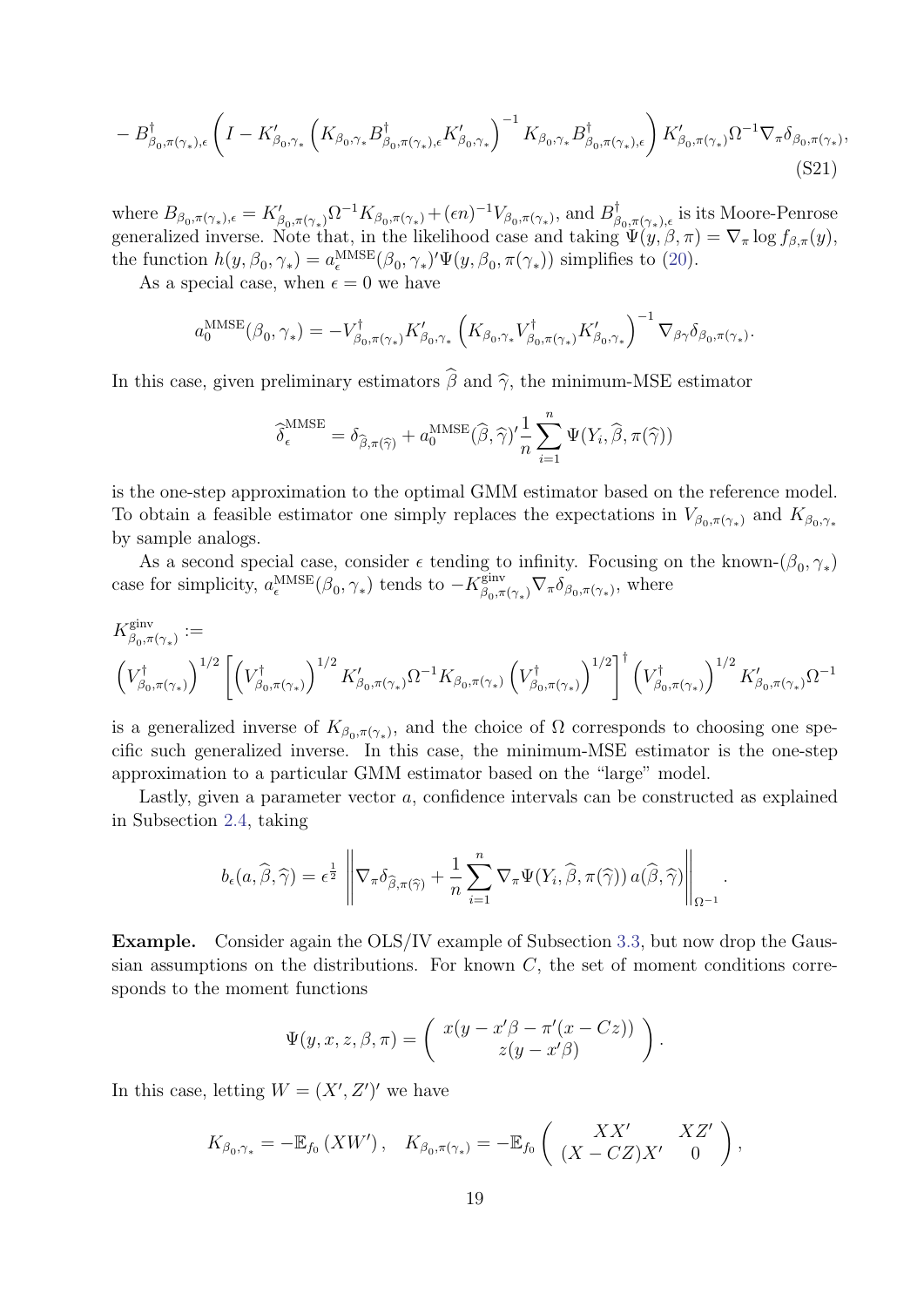and

$$
V_{\beta_0, \pi(\gamma_*)} = \mathbb{E}_{f_0} \left( (Y - X'\beta_0)^2 WW' \right).
$$

Given a preliminary estimator  $\tilde{\beta}$ ,  $V_{\beta_0, \pi(\gamma_*)}$  can be estimated as  $\frac{1}{n} \sum_{i=1}^n (Y_i - X_i \tilde{\beta})^2 W_i W_i'$ , whereas  $K_{\beta_0,\gamma_*}$  and  $K_{\beta_0,\pi(\gamma_*)}$  can be estimated as sample means. The estimator based on [\(S21\)](#page-27-0) then interpolates nonlinearly between the OLS and IV estimators, similarly as in the likelihood case.

## <span id="page-28-0"></span>S5 Numerical illustrations

#### S5.1 Interpretation of  $\epsilon$  in the cross-sectional binary choice model

Here we use the binary choice model of Subsection [6.1](#page--1-32) to provide additional intuition about the interpretation of  $\epsilon$  based on statistical testing.

Let  $\mathcal{U}_k$  denote the span of the first k non-constant eigenfunctions of the operator  $\tilde{H}_{\pi}$ . By construction, any density  $\pi_0 \notin \Gamma_{\epsilon_k}(\gamma_*)$  such that  $(\pi_0 - \pi(\gamma_*))/\pi(\gamma_*) \in \mathcal{U}_k$  can be "detected" easily, in the sense that the local power of a 5%-likelihood ratio test exceeds 80%.[7](#page-28-1) In the upper panel of Figure [S1,](#page-29-0) we plot the eigenfunctions in  $\mathcal{U}_k$ . Plotting those allows one to visualize the directions along which setting  $\epsilon$  to either of the  $\epsilon_k$ 's provides power guarantees outside the neighborhood. We see that the eigenfunctions do not vary outside the  $[-1, 1]$ interval, where the support of  $X'\beta_0$  lies. Within the  $[-1, 1]$  interval, the eigenfunctions oscillate and belong to orthogonal bases of functions.

To see how well the true  $\pi_0$  can be approximated using the directions in  $\mathcal{U}_k$ , in the bottom panel of Figure [S1,](#page-29-0) we report the projection of  $\pi_0$  onto  $\mathcal{U}_k$ . We see that, outside the [−1, 1] interval, the projection is only governed by the reference normal density, reflecting the limited support of  $X$ . Within the interval, the approximation to the true bimodal density improves as  $k$  increases. At the same time, note that, consistently with our local approach, the approximating functions are not necessarily non-negative.<sup>[8](#page-28-2)</sup>

<span id="page-28-1"></span> ${}^{7}U_{k}$  consists of cotangent elements that have zero mean under the reference model. Any such  $u \in \mathcal{T}$  can be mapped to a direction  $v = u \cdot \pi(\gamma_*) \in \overline{\mathcal{T}}$  in the tangent space.

<span id="page-28-2"></span><sup>&</sup>lt;sup>8</sup>In addition, since we know  $\pi_0$  in this exercise, we can compute the local power of a 5%-likelihood ratio test in direction  $\pi_0 - \pi(\gamma_*)$ , for any value of  $\epsilon$ . We find a power of 0.51 at  $\epsilon_1$  and 0.71 at  $\epsilon_2$  when X has 4 points of support, and 0.67 at  $\epsilon_1$ , 0.92 at  $\epsilon_2$ , and 0.99 at  $\epsilon_3$  when X has 20 points of support.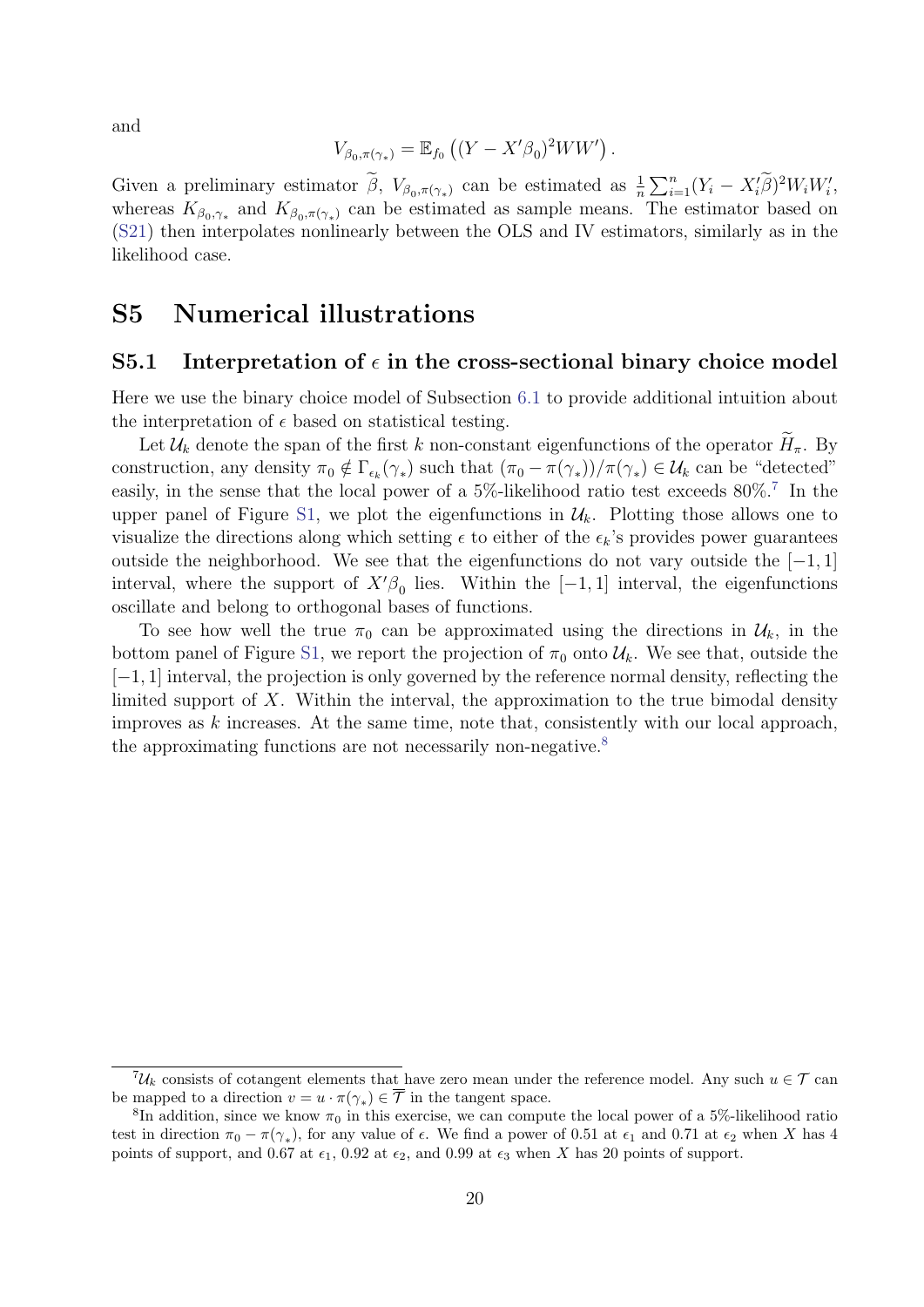<span id="page-29-0"></span>

Figure S1: Eigenfunctions of  $\widetilde{H}_{\pi}$  in the cross-sectional binary choice model

Notes: In the top panel we report the first 2 (respectively, first 3) non-constant eigenfunctions of  $\widetilde{H}_{\pi}$ . The first eigenfunction is shown in dashed, the second one in dashed-dotted, and the third one in dotted. In the bottom panel we plot the true and reference densities in solid, as well as the successive approximations using the first, the first two, or the first three eigenfunctions.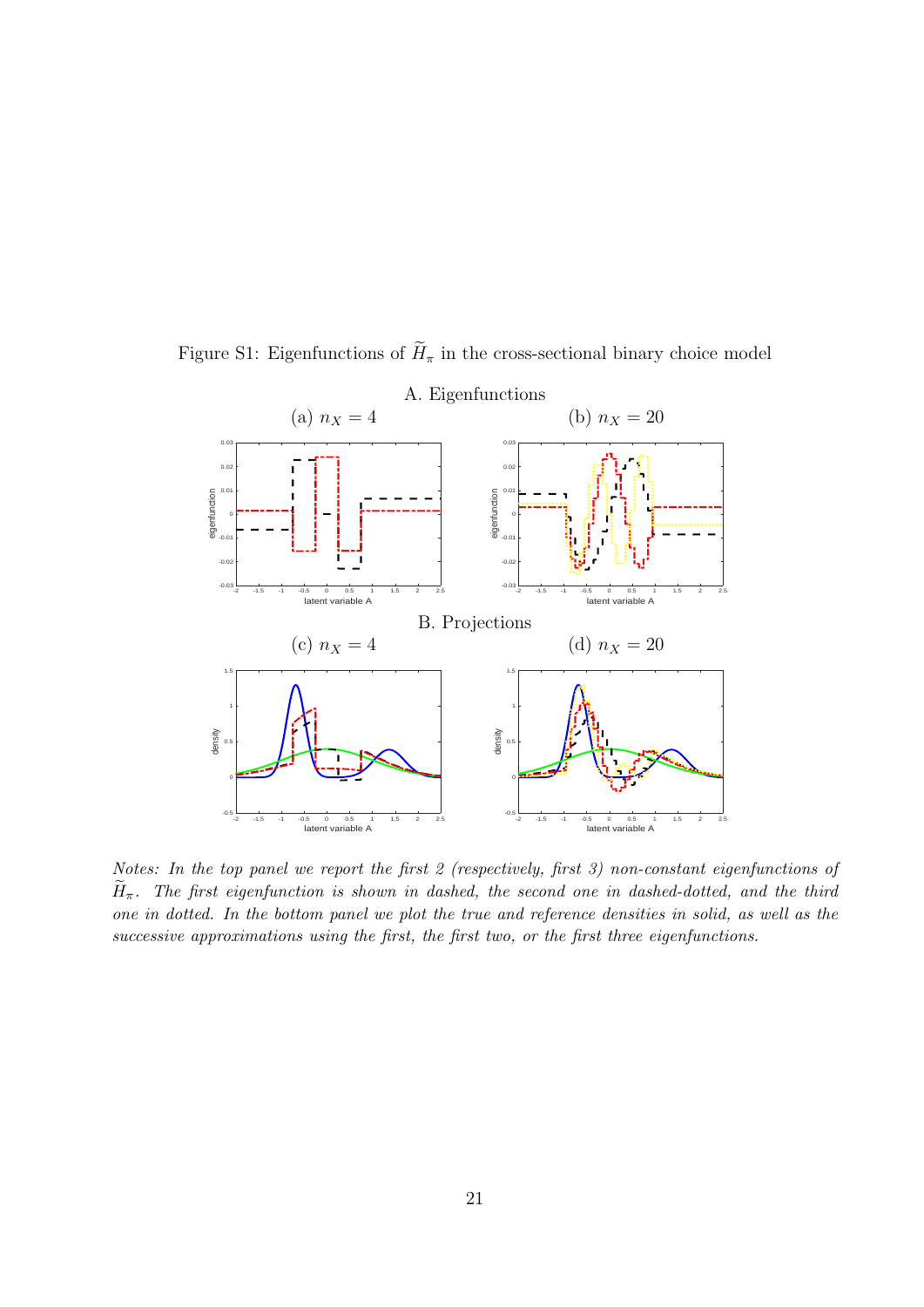## S5.2 Additional tables

<span id="page-30-0"></span>Table S1: Monte Carlo simulation of the average effect in the cross-sectional binary choice model, interpolation  $(x_0 = (0.5, 1)')$ 

| Minimum-MSE, for $\epsilon =$  | 0.0001        | 0.20   | 0.40   | 0.60   | 0.80   | 1.00   |  |
|--------------------------------|---------------|--------|--------|--------|--------|--------|--|
|                                | A. $n_X = 4$  |        |        |        |        |        |  |
| Worst-case bias                | 0.0021        | 0.0783 | 0.1104 | 0.1351 | 0.1560 | 0.1744 |  |
| Asymptotic standard error      | 0.0228        | 0.0288 | 0.0297 | 0.0300 | 0.0302 | 0.0303 |  |
| Monte Carlo bias               | 0.1026        | 0.0197 | 0.0134 | 0.0111 | 0.0099 | 0.0092 |  |
| Monte Carlo standard deviation | 0.0253        | 0.0281 | 0.0288 | 0.0291 | 0.0292 | 0.0293 |  |
| Monte Carlo root MSE           | 0.1057        | 0.0343 | 0.0317 | 0.0311 | 0.0308 | 0.0307 |  |
| $CI$ length                    | 0.0936        | 0.2697 | 0.3372 | 0.3878 | 0.4302 | 0.4674 |  |
| CI coverage                    | 0.0180        | 0.9990 | 1.0000 | 1.0000 | 1.0000 | 1.0000 |  |
|                                | B. $n_X = 20$ |        |        |        |        |        |  |
| Worst-case bias                | 0.0021        | 0.0480 | 0.0610 | 0.0714 | 0.0805 | 0.0887 |  |
| Asymptotic standard error      | 0.0227        | 0.0394 | 0.0453 | 0.0487 | 0.0509 | 0.0526 |  |
| Monte Carlo bias               | 0.0976        | 0.0080 | 0.0037 | 0.0026 | 0.0022 | 0.0020 |  |
| Monte Carlo standard deviation | 0.0239        | 0.0386 | 0.0446 | 0.0480 | 0.0502 | 0.0519 |  |
| Monte Carlo root MSE           | 0.1005        | 0.0394 | 0.0447 | 0.0480 | 0.0502 | 0.0519 |  |
| CI length                      | 0.0931        | 0.2503 | 0.2996 | 0.3337 | 0.3607 | 0.3835 |  |
| CI coverage                    | 0.0190        | 0.9990 | 1.0000 | 1.0000 | 1.0000 | 1.0000 |  |

Notes: Performance of the minimum-MSE estimator in the cross-sectional binary choice model, for different values of  $\epsilon$ .  $n = 500$ , results for 1000 simulations. The nominal level for confidence intervals (CI) is 95%.  $n_X$  denotes the number of points of support of the first component of X.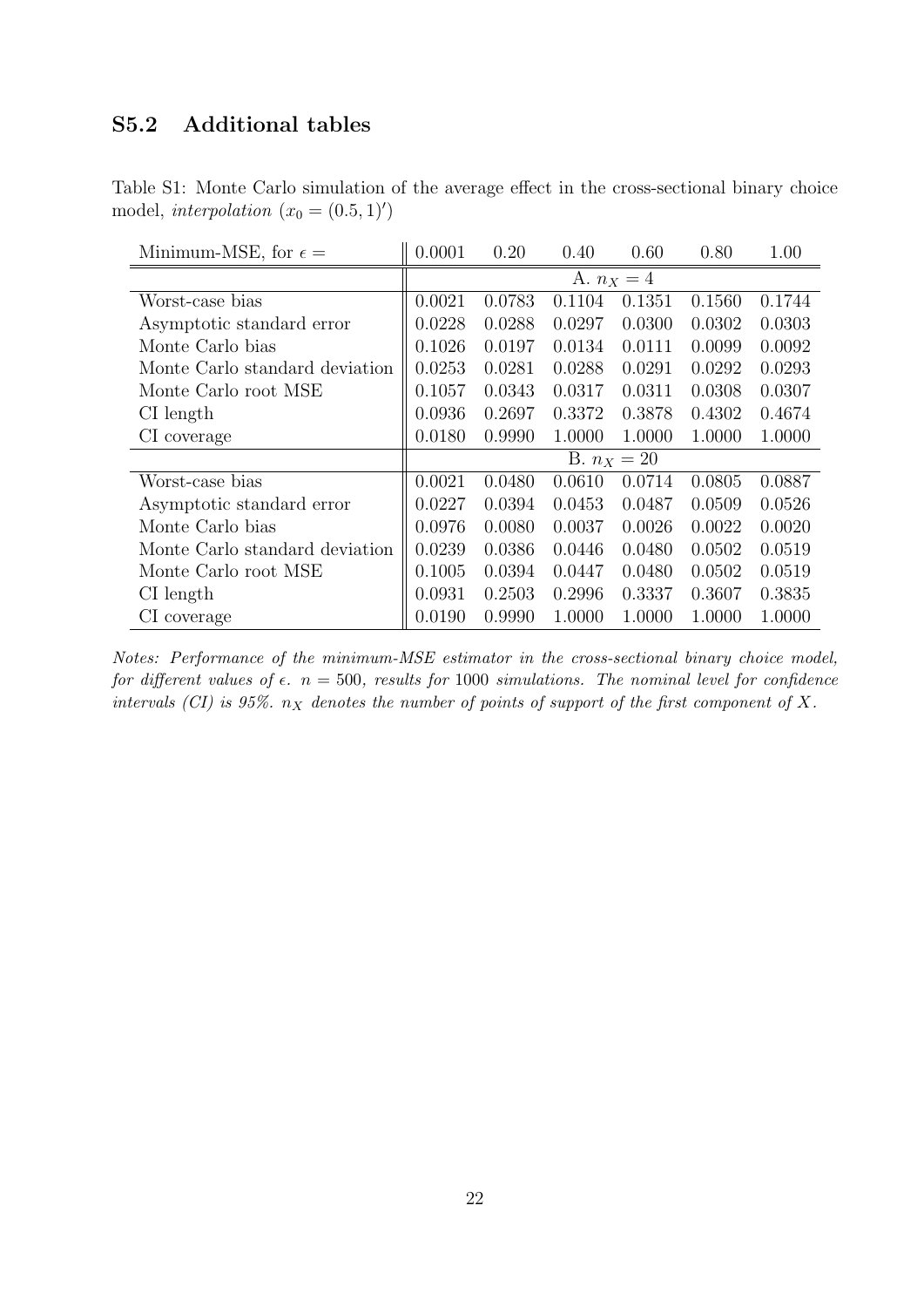Table S2: Monte Carlo simulation of the average effect in the cross-sectional binary choice model, extrapolation  $(x_0 = (-0.5, 1)')$ 

| Minimum-MSE, for $\epsilon =$  | 0.0001        | 0.20      | 0.40      | 0.60      | 0.80      | 1.00      |  |
|--------------------------------|---------------|-----------|-----------|-----------|-----------|-----------|--|
|                                | A. $n_X = 4$  |           |           |           |           |           |  |
| Worst-case bias                | 0.0029        | 0.1269    | 0.1794    | 0.2197    | 0.2537    | 0.2837    |  |
| Asymptotic standard error      | 0.0296        | 0.0312    | 0.0315    | 0.0316    | 0.0316    | 0.0317    |  |
| Monte Carlo bias               | $-0.0987$     | $-0.0903$ | $-0.0901$ | $-0.0900$ | $-0.0900$ | $-0.0900$ |  |
| Monte Carlo standard deviation | 0.0283        | 0.0330    | 0.0334    | 0.0335    | 0.0336    | 0.0336    |  |
| Monte Carlo root MSE           | 0.1027        | 0.0961    | 0.0961    | 0.0961    | 0.0961    | 0.0961    |  |
| CI length                      | 0.1219        | 0.3762    | 0.4822    | 0.5632    | 0.6314    | 0.6914    |  |
| CI coverage                    | 0.2000        | 0.9370    | 0.9850    | 0.9960    | 0.9990    | 1.0000    |  |
|                                | B. $n_X = 20$ |           |           |           |           |           |  |
| Worst-case bias                | 0.0028        | 0.1172    | 0.1645    | 0.2008    | 0.2314    | 0.2584    |  |
| Asymptotic standard error      | 0.0313        | 0.0401    | 0.0443    | 0.0470    | 0.0489    | 0.0503    |  |
| Monte Carlo bias               | $-0.0902$     | $-0.0961$ | $-0.0988$ | $-0.0999$ | $-0.1005$ | $-0.1009$ |  |
| Monte Carlo standard deviation | 0.0287        | 0.0373    | 0.0412    | 0.0437    | 0.0456    | 0.0471    |  |
| Monte Carlo root MSE           | 0.0947        | 0.1031    | 0.1070    | 0.1090    | 0.1104    | 0.1113    |  |
| CI length                      | 0.1284        | 0.3915    | 0.5026    | 0.5857    | 0.6544    | 0.7141    |  |
| CI coverage                    | 0.2530        | 0.9500    | 0.9910    | 0.9960    | 0.9970    | 0.9970    |  |

Notes: See the notes to Table [S1.](#page-30-0)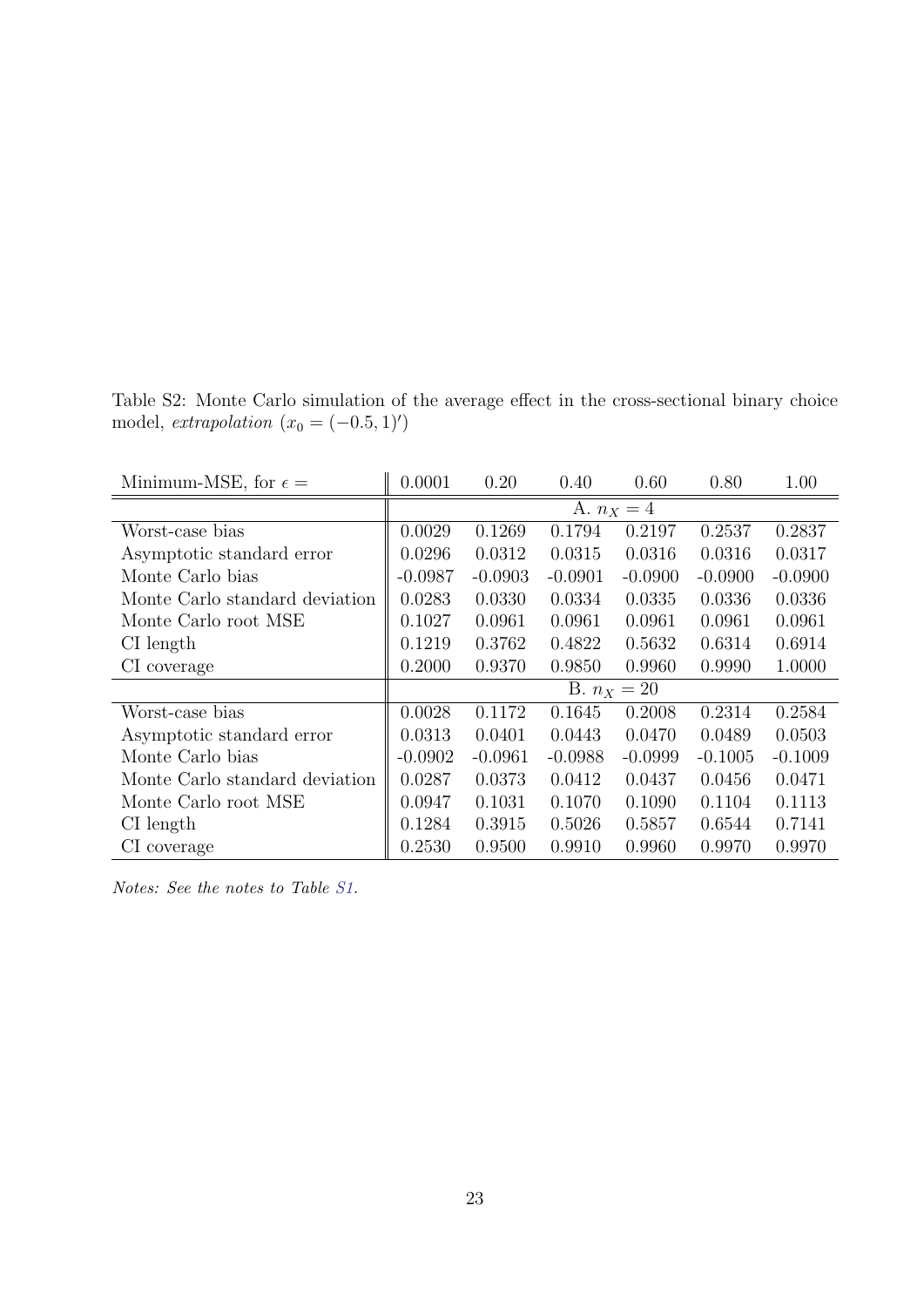| Minimum-MSE, for $\epsilon =$  | 0.00        | 0.20      | 0.40      | 0.60      | 0.80      | 1.00      |  |
|--------------------------------|-------------|-----------|-----------|-----------|-----------|-----------|--|
|                                | A. $T=5$    |           |           |           |           |           |  |
| Worst-case bias                | 0.0001      | 0.0179    | 0.0227    | 0.0266    | 0.0299    | 0.0327    |  |
| Asymptotic standard error      | 0.0952      | 0.0975    | 0.0979    | 0.0981    | 0.0983    | 0.0985    |  |
| Monte Carlo bias               | $-0.1729$   | $-0.0615$ | $-0.0555$ | $-0.0531$ | $-0.0518$ | $-0.0509$ |  |
| Monte Carlo standard deviation | 0.1252      | 0.1111    | 0.1129    | 0.1136    | 0.1141    | 0.1145    |  |
| Monte Carlo root MSE           | 0.2135      | 0.1270    | 0.1258    | 0.1255    | 0.1254    | 0.1253    |  |
| $CI$ length                    | 0.3734      | 0.4179    | 0.4292    | 0.4379    | 0.4452    | 0.4516    |  |
| CI coverage                    | 0.5470      | 0.8890    | 0.9080    | 0.9160    | 0.9220    | 0.9280    |  |
|                                | $B. T = 10$ |           |           |           |           |           |  |
| Worst-case bias                | 0.0001      | 0.0090    | 0.0118    | 0.0140    | 0.0158    | 0.0175    |  |
| Asymptotic standard error      | 0.0607      | 0.0614    | 0.0615    | 0.0616    | 0.0616    | 0.0617    |  |
| Monte Carlo bias               | $-0.0780$   | $-0.0137$ | $-0.0120$ | $-0.0114$ | $-0.0110$ | $-0.0107$ |  |
| Monte Carlo standard deviation | 0.0676      | 0.0731    | 0.0736    | 0.0738    | 0.0739    | 0.0740    |  |
| Monte Carlo root MSE           | 0.1032      | 0.0744    | 0.0745    | 0.0746    | 0.0747    | 0.0748    |  |
| $CI$ length                    | 0.2381      | 0.2587    | 0.2647    | 0.2694    | 0.2733    | 0.2768    |  |
| CI coverage                    | 0.7130      | 0.9210    | 0.9330    | 0.9360    | 0.9360    | 0.9380    |  |
|                                | $C. T = 20$ |           |           |           |           |           |  |
| Worst-case bias                | 0.0001      | 0.0058    | 0.0078    | 0.0093    | 0.0106    | 0.0118    |  |
| Asymptotic standard error      | 0.0418      | 0.0421    | 0.0422    | 0.0422    | 0.0422    | 0.0422    |  |
| Monte Carlo bias               | $-0.0304$   | $-0.0023$ | $-0.0019$ | $-0.0017$ | $-0.0017$ | $-0.0016$ |  |
| Monte Carlo standard deviation | 0.0442      | 0.0488    | 0.0490    | 0.0490    | 0.0491    | 0.0491    |  |
| Monte Carlo root MSE           | 0.0537      | 0.0488    | 0.0490    | 0.0491    | 0.0491    | 0.0491    |  |
| CI length                      | 0.1638      | 0.1766    | 0.1808    | 0.1840    | 0.1867    | 0.1891    |  |
| CI coverage                    | 0.8780      | 0.9110    | 0.9180    | 0.9230    | 0.9260    | 0.9300    |  |

Table S3: Monte Carlo simulation results for the autoregressive parameter in the dynamic binary choice panel data model

Notes: Performance of the minimum-MSE estimator of  $\beta_0$  in the dynamic panel data binary choice model, for different values of  $\epsilon$ .  $n = 500$ , results for 1000 simulations. The nominal level for confidence intervals (CI) is 95%.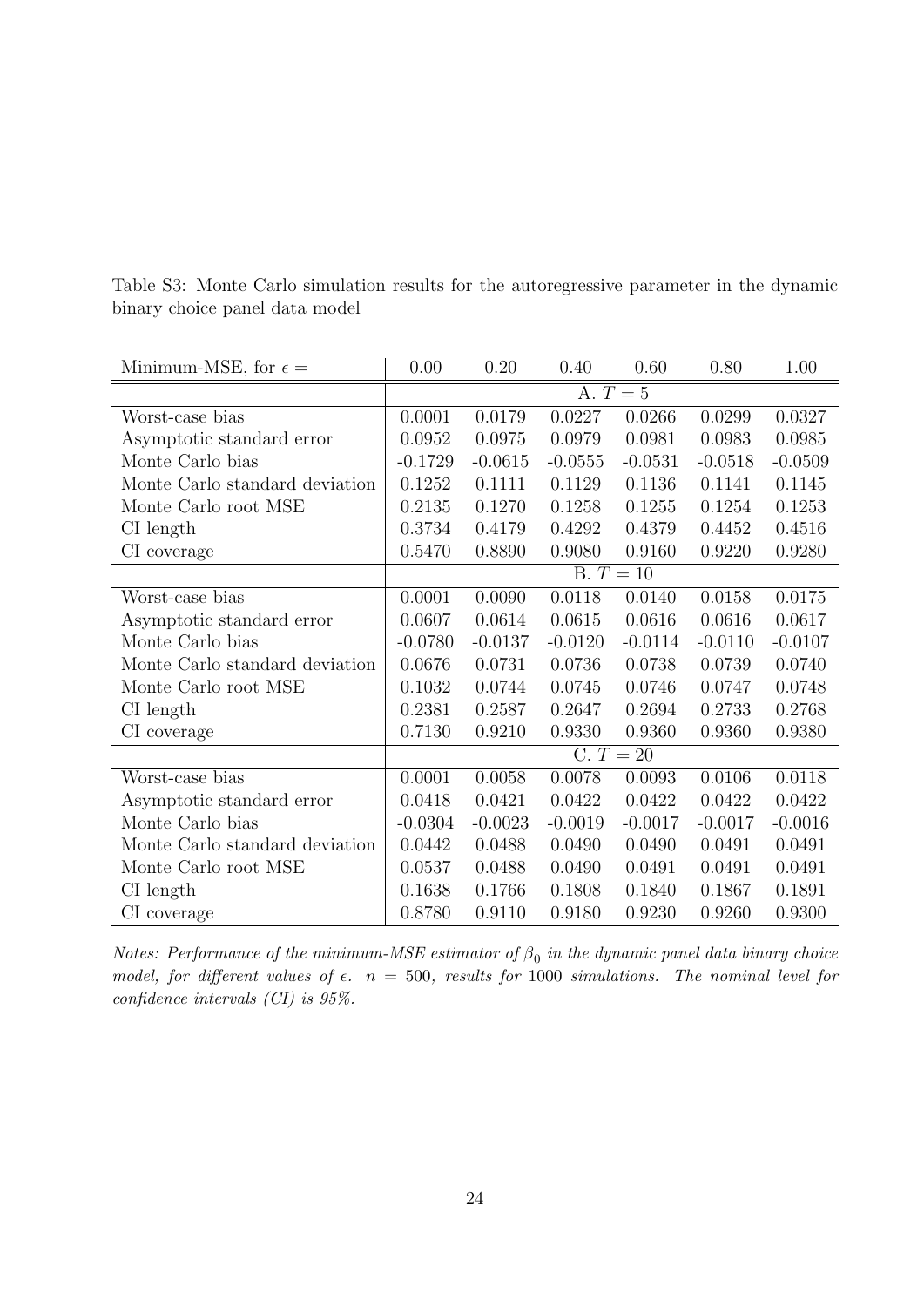| Minimum-MSE, for $\epsilon =$  | 0.00        | 0.20      | 0.40      | 0.60      | 0.80      | 1.00      |  |
|--------------------------------|-------------|-----------|-----------|-----------|-----------|-----------|--|
|                                | A. $T=5$    |           |           |           |           |           |  |
| Worst-case bias                | 0.0000      | 0.0099    | 0.0134    | 0.0162    | 0.0185    | 0.0205    |  |
| Asymptotic standard error      | 0.0259      | 0.0268    | 0.0270    | 0.0272    | 0.0273    | 0.0274    |  |
| Monte Carlo bias               | $-0.0538$   | $-0.0218$ | $-0.0202$ | $-0.0196$ | $-0.0193$ | $-0.0191$ |  |
| Monte Carlo standard deviation | 0.0439      | 0.0324    | 0.0331    | 0.0334    | 0.0336    | 0.0337    |  |
| Monte Carlo root MSE           | 0.0694      | 0.0391    | 0.0387    | 0.0387    | 0.0387    | 0.0388    |  |
| $CI$ length                    | 0.1017      | 0.1250    | 0.1329    | 0.1389    | 0.1439    | 0.1483    |  |
| CI coverage                    | 0.4450      | 0.8620    | 0.8850    | 0.9000    | 0.9190    | 0.9240    |  |
|                                | $B. T = 10$ |           |           |           |           |           |  |
| Worst-case bias                | 0.0000      | 0.0121    | 0.0169    | 0.0207    | 0.0238    | 0.0266    |  |
| Asymptotic standard error      | 0.0181      | 0.0184    | 0.0185    | 0.0186    | 0.0186    | 0.0187    |  |
| Monte Carlo bias               | $-0.0212$   | $-0.0047$ | $-0.0048$ | $-0.0050$ | $-0.0051$ | $-0.0052$ |  |
| Monte Carlo standard deviation | 0.0257      | 0.0229    | 0.0230    | 0.0231    | 0.0231    | 0.0232    |  |
| Monte Carlo root MSE           | 0.0333      | 0.0233    | 0.0235    | 0.0236    | 0.0237    | 0.0238    |  |
| $CI$ length                    | 0.0710      | 0.0963    | 0.1063    | 0.1141    | 0.1206    | 0.1263    |  |
| CI coverage                    | 0.6610      | 0.9630    | 0.9780    | 0.9830    | 0.9870    | 0.9880    |  |
|                                | $C. T = 20$ |           |           |           |           |           |  |
| Worst-case bias                | 0.0000      | 0.0163    | 0.0230    | 0.0281    | 0.0325    | 0.0363    |  |
| Asymptotic standard error      | 0.0134      | 0.0135    | 0.0136    | 0.0137    | 0.0137    | 0.0138    |  |
| Monte Carlo bias               | $-0.0097$   | $-0.0028$ | $-0.0028$ | $-0.0028$ | $-0.0028$ | $-0.0028$ |  |
| Monte Carlo standard deviation | 0.0187      | 0.0153    | 0.0153    | 0.0154    | 0.0154    | 0.0155    |  |
| Monte Carlo root MSE           | 0.0210      | 0.0155    | 0.0156    | 0.0156    | 0.0157    | 0.0157    |  |
| CI length                      | 0.0525      | 0.0857    | 0.0993    | 0.1098    | 0.1187    | 0.1265    |  |
| CI coverage                    | 0.7840      | 0.9890    | 0.9930    | 0.9960    | 0.9970    | 0.9970    |  |

Table S4: Monte Carlo simulation results for the average state dependence parameter in the dynamic binary choice panel data model

Notes: Performance of the minimum-MSE estimator of  $\delta_{\beta_0,\pi_0}$  in the dynamic panel data binary choice model, for different values of  $\epsilon$ .  $n = 500$ , results for 1000 simulations. The nominal level for confidence intervals (CI) is 95%.